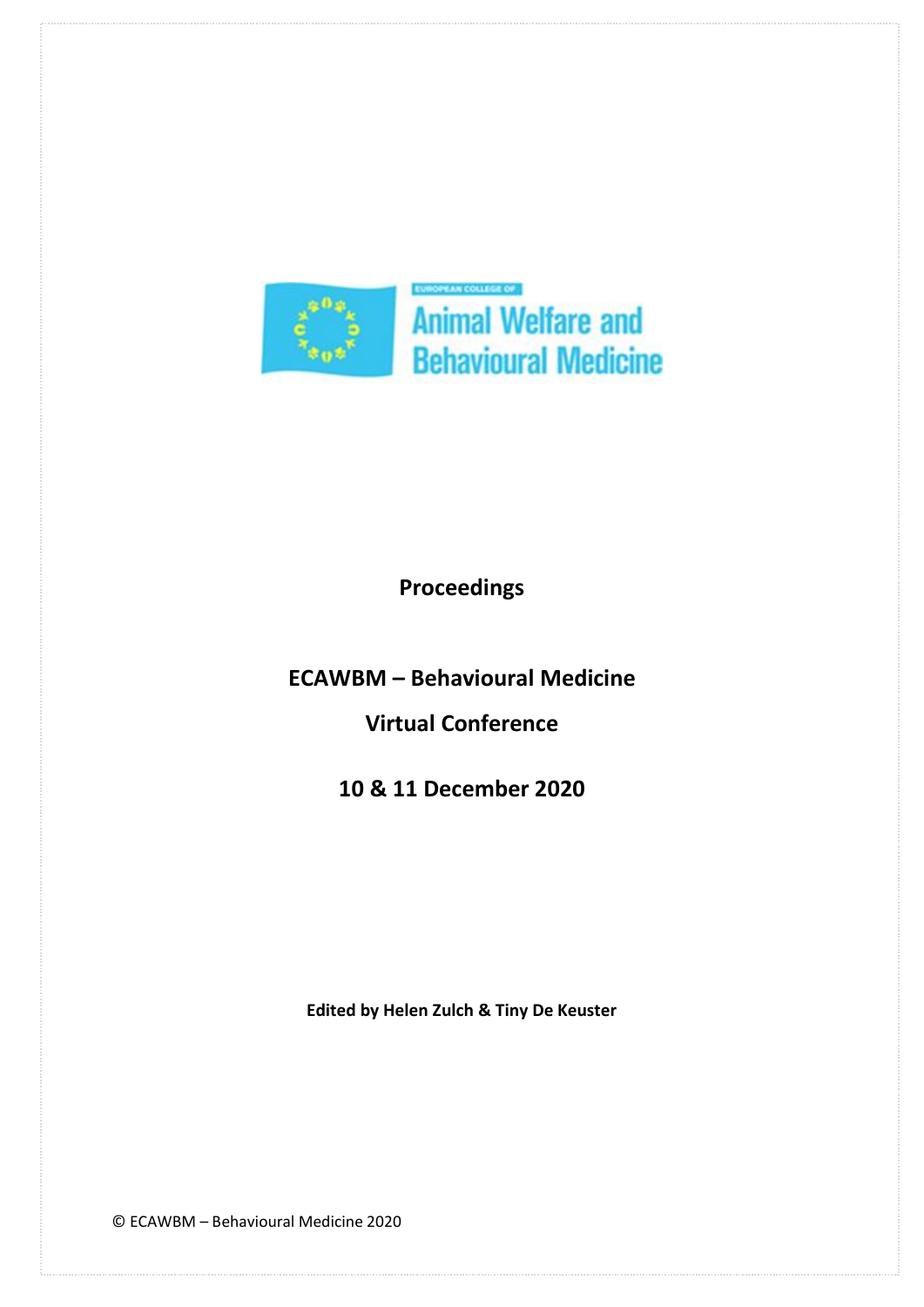**Programme ECAWBM(BM) Conference 10 December:**

| 2pm - welcome    |                                                                                                                                                                |
|------------------|----------------------------------------------------------------------------------------------------------------------------------------------------------------|
| $2:05 -$ Keynote | E Dalla Costa "Improving horse welfare and behaviour: recent advances and open<br>challenges in equine science"                                                |
| $3:05 - break$   |                                                                                                                                                                |
| 3:10             | Notari L "Social Learning in Shelter Dogs: the 'Your Friend is My Friend' method"                                                                              |
| 3:25             | Alberghina D "Influence of genetic relatedness group on seven week old puppy<br>performance during a behavioural standardized test"                            |
| 3:40             | Tooley C "Do our dogs sleep enough?"                                                                                                                           |
| 3:55             | Van Haevermaet H "Understanding dogs who react to other dogs (Canis lupus<br>familiaris)                                                                       |
| $4:10 - break$   |                                                                                                                                                                |
| 4:30             | Alberghina D "Equine Appeasing Pheromones (EAP) slightly influences maternal<br>serum serotonin response to a short separation from foal: a preliminary study" |
| 4:45             | Navarro E "Behavioural pain indicators around farrowing in sows"                                                                                               |
| 5:00             | Mendonça T "Serotonin assays in clinical practice. Do sex and activity play a role in<br>serotonin concentrations in equine plasma?"                           |
| 5:15             | Normando S "Whippet and Italian Greyhound interspecific social behaviour:<br>preliminary data from an Italian survey"                                          |
| $5:30 - break$   |                                                                                                                                                                |
| 5:35             | da Silva-Monteiro J "The use of sertraline in dogs presenting compulsive behaviour: a<br>four-case series"                                                     |
| 5:50             | Muñiz de Miguel S "Improvement of the quality of life in four dogs with intracranial<br>pathology after ethological treatment"                                 |
|                  |                                                                                                                                                                |

**6:05 - close**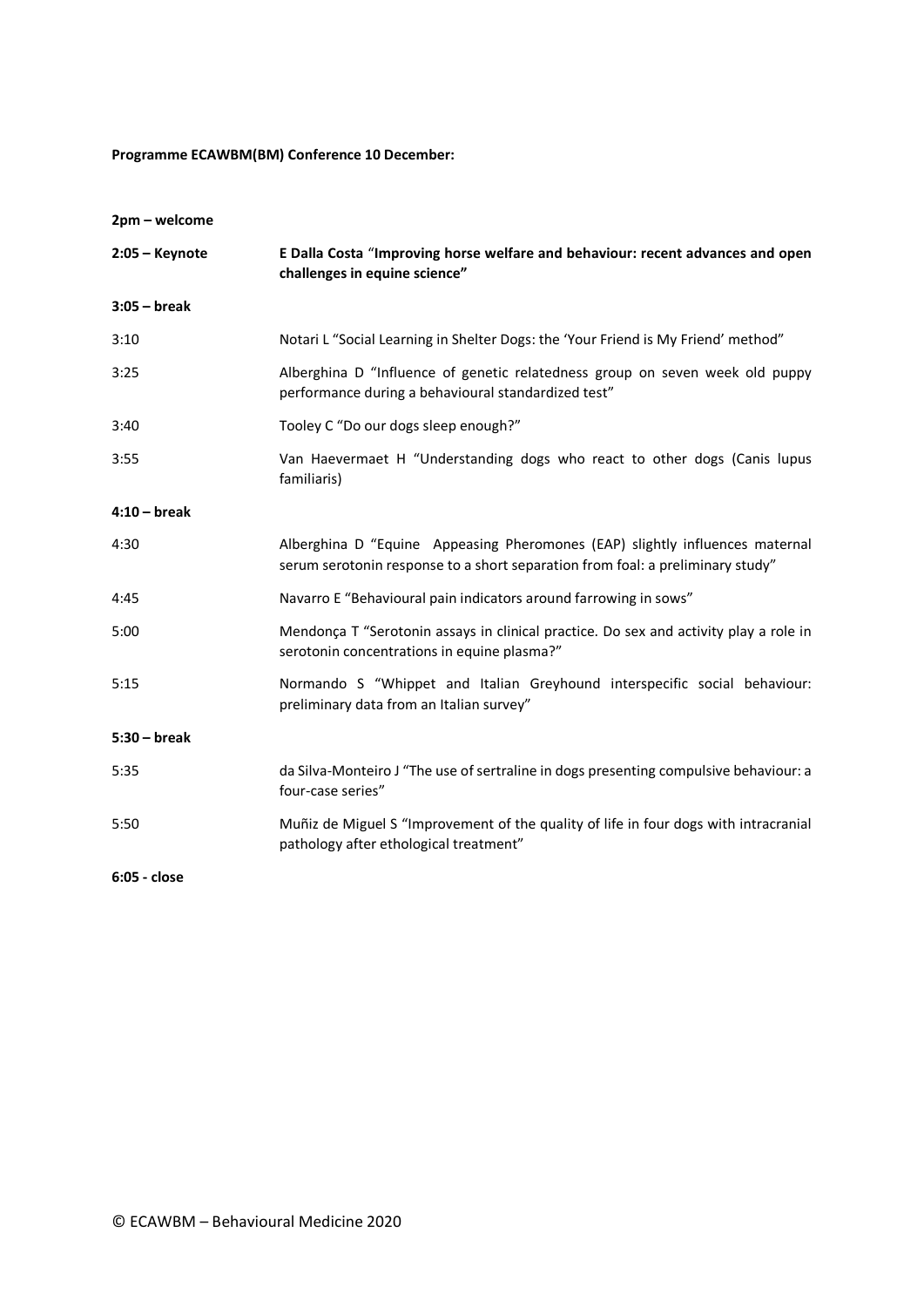# **Programme ECAWBM(BM) Conference 11 December:**

**2pm – welcome**

| $2:05 -$ Keynote | D Mills "Understanding the relationship between pain and behaviour in clinical<br>behaviour practice"                                     |
|------------------|-------------------------------------------------------------------------------------------------------------------------------------------|
| $3:05 - break$   |                                                                                                                                           |
| 3:10             | Paramasivam S "A preliminary study on preparedness in veterinary behavioural<br>medicine among veterinary students in the United Kingdom" |
| 3:25             | Bussières H "Impact of living conditions on repetitive behaviours in dogs"                                                                |
| 3:40             | Argüelles J "The effect of two anxiolytic drugs on learning in dogs: Preliminary<br>findings"                                             |
| 3:55             | Piotti P "Demographics, personality, and relationship with owners affected pets'<br>quality of life during COVID-19 lockdown"             |
| $4:10 - break$   |                                                                                                                                           |
| 4:30             | Amadei E "Case report: Noise and thunderstorm sensitivity in a dog with chronic pain"                                                     |
| 4:45             | Jahn K "Management of stress during international air travel in 4 cats - a case series"                                                   |
| 5:00             | Bussière H "Bengal and Savannah hybrid cats: do they behave differently from other<br>domestic cats?"                                     |
| 5:15             | Bleuer-Elsner S "The cage as an educational and therapeutic tool for dogs: results of<br>a dog's owners questionnaire enquiry"            |
| $5:30 - break$   |                                                                                                                                           |
| 5:35             | Amadei E "Case report: An aggressive behaviour in older dog allowed us to assess her<br>"overall" health"                                 |
| 5:50             | Salgirli Demirbaş Y "A Canine Food Reaching Task (CanFoRe): A New Tool To Assess<br>Paw Preference In Domestic Dogs"                      |
| 6:05             | Riggio G "Correlation between serotonin and tryptophan serum concentrations in<br>shelter dogs undergoing a stressful procedure"          |
| $6:20 - close$   |                                                                                                                                           |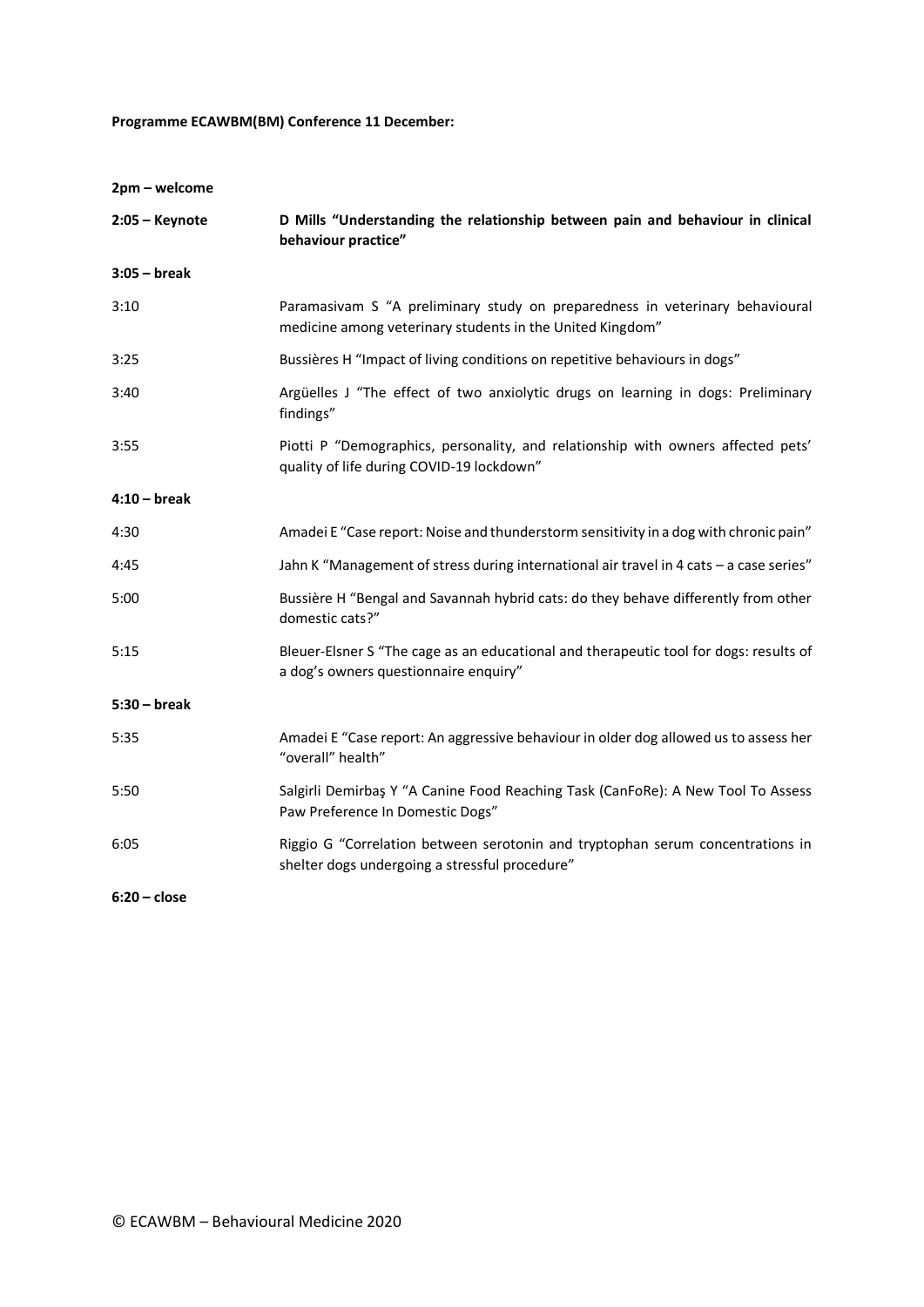### **Improving horse welfare and behaviour: recent advances and open challenges in equine science**

Emanuela Dalla Costa

### [emanuela.dallacosta@unimi.it](mailto:emanuela.dallacosta@unimi.it)

Università degli Studi di Milano, Dipartimento di Medicina Veterinaria, via Celoria 10, 20133 Milano, Italy

No conflict of interest to declare

There are approximately 5 million horses in Europe (FAOSTAT, 2018): thanks to their adaptability they can be raised for several reasons, ranging from companionship to leisure and sport activities, and even food production. This aspect greatly influences their management, their relationship with humans, their behaviour and, thus, their welfare. Horses are large prey animals for which domestication has dampened, but not extinguished, innate biological flight responses (Brubaker and Udell, 2016). For this reason, several stimuli can be perceived as dangerous, inducing a flight reaction, thus playing an important role in the development of problematic behaviours (e.g. aggression, fear, phobias). Many behaviour problems in horses are associated with confinement in single boxes, the most common housing system in different countries (Hotchkiss, Reid and Christley, 2007; Visser *et al.*, 2014; Hockenhull and Creighton, 2015; Larsson and Müller, 2018). Indeed, confinement prevents horses from satisfying highly motivated behaviours such as free movement and social interactions with conspecifics (Dalla Costa *et al.*, 2016). Another important issue concerns pain assessment: it is reported that lameness and back pain are the most common problems in horse athletes with an estimated prevalence varying from 27% to 100% of the "healthy" ridden horse population (Landman *et al.*, 2004; Fonseca *et al.*, 2006; Visser *et al.*, 2014). Although in the past decade the scientific research in horse pain assessment has increased and many different tools have been developed (Dalla Costa *et al.*, 2014; van Loon *et al.*, 2014; Gleerup *et al.*, 2015), reliable pain recognition is still difficult. Especially for horse owners pain recognition is still very difficult, as no gold standard is available. Therefore, horses often continue to be used in athletic activities despite the discomfort/pain felt. Painful conditions affects the development of behavioural problems, such as escape attempts and aggression, that are very dangerous for both the horses and the rider. On the other hand, reduced sport performance could lead to the use of "too-severe" training aids causing further pain and worsening the problem (Hockenhull and Creighton, 2012).

A review of recent scientific studies, emphasising the link between horse management, behaviour and welfare will be presented, highlighting the conceptual and methodological issues scientists have faced, as well as discussing the advantages and future challenges in equine science.

#### References

Brubaker, L. and Udell, M. A. R. (2016) 'Cognition and learning in horses (Equus caballus): What we know and why we should ask more', *Behavioural Processes*. Elsevier B.V., pp. 121–131. doi: 10.1016/j.beproc.2016.03.017.

Dalla Costa, E. *et al.* (2014) 'Development of the Horse Grimace Scale (HGS) as a pain assessment tool in horses undergoing routine castration', *PloS one*, 9(3), p. e92281. doi: 10.1371/journal.pone.0092281.

Dalla Costa, E. *et al.* (2016) 'Initial outcomes of a harmonized approach to collect welfare data in sport and leisure horses', *Animal*, (2014), pp. 1–7. doi: 10.1017/S1751731116001452.

FAOSTAT (2018) *Food and Agriculture Organization of the United Nations 2018*. Available at: http://faostat.fao.org.

Fonseca, B. P. A. *et al.* (2006) 'Thermography and ultrasonography in back pain diagnosis of equine athletes', *Journal of Equine Veterinary Science*, 26(11), pp. 507–516. doi: 10.1016/j.jevs.2006.09.007.

Gleerup, K. B. *et al.* (2015) 'An equine pain face', *Veterinary Anaesthesia and Analgesia*, 42(1), pp. 103–114. doi:

© ECAWBM – Behavioural Medicine 2020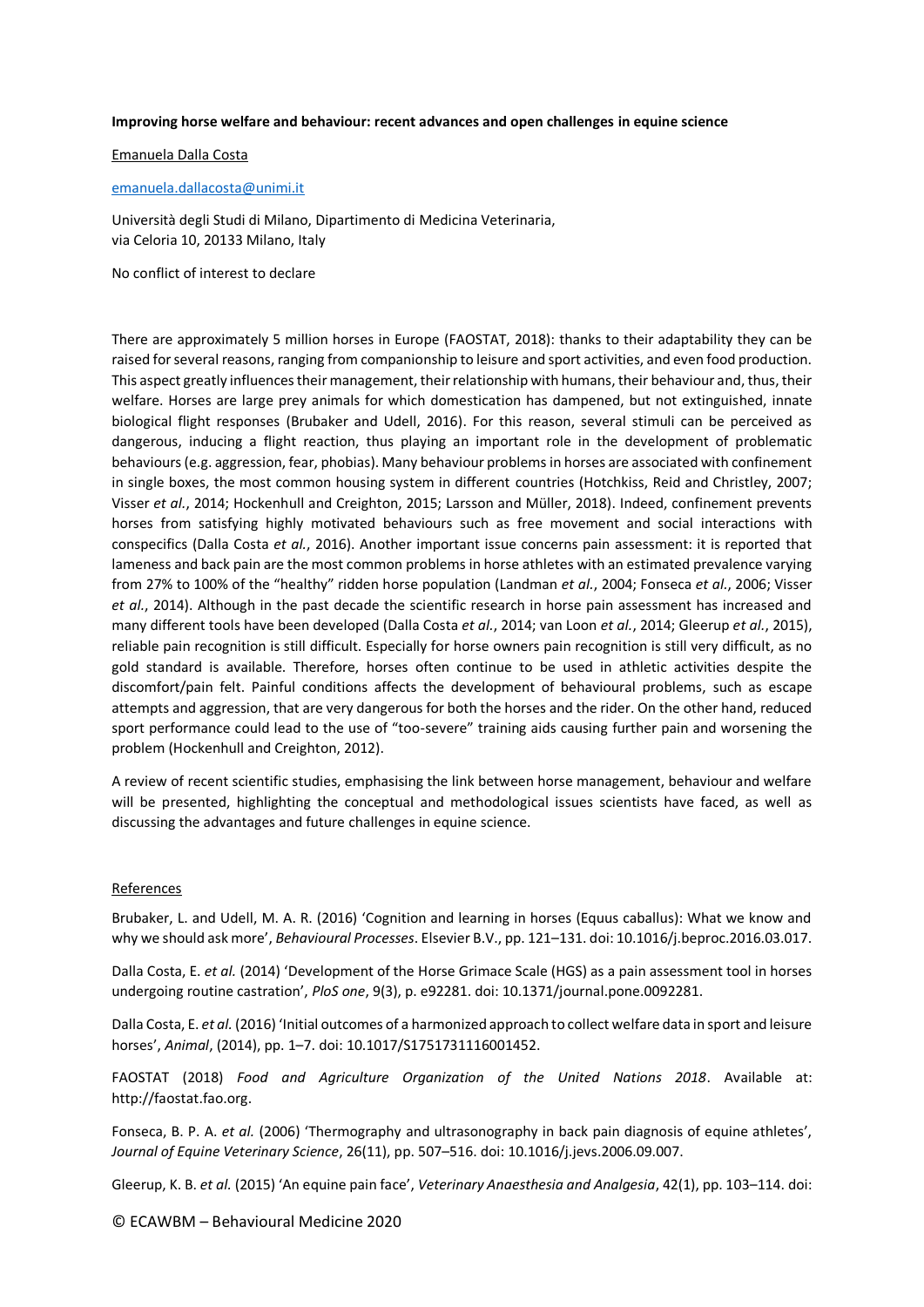10.1111/vaa.12212.

Hockenhull, J. and Creighton, E. (2012) 'Equipment and training risk factors associated with ridden behaviour problems in UK leisure horses', *Applied Animal Behaviour Science*, 137(1–2), pp. 36–42. doi: 10.1016/j.applanim.2012.01.007.

Hockenhull, J. and Creighton, E. (2015) 'The day-to-day management of UK leisure horses and the prevalence of owner-reported stable-related and handling behaviour problems', *Animal Welfare*, 24(1), pp. 29–36. doi: 10.7120/09627286.24.1.029.

Hotchkiss, J. W., Reid, S. W. J. and Christley, R. M. (2007) 'A survey of horse owners in Great Britain regarding horses in their care. Part 1: Horse demographic characteristics and management', *Equine Veterinary Journal*, 39(4), pp. 294–300. doi: 10.2746/042516407X177538.

Landman, M. A. A. M. *et al.* (2004) 'Field study of the prevalence of lameness in horses with back problems', *Veterinary Record*, 155(6), pp. 165–168. doi: 10.1136/vr.155.6.165.

Larsson, A. and Müller, C. E. (2018) 'Owner reported management, feeding and nutrition-related health problems in Arabian horses in Sweden', *Livestock Science*, 215, pp. 30–40. doi: 10.1016/j.livsci.2017.03.001.

van Loon, J. P. A. M. *et al.* (2014) 'Monitoring equine visceral pain with a composite pain scale score and correlation with survival after emergency gastrointestinal surgery', *The Veterinary Journal*, 200(1), pp. 109–115. doi: 10.1016/J.TVJL.2014.01.003.

Visser, E. K. *et al.* (2014) 'Risk factors associated with health disorders in sport and leisure horses in the Netherlands', *Journal of Animal Science*, 92(2), pp. 844–855. doi: 10.2527/jas.2013-6692.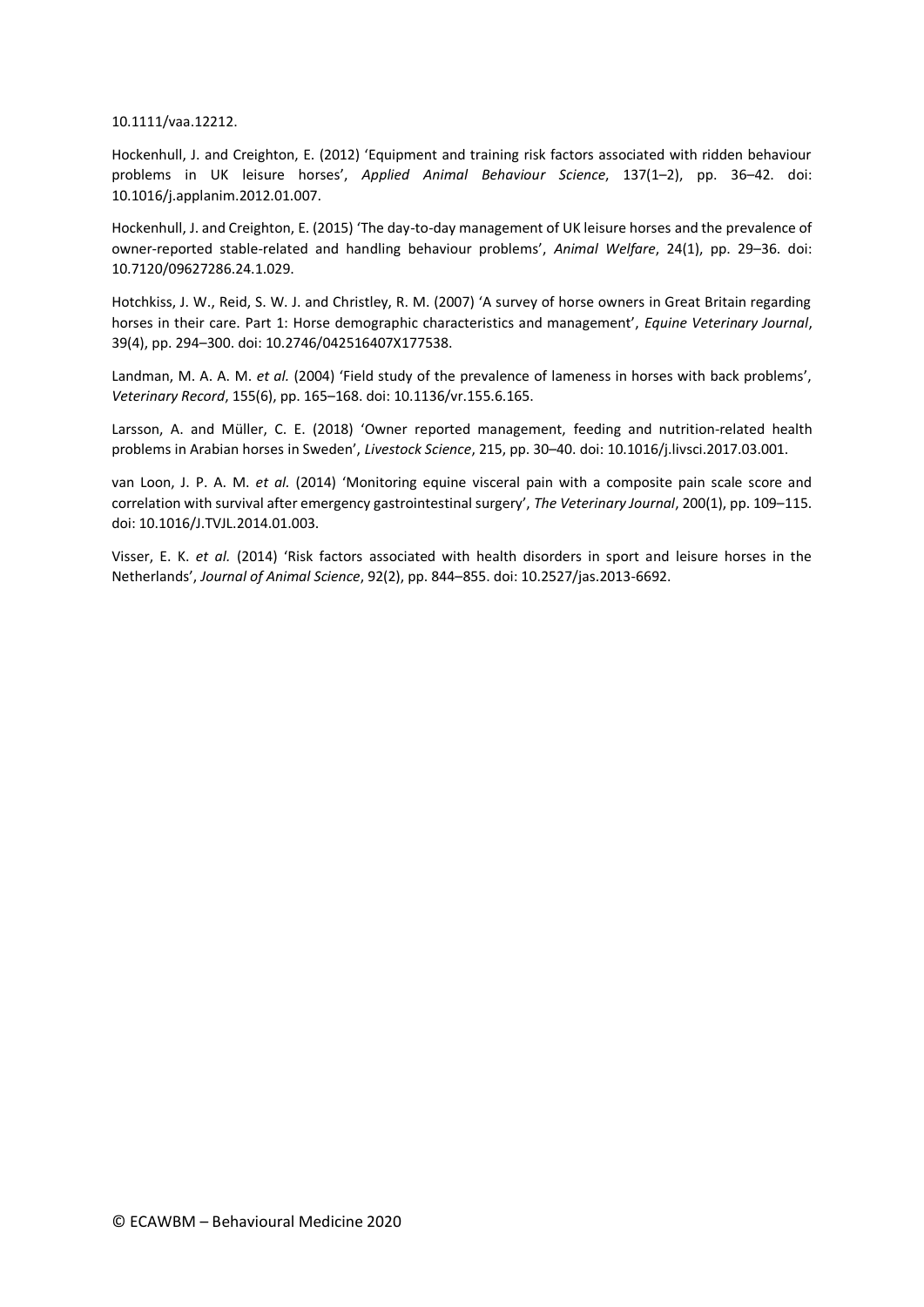# **Social Learning in Shelter Dogs: the 'Your Friend is My Friend' method.**

L. Notari, C. Allen, B. Francis., K. Hope, S. Tapsell and S. Gaines.

# [lorella.notari@rspca.org.uk](mailto:lorella.notari@rspca.org.uk)

RSPCA, Wilberforce Way, Southwater, Horsham RH13 9RS , United Kingdom

The authors certify that they have no affiliation with or involvement in any organization or entity with any financial or non-financial interest in the subject or materials discussed in this abstract. All dogs were treated in respect of the regulations on the ethical treatment of animals as defined by the RSPCA ethical code (RSPCA, 2014).

### Introduction

With the purpose of increasing dogs' adoptability in RSPCA centres, we are piloting a method to facilitate the introduction of new people to dogs that show aversion responses towards strangers. This method is based on the gradual exposure of dogs to unfamiliar people with the mediation of one or two familiar members of our staff who act as informers and demonstrators.

Learning from a human demonstrator and using the emotional information provided by a human informant about a novel stimulus to guide future behaviours have been investigated and reported in dogs (Marshall-Pescini et al., 2011, 2012; I. Merola, Prato-Previde and Marshall-Pescini, 2012; Isabella Merola, Prato-Previde and Marshall-Pescini, 2012; Range and Virányi, 2013; Fugazza and Miklósi, 2015; Duranton, Bedossa and Gaunet, 2016; Fugazza et al., 2018).

### Methodology and preliminary results

We started to pilot this method with ten dogs who were not considered adoptable at that time because of difficulties in introducing them to unfamiliar people.

Procedure: a familiar member of staff interacts in a friendly way with an unfamiliar person who gives him/her a treat or a toy. The dog is watching while on lead (held by another staff member) or kennelled and then receives the treat or toy from the familiar person. This procedure can be summarized as follows:

- 1. The dog will be on the lead with someone they trust (F1) or kennelled. If the dog is on lead a second person (F2) that the dog trusts will be part of the initial scenario. If the dog is kennelled, F1 will be close to the kennel door. A stranger (S) will be initially positioned in a way that does not trigger excessive reaction from the dog.
- 2. F1 (or F2 if the dog is on lead) approaches S and, making the action obvious and theatrical, S talks in a friendly way to F and puts a tasty treat into F's hand whilst the dog is watching.
- 3. F receives the treat and talks in a friendly way to S, then approaches the dog and hands them the treat.
- 4. Steps 1-3 are repeated a few times and if the dog's behavioural signs indicate a lower level of arousal and a more positive affective state then S can start to approach F to give the treat. F remains between S and the dog.
- 5. If successful and the dog's body language expresses positive emotions and interest in the proposed scenario, S gets closer to F and to the dog, acts in a friendly way and hands a treat that F will then give to the dog. Eventually S delivers the treat directly to the dog.

To help dogs to focus on the proposed scenario and minimize the stressful and distracting effect of the unfamiliar person, a few trials with only familiar members of staff precede sessions with an unfamiliar person.

Six dogs showed improvement and were made adoptable, four dogs are still in treatment. Sadly, during COVID-19 pandemic social distancing, face mask rules and restrictions on public visits to kennels are limitations to the implementation of this method.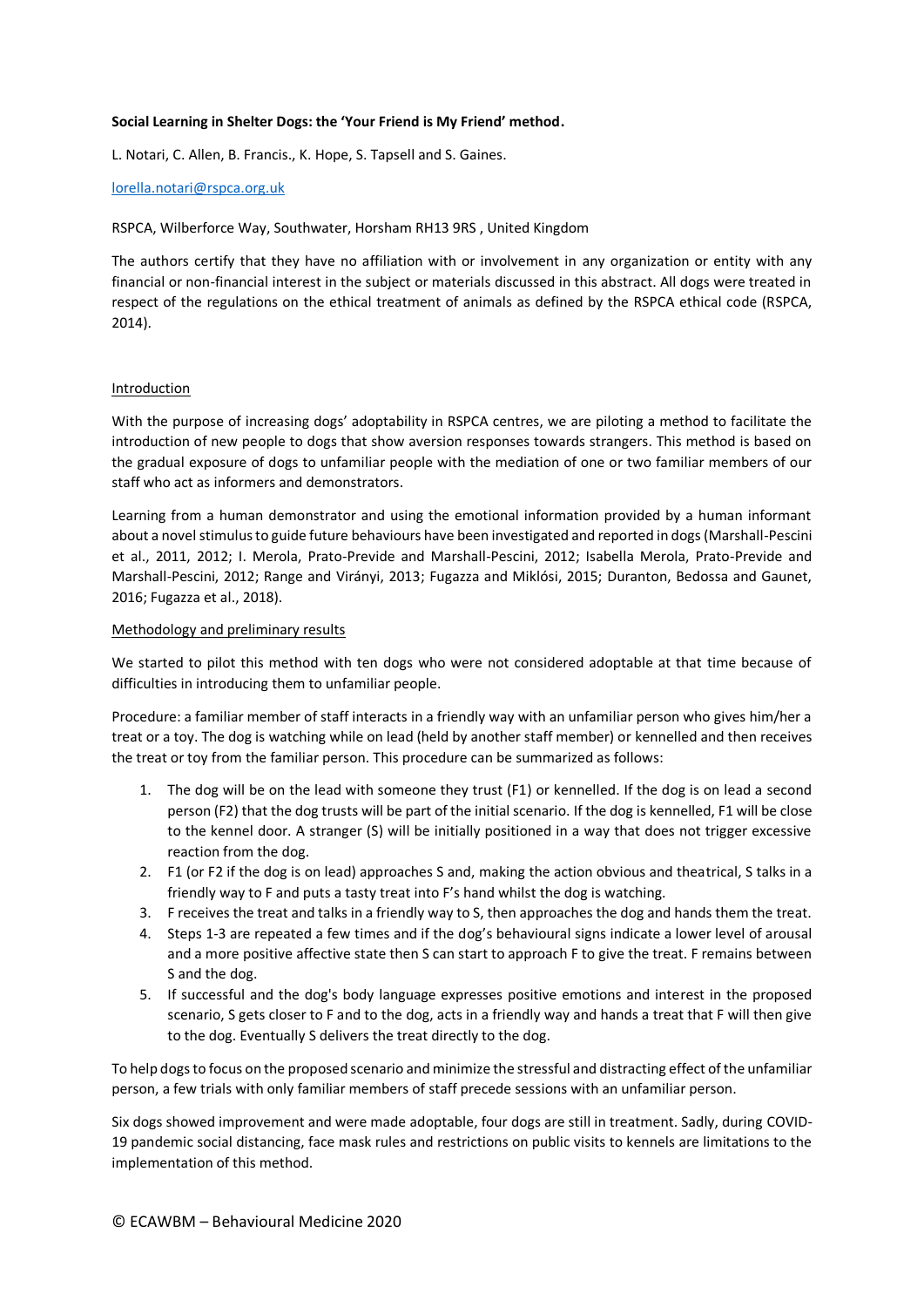# Main point of discussion

- 1. What are the possible theoretical, practical, and ethical limitations of this method in a shelter environment?
- 2. How does this method compare to other approaches based on associative learning only?

# Conclusions and implications for the field

Social learning might be applied and implemented in shelters to improve dogs' adoptability.

# References

Duranton, C., Bedossa, T. and Gaunet, F. (2016) 'When facing an unfamiliar person, pet dogs present social referencing based on their owners' direction of movement alone', Animal Behaviour. doi: 10.1016/j.anbehav.2016.01.004.

Fugazza, C. et al. (2018) 'Presence and lasting effect of social referencing in dog puppies', Animal Behaviour. doi: 10.1016/j.anbehav.2018.05.007.

Fugazza, C. and Miklósi, Á. (2015) 'Social learning in dog training: The effectiveness of the Do as I do method compared to shaping/clicker training', Applied Animal Behaviour Science. doi: 10.1016/j.applanim.2015.08.033.

Marshall-Pescini, S. et al. (2011) 'Social eavesdropping in the domestic dog', Animal Behaviour. doi: 10.1016/j.anbehav.2011.02.029.

Marshall-Pescini, S. et al. (2012) 'Do Dogs (Canis lupus familiaris) Make Counterproductive Choices Because They Are Sensitive to Human Ostensive Cues?', PLoS ONE, 7(4), p. e35437. doi: 10.1371/journal.pone.0035437.

Merola, Isabella, Prato-Previde, E. and Marshall-Pescini, S. (2012) 'Dogs' Social Referencing towards Owners and Strangers', PLoS ONE. doi: 10.1371/journal.pone.0047653.

Merola, I., Prato-Previde, E. and Marshall-Pescini, S. (2012) 'Social referencing in dog-owner dyads?', Animal Cognition. doi: 10.1007/s10071-011-0443-0.

Range, F. and Virányi, Z. (2013) 'Social learning from humans or conspecifics: Differences and similarities between wolves and dogs', Frontiers in Psychology. doi: 10.3389/fpsyg.2013.00868.

RSPCA (2014) Our Policies, RSPCA Website. Available at: https://www.rspca.org.uk/whatwedo/howwework/policies (Accessed: 1 October 2020).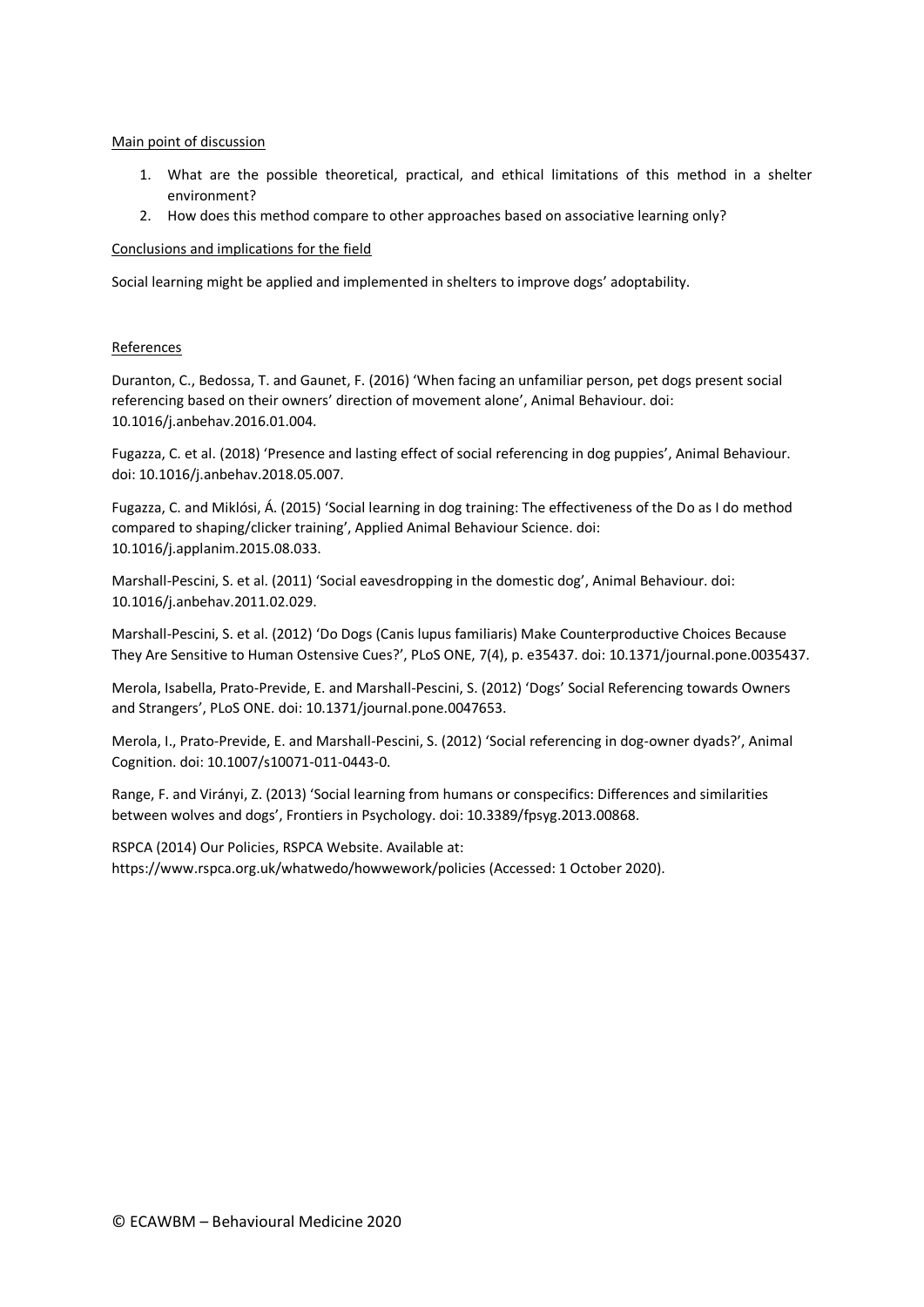# **Seven-week-old puppy performance during a standardized behavioural test: influence of breed groups based on genetic relatedness**

Fabiola Giunta<sup>1</sup>, Mauro Gioè<sup>2</sup>, Michele Panzera<sup>1</sup>, Annamaria Passantino<sup>1</sup>, Daniela Alberghina<sup>1</sup>

<sup>1</sup>Department of Veterinary Science, University of Messina, Italy, <sup>2</sup>Department of Brain and Behavioural Sciences, University of Pavia, Italy

### [dalberghina@unime.it](mailto:dalberghina@unime.it)

No conflict of interest to declare

Findings from the scientific literature seem to confirm that conducting behavioural tests at 7 weeks of age is too early to reliably predict the temperament and personality of a dog. The potential for evaluation of dog-human relationships or the predisposition to learn from humans could however be interesting at this age, since puppies are usually adopted around their eighth week (Miklósi, 2018). This period is sensitive for early life learning and conditions during this time could have important consequences in adulthood. In 2007 Parker et al., published an interesting phylogenetic study including 132 dog breeds that were categorized in five clusters (Ancient, Modern, Mastiff-Terrier, Herding Sight Hound, Mountain).

The aim of this study was to evaluate the effect of breed cluster based genetic relatedness in 95 puppies in relation to their scores after a test consisting of five tasks from the Volhard test: social attraction, following, retrieving, sudden appearance and noise (Volhard and Volhard, 2007). During each task, the behaviour of each pup was scored on a scale (3-5 point) that reflected the suitability of the pup's reaction to the task (Alberghina et al., 2020). Scores were evaluated for two aggregate indicators (dog-human interaction: social attraction test and following test and learning predisposition: retrieving test, sudden appearance test and noise test). Mean scores were analysed by proportional odds model for ordinal logistic regression where single variables for each test (genetic relatedness group, sex, litter size and environment) were specified in an additive model.

The Mastiff-Terrier and Modern groups showed a tendency to have lower scores than Herding Sight Hound in "dog-human interaction" indicator. The Mountain group tended to have lower scores than other groups and stimulating environment was positively associated with high scores for the "learning predisposition" indicator. Our results support the hypothesis that genetic relatedness group and environment influences the performance of seven-week-old puppies on a behavioural test. The most obvious limitation in this research was that of small sample size, a limitation that prevented a multifactorial analysis of variance, covering all genetic and environmental factors. These preliminary findings have direct implications for dog breeders illustrating that a stimulating environment of dam and puppies could influence learning predisposition in dogs.

#### References

Alberghina, D., Giunta, F., Gioè, M., Panzera, M. (2020). Behavior test for seven-week old puppies (Canis familiaris): Inter-rater reliability and factors associated with test performance. PLoS One.

Miklósi, A. The Dog: A Natural History. Princeton University Press. ISBN 978-0-691-17693-2. 2018.

Parker, H.G., Kukekova, A.V., Akey, D.T., Goldstein, O., Kirkness, E.F., Baysac, K.C., Mosher, D.S., Aguirre, G.D., Acland, G.M., Ostrander, E.A. (2007). Breed relationships facilitate fine-mapping studies: a 7.8-kb deletion cosegregates with Collie eye anomaly across multiple dog breeds. Genome Res. 17pp 1562–1571 Volhard, J., Volhard, W. 2007 Choosing Your Puppy (PAT). http://www.volhard.com/pages/pat.php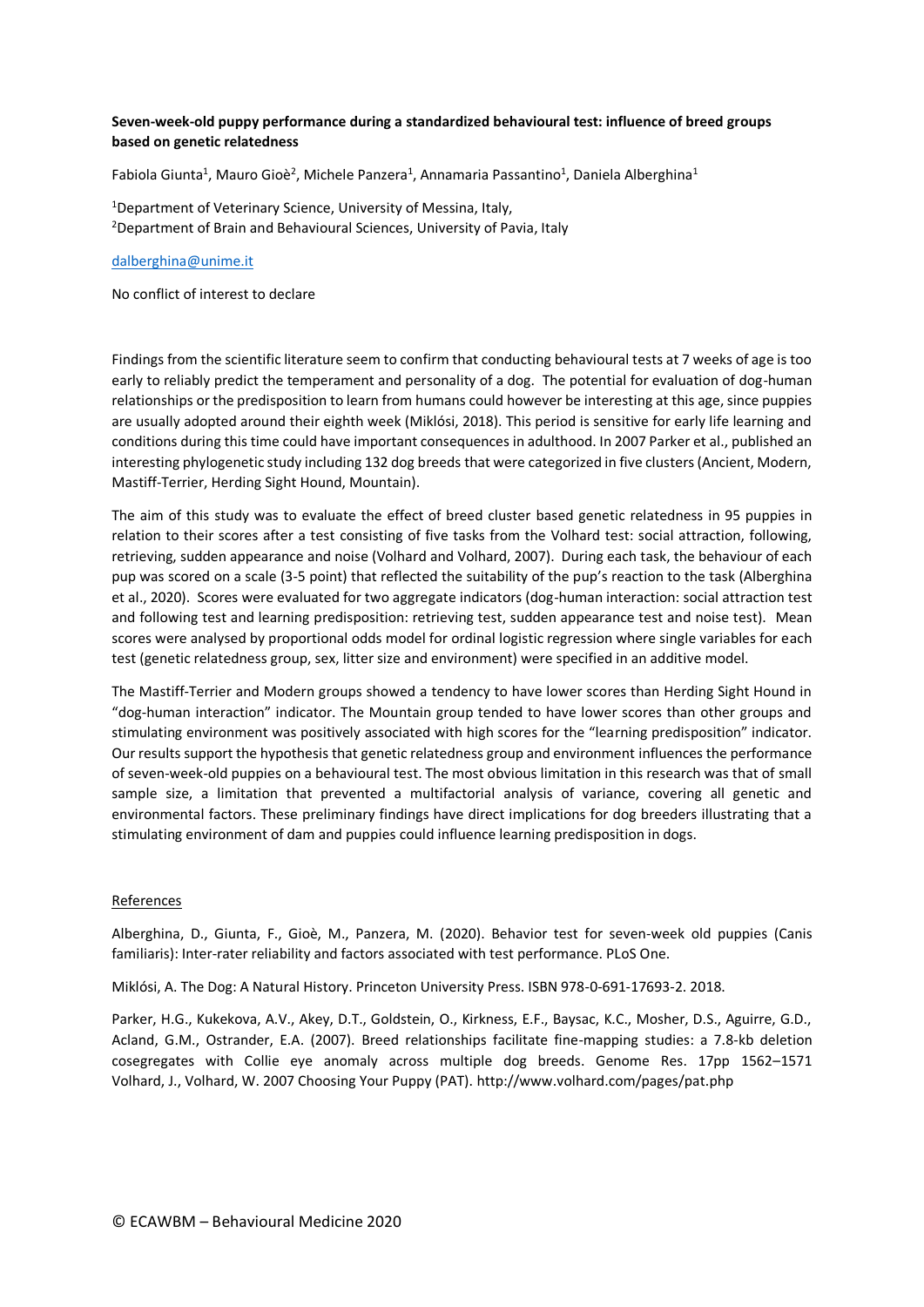# S**leep duration and characteristics in UK dogs - what is normal?**

Carrie Tooley, Sarah Heath

### [carrie@brvp.co.uk](mailto:carrie@brvp.co.uk)

Behavioural Referrals Veterinary Practice, 10 Rushton Drive Upton Chester, CH2 1RE, UK

No conflict of interest to declare

### Introduction

Optimal sleep duration and quality is difficult to define. In humans, chronic inadequate sleep is a risk factor for physiological and emotional problems. Reduced sleep amplifies human reactivity in response to recognition of "anger and fear emotions" in others (Gujar et al, 2011). It has also been shown to increase the risk of impulsive and "aggressive" behaviours in forensic psychiatric patients (Kamphuis et al, 2014).

Parallels have been drawn between human and canine sleep both in physiological nature (Bodizs et al, 2020) and affective and cognitive processing (Gergely et al, 2020). In the human field there is evidence for an intimate and causal relationship between sleep and emotional brain function (Goldstein and Walker 2014) and anecdotal support exists in the field of veterinary behavioural medicine for a correlation between dogs diagnosed with anxiety disorders and those achieving a low duration and quality of sleep.

It is reasonable to suggest that a reduced quantity of canine sleep has emotional, cognitive and behavioural repercussions similar to human sleep deprivation, however no clear data exists on common canine sleep durations.

In the absence of reliable data regarding normal canine sleep durations it is a challenge for clinicians to determine if a dog is sleep deprived or to give recommendations to caregivers as to how much sleep their pet should be getting. This study assesses caregiver-reported durations of sleep achieved by pet dogs in the UK, to establish a baseline average sleep duration. The caregiver-reported characteristic behaviours of sleep are also assessed.

# **Methods**

Ethical approval was granted; reference: BRCT01. An online questionnaire was distributed via social media using snowball sampling from July to September 2020. Responses regarding 1330 pet dogs were received with 49% female (n=642) and 51% male (n=679) and 143 breeds represented.

# Results

The two most commonly reported sleep durations band were 10 to 14 hours (28% of responses) and 12 to 16 hours (24% of responses). Over 60% of responses reported each of the following characteristics of sleep for their dog; breathing more slowly, eyes shut, staying still, twitching or vocalising as if dreaming and reduced muscle tone. Only 39% of responses reported that their dog was "unresponsive to stimuli that would normally cause excitement", when asleep. Of responses stating the caregiver's own daily routine had changed due to Covid-19 "lockdown" (61%), 57% reported no change to the duration of sleep their dog achieved during this period.

# **Conclusions**

The data collected through this study provides a representation of common sleep durations in the UK dog population. Information about how caregivers determine "sleep" by behavioural observations is also reported. This study provides a basis for further investigating the sleep requirements of the domestic dog, the accuracy of perception of sleep amongst canine caregivers in the UK and the potential for these factors to be relevant to clinical behavioural medicine cases.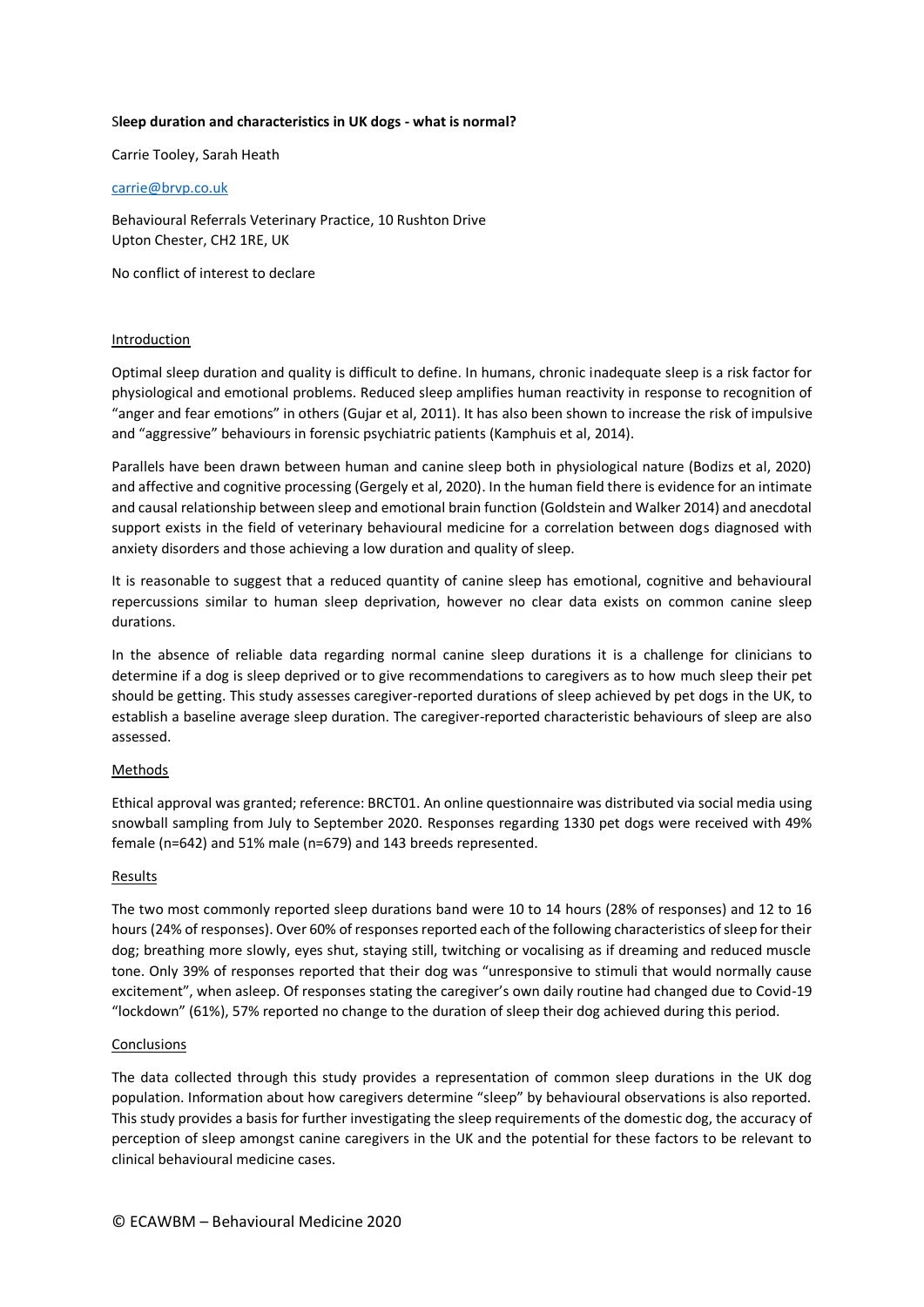### References

Camps, T., Amat, M. and Manteca, X. (2019) A Review of Medical Conditions and Behavioral Problems in Dogs and Cats. Animals, 9 1133.

Bodizs, R., Kis, A., Gacsi, M. and Topal, J. (2020) Sleep in the dog: comparative, behavioral and translational relevance. Current Opinion in Behavioral Sciences, 33 25-33.

Gergely, A., Kiss, O., Recher, V., Iotchev, I., Kovacs, E., Gombo, F., Benczur, A., Galambos, A., Topal, J and Kis, A. (2020) Reliability of Family Dog's Sleep Structure Scoring Based on Manual and Automated Sleep Stage Identification. Animals, 10 927.

Goldstein, A. N. and Walker, M. P. (2014) The Role of Sleep in Emotional Brain Function. Annual Review of Clinical Psychology, 10 679-708.

Gujar, N., McDonald, S. A., Nishida, M. and Walker, M. P. (2011) A Role for REM sleep in Recalibrating the Sensitivity of the Human Brain to Specific Emotions. Cerebral Cortex, 21 115-123.

Kamphuis, J., Dijk, D-J., Spreen, M. and Lancel, M. (2014) The relation between poor sleep, impulsivity and aggression in forensic psychiatric patients. Physiology & Behavior. 123 168-173.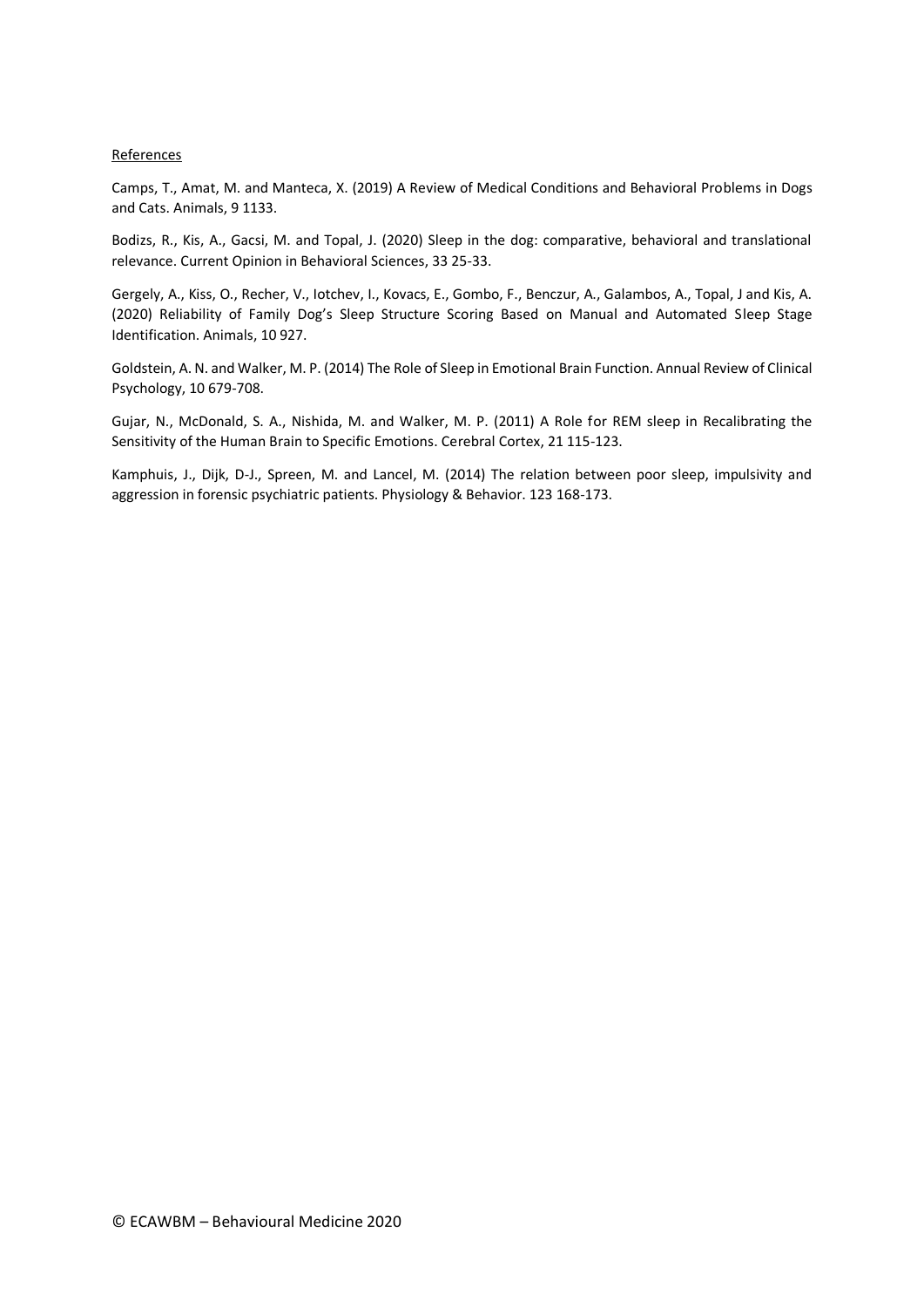# **Understanding dogs who react to other dogs (Canis lupus familiaris)**

Himara Van Haevermaet, Carl Soulsbury, Daniel Mills

### [hvanhaevermaet@lincoln.ac.uk](mailto:hvanhaevermaet@lincoln.ac.uk)

Animal Behaviour Referral Clinic, University of Lincoln, Minster House, Lincoln, LN6 7DL.

No conflict of interest to declare

The term "dog reactive dog" (DRD) has become popular with the general public to describe dogs exhibiting substantial agonistic displays around other dogs. There is extensive literature concerning the rules and strategies used by many species in agonistic interactions (Arnott and Elwood, 2008; Arnott and Elwood, 2009; Gabor, 2010; Hardy and Briffa, 2013), but little is known about this in relation to DRD's or the scale of the issue. This study describes the differential forms of DRD's with the longer-term goal of offering more specific and rationalised management and treatment strategies.

An online owner questionnaire was developed using Qualtrics™. Items covered include demographics, medical/ behavioural/ training history and the frequency with which a subject exhibited specific reactive behaviour's (barking, growling, snarling, whining, lunging, snapping, nipping, biting, and raised hackles). The questionnaires were distributed using social media (Reactive dog UK Facebook group) and University of Lincoln media channels. Data collection occurred for the period November 2018 to February 2019.

To determine the structure of reactive behaviour shown by DRD, a principal component analysis was used on the nine reactivity variables. The data was transformed from frequency scores of never/sometimes/always into 0/1/2 respectively. An oblimin rotation was used since it was hypothesised that the variables would not necessarily be independent. The data was prepared using Excel 2013 and statistical analysis was undertaken using IBM SPSS v25. The study was approved by the relevant University ethics committee with approval number UID CoSREC439.

Principal component analysis of the reactive behaviours' of 1959 subjects identified three factors which explain 63% of the variance in the data. The robustness of these relationships was confirmed using agglomerative cluster analysis using Ward linkage. Barking, lunging and whining loaded together and from a motivational/emotional perspective may be termed 'frustration' related behaviours. Growling, snarling and stiff hackles loaded together and may be termed 'threat' related behaviours. Nipping, snapping and biting loaded together and may be termed 'contact/harm' behaviours. Further analysis of items within the questionnaire is ongoing.

#### References

Arnott, G., Elwood, R.W., (2008). Information gathering and decision making about resource value in animal contests. Animal Behaviour.76(3), 529-542.

Arnott, G., Elwood, R.W., (2009). Assessment of fighting ability in animal contests. Animal Behaviour.77(5), 991- 1004.

Gabor, C.R., (2010). Agonistic Signals. In: Breed, D.M., Moore, J., ed. Encyclopaedia of Animal Behaviour. Amsterdam: Elsevier. pp. 35-39.

Hardy, C.W.I., Briffa, M., (2013). Animal contests. Cambridge: Cambridge University Press.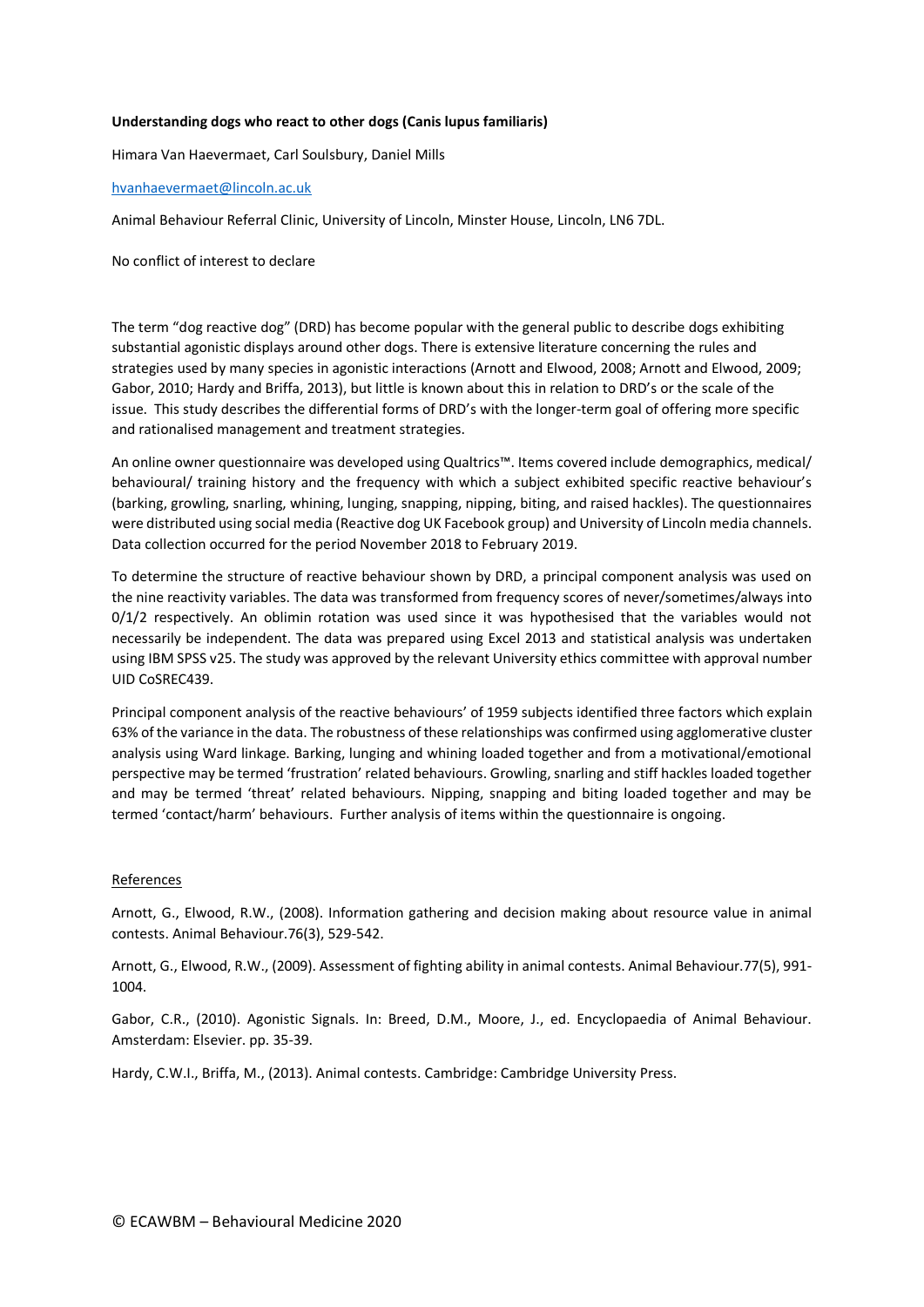# **Equine Appeasing Pheromones (EAP) slightly influences the maternal serum serotonin in response to a short separation from their foal: a preliminary study**

Daniela Alberghina<sup>1</sup>, Alessandra Statelli<sup>1</sup>, Eva Teruel<sup>2</sup>, Alessandro Cozzi<sup>2</sup>, Michele Panzera<sup>1</sup>

# [dalberghina@unime.it](mailto:dalberghina@unime.it)

<sup>1</sup>Department of Veterinary Science, University of Messina, Polo Universitario dell'Annunziata, 98168, Italy; <sup>2</sup> IRSEA - Research Institute in Semiochemistry and Applied Ethology, Quartier Salignan, Apt 84400, France

No conflict of interest to declare

Pheromones are odourless volatile compounds released into the environment through body secretions and perceived by members of the same species, in which they trigger a behavioural or hormonal response (Karlson and Luscher 1959). Recently, increasing attention has been directed toward potential therapeutic applications in stressful events of a different class of pheromones, the so-called appeasing pheromones, which are secreted in the breast region shortly after delivery and characterized by almost the same chemical structure in all mammals. It is hypothesized that equine appeasing pheromones (EAP) may have a calming or reassuring effect and are produced near the mammary glands of dams after parturition (Mills, 2005). Serotonin (5-HT) is suggested to be anything from a fine modulator during stress to a neurochemical grossly affected by stressors, possibly as a reflection of the activity/arousal level of the individual (Chaouloff et al., 1999). In a previous study a short separation from foals significantly decreased 5-HT levels in mares (Alberghina et al, 2019).

The aim of this study was to evaluate if an analogue synthetic of EAP applied as nasal gel could modulate 5-HT responses of mares in the context of a short separation from their foals. The protocol and the study design were approved by the Ethical Committee of the Department of Veterinary Sciences of the University of Messina (code 030/2019).

Eight mares with their foals were randomly allocated to treatment (A) or control group (B). On the day of separation EAP or placebo was applied to the mother in the form of an intranasal wipe by a handler. Blood sampling was performed 30 min prior to separation (T0 and treatment administration), at 30 min after separation (T1) and 30 min after the return of the mother to the box (T2). The 5-HT serum concentration was measured by ELISA.

The effects of treatment (A vs B), time (T0 vs T1 vs T2) and time\*treatment interaction were analysed by a twoway ANOVA. All these analyses were realized thanks to SAS 9.4 software Copyright (c) 2002-2012 by SAS Institute Inc., Cary, NC, USA. The significance threshold was classically fixed at P<0.05.

A slight but not significant effect of treatment (F=3.79; DF=1; P=0.0656) was found. At T0 the treated group had mean 5-HT values equal to 324ng/ml compared to mean value of 371 ng/ml for the control group. On T1, realised after the separation, the treated group had mean 5-HT values equal to 324 ng/ml compared to mean value of 346 ng/ml for the control group. Finally, on blood collection T2, realised after the rapprochement, the treated group had mean 5-HT values equal to 334 ng/ml compared to mean value of 357 ng/ml for the control group.

During the separation period, treated mares showed levels like basal values whereas in control mares 5-HT levels were lower. Influence of treatment could probably have been statistically significant with a larger sample size.

Our results are preliminary, further studies are necessary to evaluate if EAP, through 5-HT modulation, could help horses to cope with stress.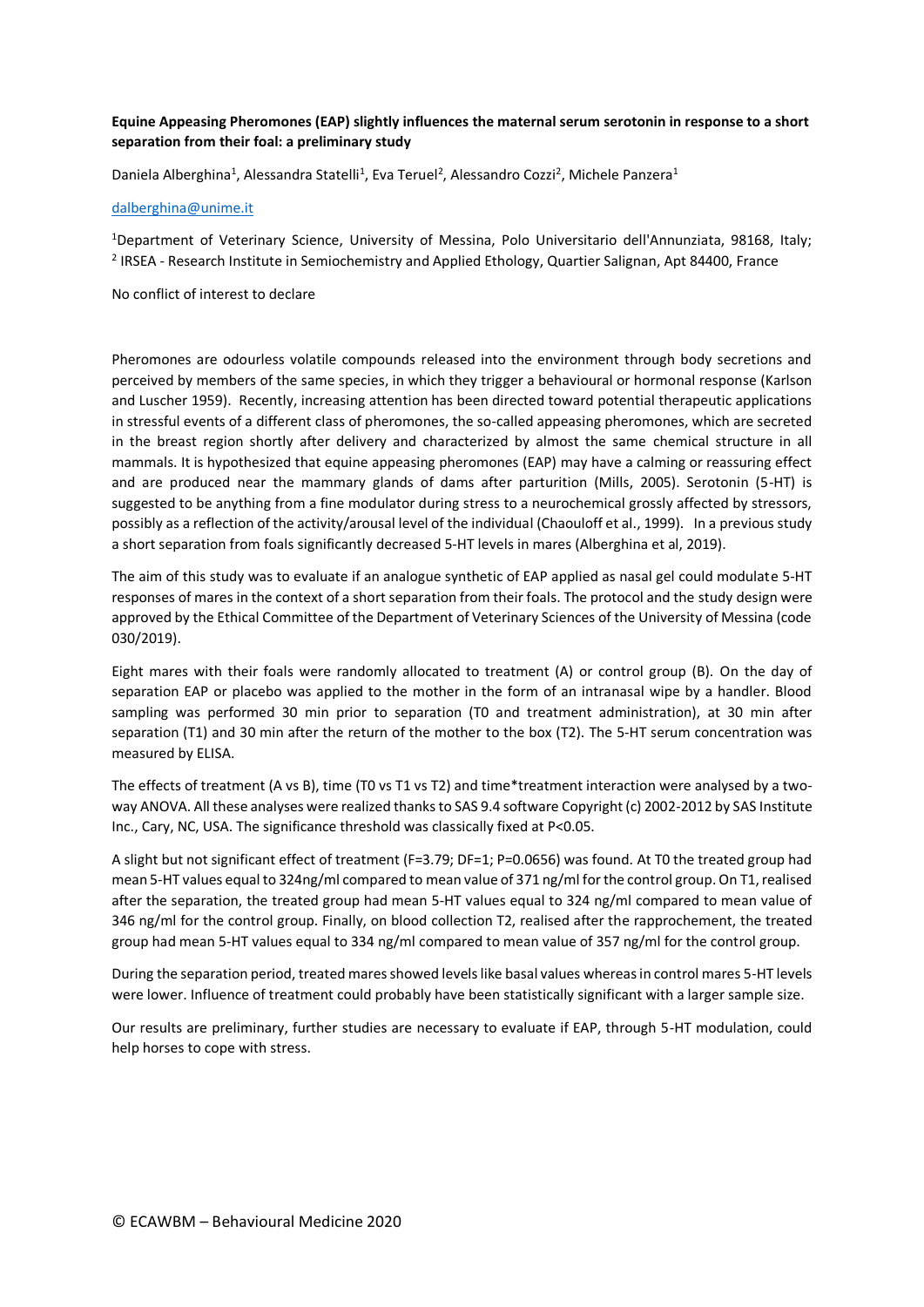### References

Alberghina, D., Rizzo, M., Arfuso, F., Piccione, G., Vazzana, I., Panzera, M. (2019). "Maternal serum cortisol and serotonin response to a short separation from foal". In: Animal lives worth living Proceedings of the 53rd Congress of ISAE. vol. 53, p. 271, ISBN: 978-90-8686-889-6.

Chaouloff, F., Berton, O., Mormede, P. (1999). "Serotonin and stress". Neuropsychopharmacol. 21 299, 28S-32S.

Karlson, P., Luscher. M. (1959). "Pheromones: a new term for a new class of biologically active substances". Nature 183:155–156.

Mills, D.S. (2005). "Pheromonatherapy: theory and applications". In Practice 27, 368-377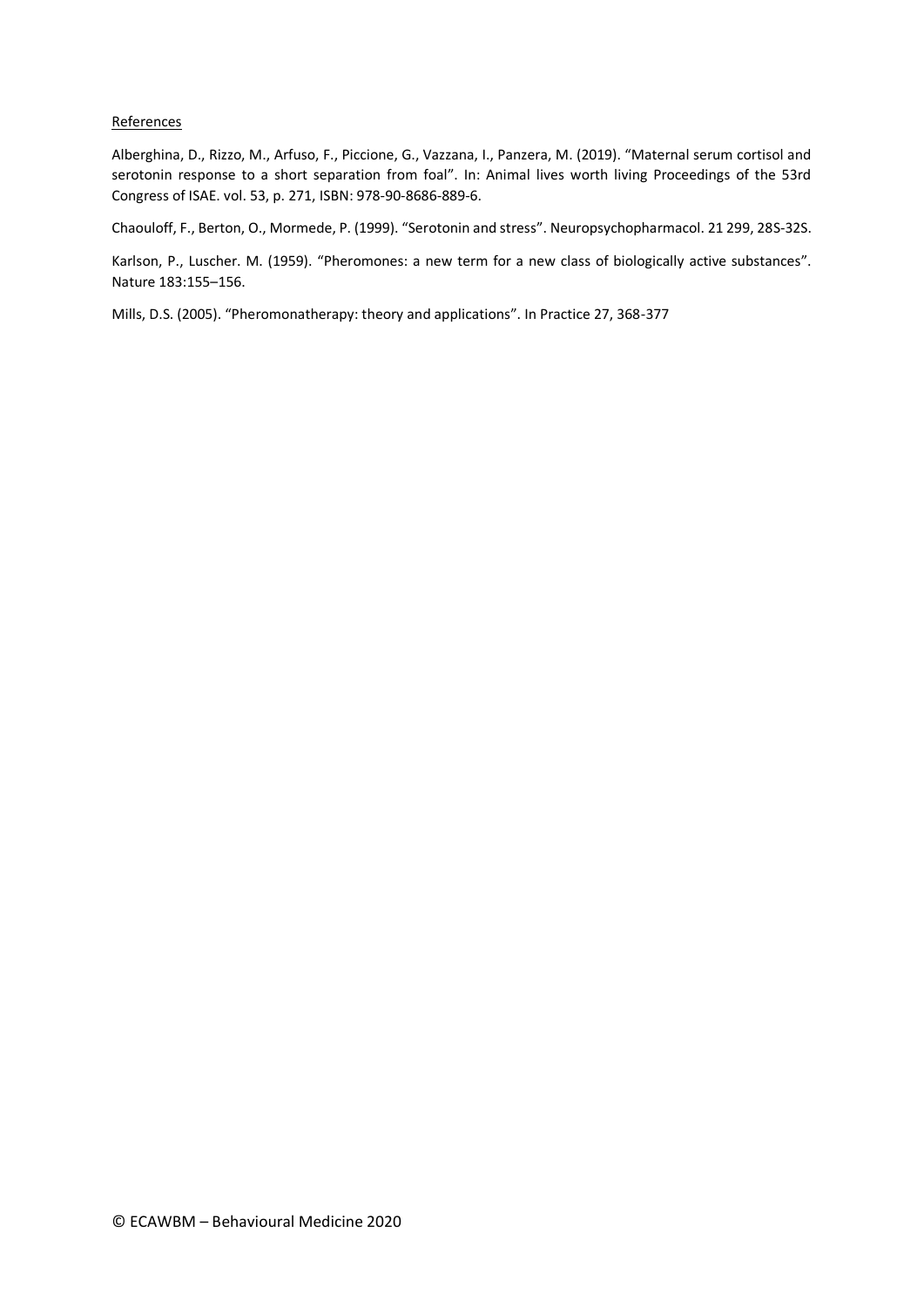### **Behavioural pain indicators around farrowing in sows.**

Navarro Elena<sup>1</sup>, Mainau Eva<sup>2</sup>, Manteca Xavier<sup>1</sup>

### [elena.navarro@uab.cat](mailto:elena.navarro@uab.cat)

<sup>1</sup>Universitat Autònoma de Barcelona, Veterinary Faculty, Campus UAB, 08193, Bellaterra, SPAIN.

<sup>2</sup> AWEC Advisors SL, Ed. Eureka, Parc de Recerca de la UAB, Bellaterra, 08193, Barcelona, SPAIN

No conflict of interest to declare

Although it is widely accepted that parturition is likely to be painful, there are few studies investigating pain specific behaviours associated with the progression of farrowing. The objective of this study was to evaluate pain specific behaviours during three different phases of farrowing: intervals between delivery of two consecutive piglets, the minute after and before piglet expulsion and 19 days after farrowing (no-pain associated to farrowing). Ten Dandred sows (5 nulliparous and 5 multiparous) were studied. Sows were continuously recorded during the entire farrowing and on day 19 post-farrowing for 2 hours. One observer visualized 56 hours of video: 4.7 hours during piglet expulsion, 23.9 hours during the interval between two consecutive piglets and 27.4 hours post-farrowing. Five behavioural pain indicators (BPI) were assessed: trembling, pawing, forward movement of the back leg, back arching and tail flicking. BPI were analyzed using Kruskal-Wallis and Wilcoxon-Mann-Whitney tests. All BPI showed significant differences (p < 0.01) between the three phases of farrowing. All BPI were rare or absent post-farrowing, and almost all of them were more frequent during piglet expulsion. Trembling was the only BPI with a higher incidence during the interval between two consecutive piglets compared to piglet expulsion (2.55 vs 1.83 events/sow/hour respectively). Forward movement of the back leg was the most prevalent BPI, showing a frequency of 5.60 events/sow/hour during the birth interval and 11.15 events/sow/hour during piglet expulsion. We conclude that sows experience more pain during farrowing than during the third week post-farrowing and that piglet expulsion is the most painful phase of farrowing.

The experimental protocol described in this experiment was approved by the Institutional Animal Care and Use Committee of the Universitat Autònoma de Barcelona (CEEAH-5377).

The authors declare that this study received funding from Boehringer Ingelheim Vetmedica GmbH. The funder was not involved in the study design, collection, analysis, interpretation of data or the writing of this article.

#### References:

Ison, S.H.; Jarvis, S.; Rutherford, K.M.D. The identification of potential behavioural indicators of pain in periparturient sows. Res. Vet. Sci. 2016, 109, 114–120, doi:10.1016/j.rvsc.2016.10.002.

Mainau, E.; Manteca, X. Pain and discomfort caused by parturition in cows and sows. Appl. Anim. Behav. Sci. 2011, 135, 241–251, doi:10.1016/j.applanim.2011.10.020.

Wischner, D.; Kemper, N.; Stamer, E.; Hellbruegge, B.; Presuhn, U.; Krieter, J. Characterisation of sows' postures and posture changes with regard to crushing piglets. Appl. Anim. Behav. Sci. 2009, 119, 49–55, doi:10.1016/j.applanim.2009.03.002.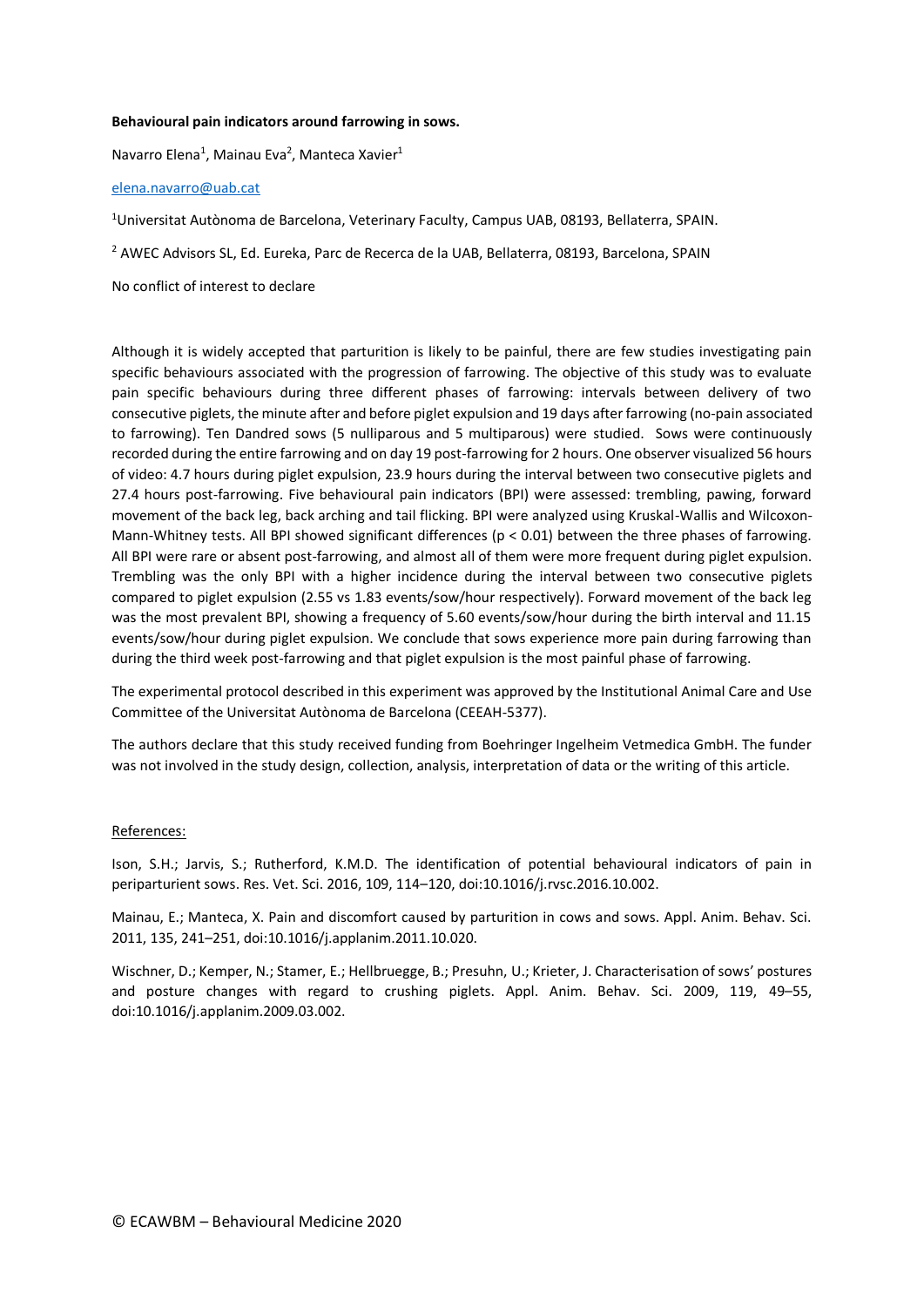**Serotonin assays in clinical practice. Do sex and activity play a role in serotonin concentrations in equine plasma?**

T. Mendonça, C. Bienboire-Frosini, C. Chabaud, S. Arroub, F. Menuge & P. Pageat

#### [t.mendonca@group-irsea.com](mailto:t.mendonca@group-irsea.com)

IRSEA (Research Institute in Semiochemistry and Applied Ethology),

Quartier Salignan, 84400 Apt, France

No conflict of interest to declare

This project was approved by the Research Institute in Semiochemistry and Applied Ethology Ethics Committee (C2EA125) and the French Ministry of Research (APAFIS Process 11949).

Horses involved in different activities display different emotional responses (Mendonça et al., 2019). Variations in plasma serotonin concentration have been associated with different emotional responses/states in other species (Bacqué-Cazenave et al., 2020). This study aimed to investigate plasma serotonin variations between females and geldings, and between horses involved in competition and in equine-assisted therapies (EAT) to better understand what factors could influence serotonin plasma concentrations.

Forty-six horses (10  $\pm$  4 years-old) were involved in this study: 19 females; 27 geldings. From this population, 17 horses were involved in competition and 9 in EAT. No exercise was applied prior to blood sampling, and all the horses were fed at 8 a.m. as usual. Blood samples were collected through jugular puncture between 9 a.m. and 10 a.m. Plasma serotonin (5-HT) was measured using validated enzyme immunoassay, as described by Chabaud et al. (2018). Statistical analysis was carried out using 9.4 SAS software.

No significant differences were observed either between females and geldings (Student t-test; DF=43; t=0.99; p=0.33) nor between competing horses and EAT horses (Wilcoxon Two-Sample test; DF=24; Z=0.54; p=0.59).

The present results suggest that sex and activity do not influence serotonin concentration in equine plasma. Competing and EAT horses display different emotional responses, thus the absence of differences in serotonin plasma concentration between these horses is interesting. These results complement our understanding of serotonin physiological variations in equine plasma, which is necessary before applying serotonin assays in routine clinical practice. Indeed, serotonin assays seem promising for the improvement of evidence-based clinical practice.

#### References

Bacqué-Cazenave, J. et al. (2020) 'Serotonin in animal cognition and behavior', International journal of molecular sciences, 21(5), pp. 1–23. doi: 10.3390/ijms21051649.

Chabaud, C. et al. (2018) Application note: validation of a serotonin ELISA kit with blood samples from three domestic species. doi: 10.13140/RG.2.2.28997.55524.

Mendonça, T. et al. (2019) 'Equine activities influence horses' responses to different stimuli: could this have an impact on equine welfare?, Animals. MDPI AG, 9(6), p. 290. doi: 10.3390/ani9060290.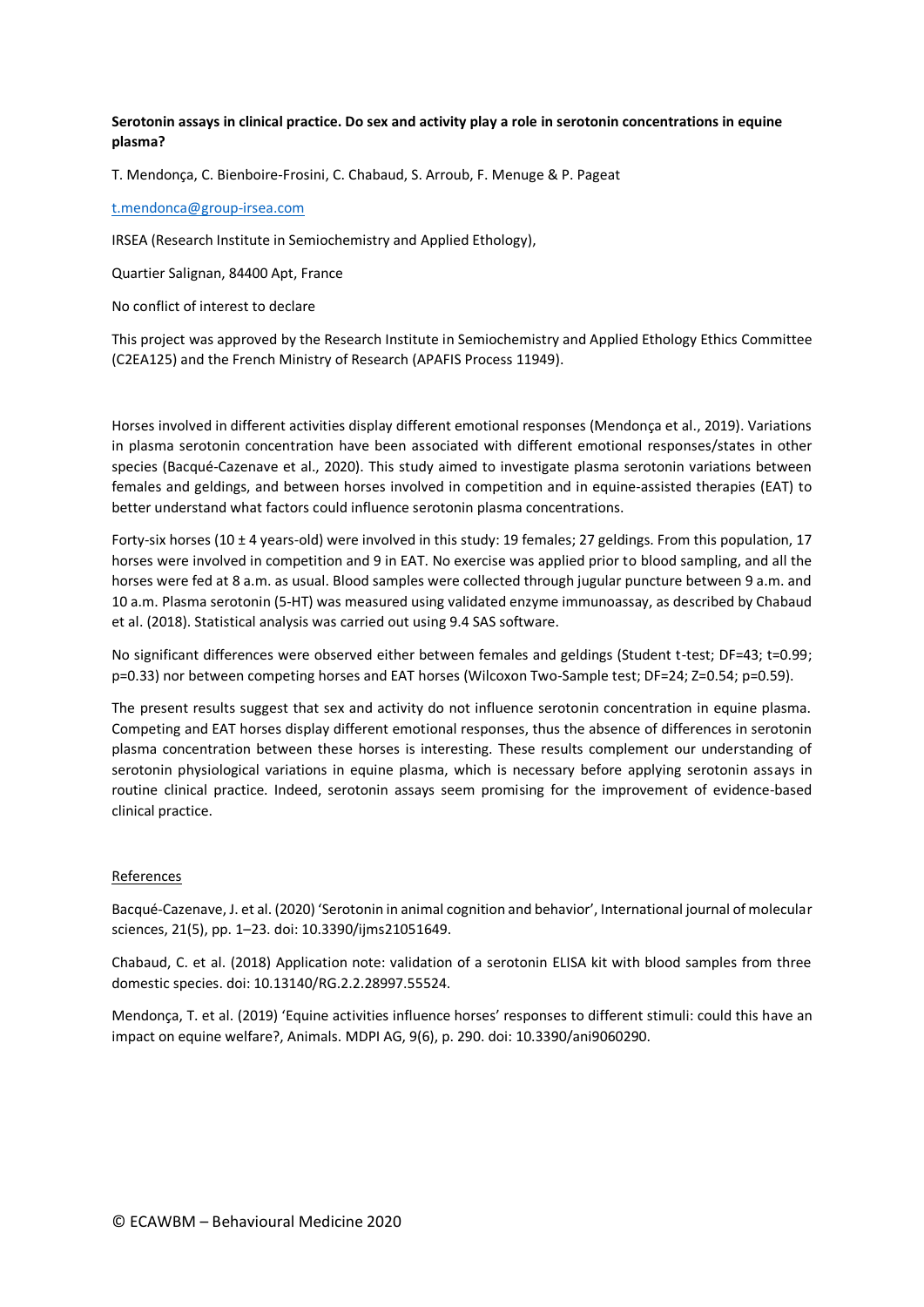# **Whippet and Italian Greyhound interspecific social behaviour: preliminary data from an Italian survey**

Contalbrigo L. DVM, PhD<sup>1</sup>, Filugelli L., PsyD<sup>1</sup>, Pavan F.,<sup>2</sup> Zanetti R. DVM<sup>2</sup>, Normando S. DVM, PhD, MSc, ECBM<sup>2</sup>.

### [simona.normando@unipd.it](mailto:simona.normando@unipd.it)

<sup>1</sup>Animal Welfare Laboratory. Istituto Zooprofilattico Sperimentale delle Venezie, Viale Dell'Università, 10 – 35020 Legnaro (Padova), Italy

<sup>2</sup> Department of Comparative Biomedicine and Food Science, University of Padova, Italy

No conflict of interest to declare Data were collected, stored and managed following Reg. EU N. 679/2016

#### Introduction

Sighthounds have been found to differ from other dogs in some physiologic and behavioural characteristics (Elliot et al., 2010; Mesa-Sánchez et al., 2016). Whippet and Italian Greyhounds (IGs) are popular among sighthound breeds, but little has been published about their behaviour. The use of survey is an effective methodology to collect information from owners about health and behavioural problems of their dogs (Dotson & Hyatt, 2008; Pirrone et al., 2015; Herwijnen et al., 2018). The main aim of our questionnaire was to investigate health and behavioural problems and features of Whippet and IG population and their owners' satisfaction. Here, we present preliminary data about interspecific social behaviours observed by owners.

#### Methods

An online survey was advertised using social media and a virtual snowball sampling method was applied. The questionnaire was divided into 10 sections. 11 multiple-item questions collected information about dog attitudes using a 10-point Likert scale and social behaviour using a 5-point Likert scale. Descriptive statistical analysis and explorative inferential analysis were performed.

#### Results

We collected information about 97 IGs and 129 Whippets. Mann-Whitney U tests (P<0.05) found no significant differences between breeds for aggression and fear towards both familiar and unfamiliar people, and separation distress. IGs obtained higher rates in shadowing (Z=-2.2, P=0.02), laying in contact (Z=-4.9, P<0.001) and soliciting interactions with familiar people (Z=-3.9, P<0.001).

#### Conclusion

Our data pointed out some differences between whippets and Italian Greyhounds in social behaviour towards humans, with IGs showing a stronger need of visual or physical contact with familiar people.

#### **References**

Dotson M J, Hyatt E M (2008). Understanding dog–human companionship. Journal of Business Research 61(5): 457-466.

Elliott R., Toribio, J-AL. and Wigney D (2010). The greyhound adoption program (GAP) in Australia and New Zealand: a survey of owners' experiences with their greyhounds one month after adoption. Applied Animal Behaviour Science 124: 121-135.

Herwijnen IR, van der Borg JAM, Naguib M, Beerda B (2018). Dog ownership satisfaction determinants in the owner-dog relationship and the dog's behaviour. PLoS ONE 13(9): e0204592.https://doi.org/10.1371/journal.pone.0204592.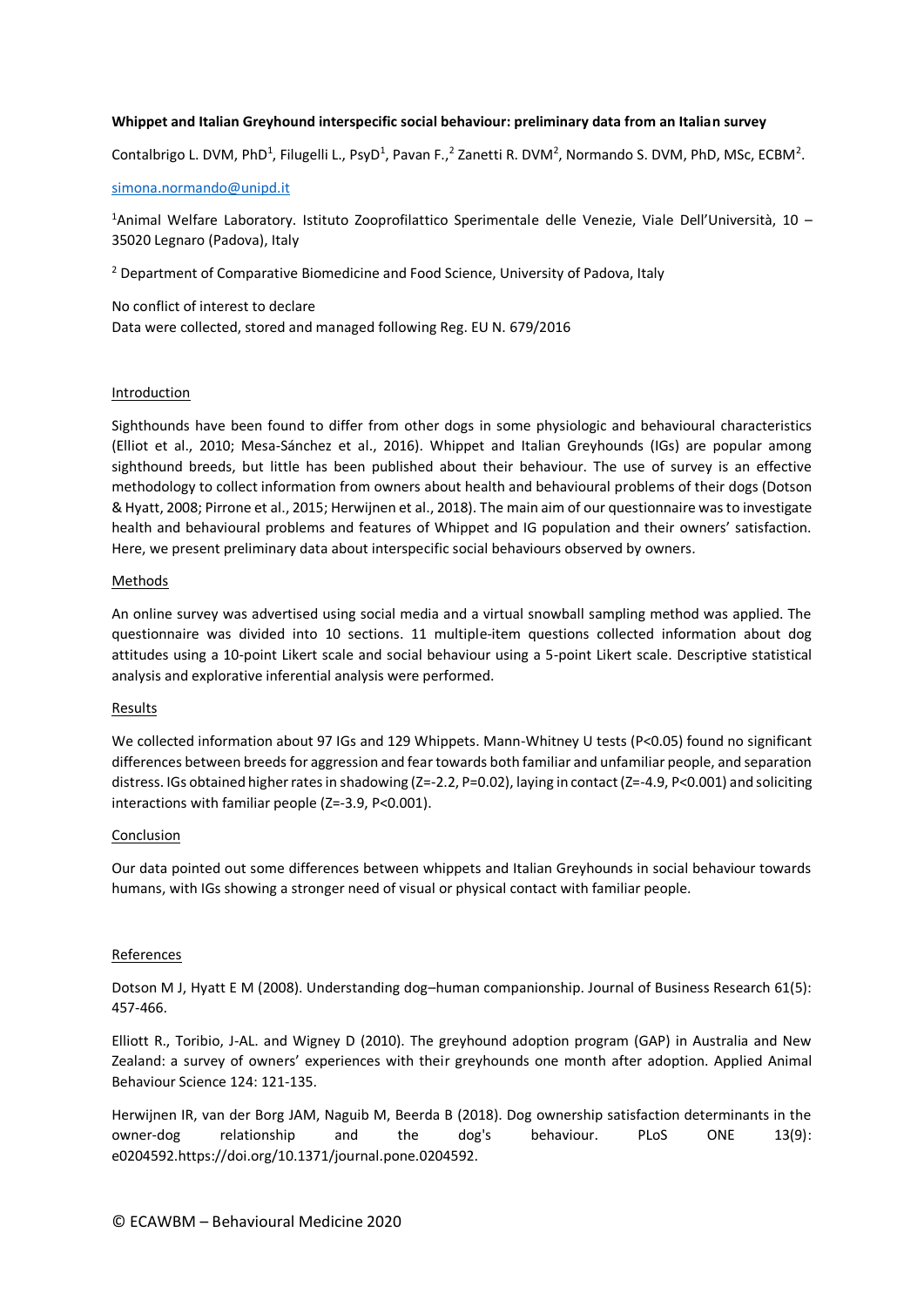Mesa-Sánchez I, Granados-Machuca MM, de Gopegui-Fernández RR, Galan-Rodriguez A (2016). Serum protein electrophoresis in Galgos. Comparative Clinical Pathology 25(2): 403-407.

Pirrone F, Pierantoni, L, Mazzola S M, Vigo D, Albertini M (2015). Owner and animal factors predict the incidence of, and owner reaction toward, problematic behaviors in companion dogs.

Journal of Veterinary Behavior, 10(4): 295-301[, https://doi.org/10.1016/j.jveb.2015.03.004.](https://doi.org/10.1016/j.jveb.2015.03.004)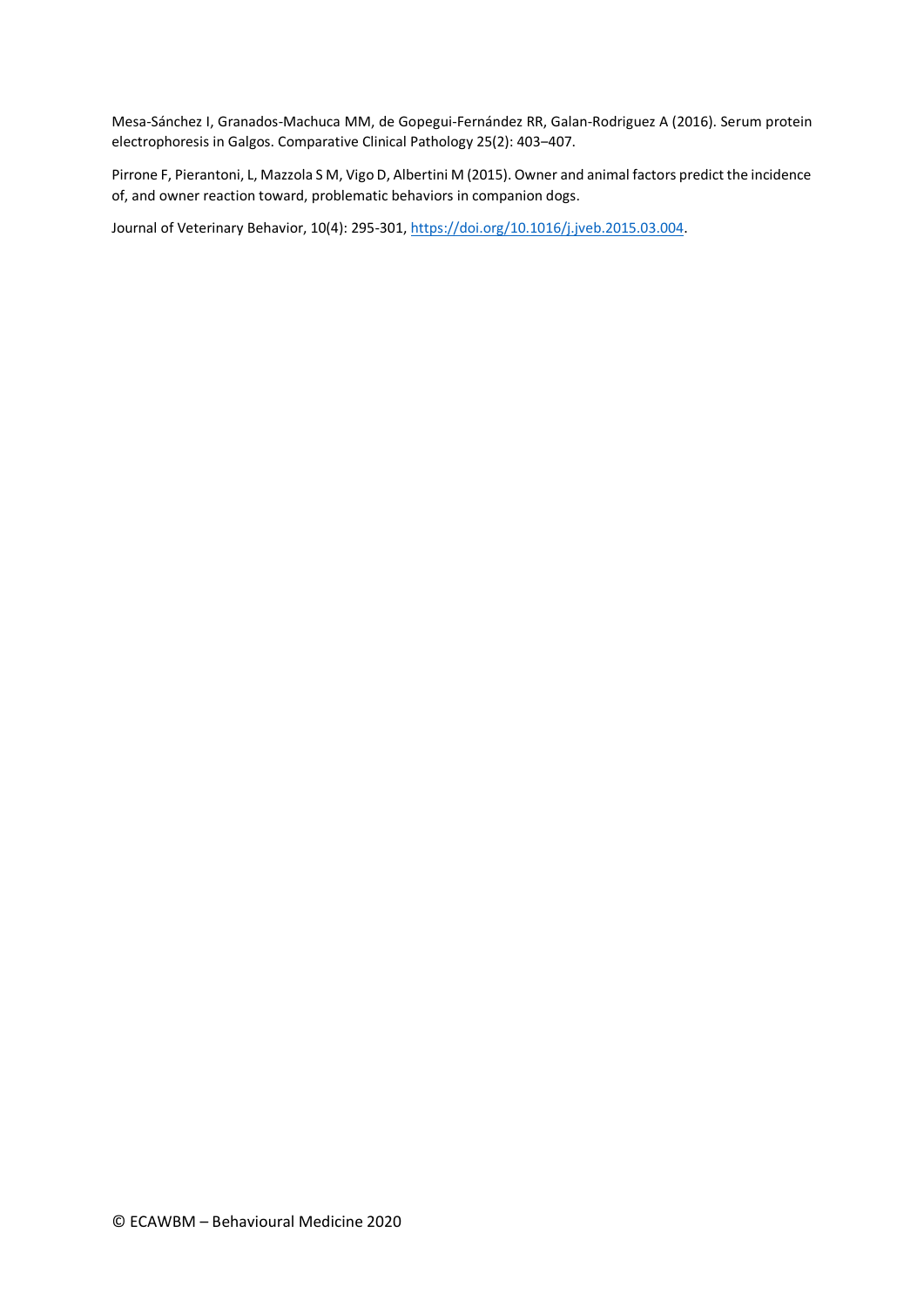### **The use of sertraline in dogs presenting compulsive behaviour: a four-case series**

da Silva-Monteiro, J.P.<sup>1,2</sup>, da Graça Pereira, G.<sup>3,4</sup>, Karagiannis, C., Martínez, A.G.<sup>5</sup>

joaopedromonteiro@outlook.com

<sup>1</sup> Bom Jesus Veterinary Hospital, Braga, Portugal

2 ICBAS-UP, Faculty of Biomedical Sciences, University of Porto (ICBAS-UP), Portugal

<sup>3</sup> Centro Para o Conhecimento Animal, Algés, Portugal

<sup>4</sup> Escola Superior Agraria de Elvas, Instituto Politécnico de Portalegre, Portugal

<sup>5</sup>Veterinary Teaching Hospital Rof Codina, Veterinary Faculty of Lugo, Santiago de Compostela University, Campus Universitario, Lugo, Spain

Conflict of interest statement: None of the authors has a conflict of interest to disclose regarding the present abstract. This work was not funded, nor the authors received scholarships.

Compulsive behaviours are a behaviour problem presented in human and non-human animals that significantly impairs their welfare. In companion animals, it can be presented as self-mutilation, stereotypic or hallucinogenic behaviours (Overall, 2013). Regarding its treatment in human psychiatry, selective serotonin reuptake inhibitor (SSRI) like sertraline and escitalopram are already documented and used in obsessive-compulsive disorder treatment (Mowla et al., 2018), with some authors recommending sertraline or fluvoxamine as first-line prescribed psychopharmacological therapy (Choi, 2009).

Regarding dog's compulsive behaviour treatment, fluoxetine (Irimajiri et al., 2009) and clomipramine (Seksel and Lindeman, 2001, Seksel and Lindeman, 1998) have already been reported as giving significative results, but clinical reports of other SSRI are still lacking in veterinary medicine. Sertraline appears to be a safe alternative presenting fewer side effects than fluoxetine and clomipramine (Crowell-Davis et al., 2019), so we decided to use it for the treatment of dogs presenting with compulsive behaviour problems.

Four dogs from 18-60 months of age diagnosed with anxiety and compulsive behaviours (three presenting acrallick dermatitis and one presenting tail chasing) were selected. Beside behaviour modification techniques and environment management tools, they were each prescribed a combined treatment with a baseline anxiolytic for continuous anxiety control (lorazepam, 0,15-0,25 mg/kg, q12h; clonazepam, 0,24 mg/kg, q12h) and a SSRI (sertraline, 0,78-2 mg/kg, q12h). All dogs showed reduced anxiety and almost ceased compulsive behaviours in the first week of treatment, without showing sedation, and consequent improvement of dermatological lesions.

This case series seems to show that the combination of sertraline and benzodiazepines may be beneficial for the treatment, but further studies are necessary to demonstrate their effectiveness on the treatment of compulsive related behaviour problems.

#### References

CHOI, Y.-J. 2009. Efficacy of treatments for patients with obsessive-compulsive disorder: A systematic review. Journal of the American Academy of Nurse Practitioners, 21, 207-213.

CROWELL-DAVIS, S. L., MURRAY, T. F. & DE SOUZA DANTAS, L. M. 2019. Veterinary Psychopharmacology, Wiley.

IRIMAJIRI, M., LUESCHER, A. U., DOUGLASS, G., ROBERTSON-PLOUCH, C., ZIMMERMANN, A. & HOZAK, R. 2009. Randomized, controlled clinical trial of the efficacy of fluoxetine for treatment of compulsive disorders in dogs. Journal of the American Veterinary Medical Association, 235, 705-709.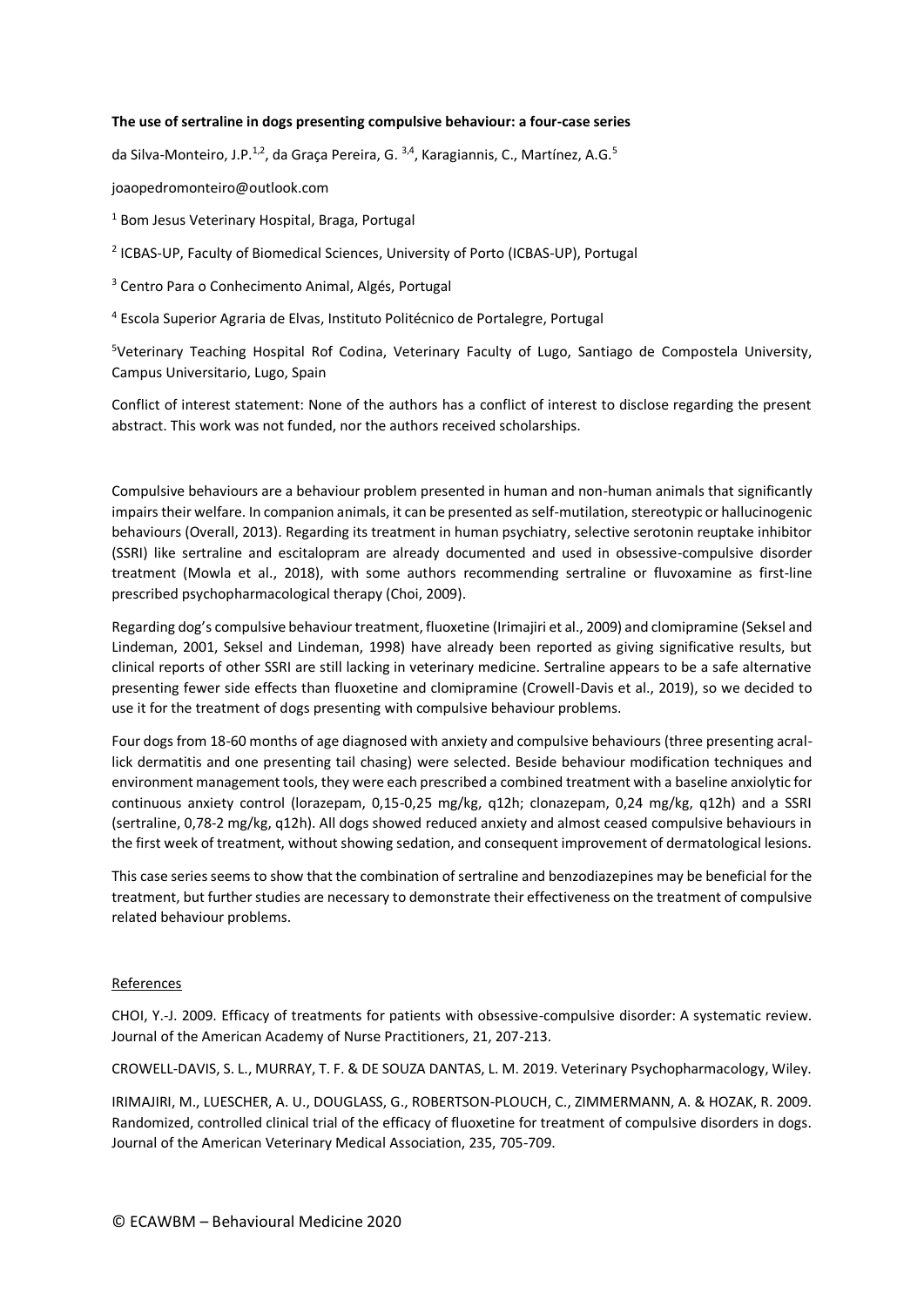MOWLA, A., MODARRESI, F. & DASTGHEIB, S. A. 2018. Comparing escitaloipram with sertraline for obsessive and compulsive symptoms in patients with obsessive compulsive disorder: A comparative double-blind clinical trial. Asian Journal of Psychiatry, 38, 92-95.

OVERALL, K. 2013. Manual of Clinical Behavioral Medicine for Dogs and Cats - E-Book, Elsevier Health Sciences.

SEKSEL, K. & LINDEMAN, M. J. 1998. Use of clomipramine in the treatment of anxiety-related and obsessivecompulsive disorders in cats. Aust Vet J, 76, 317-21.

SEKSEL, K. & LINDEMAN, M. J. 2001. Use of clomipramine in treatment of obsessive-compulsive disorder, separation anxiety and noise phobia in dogs: a preliminary, clinical study. Aust Vet J, 79, 252-6.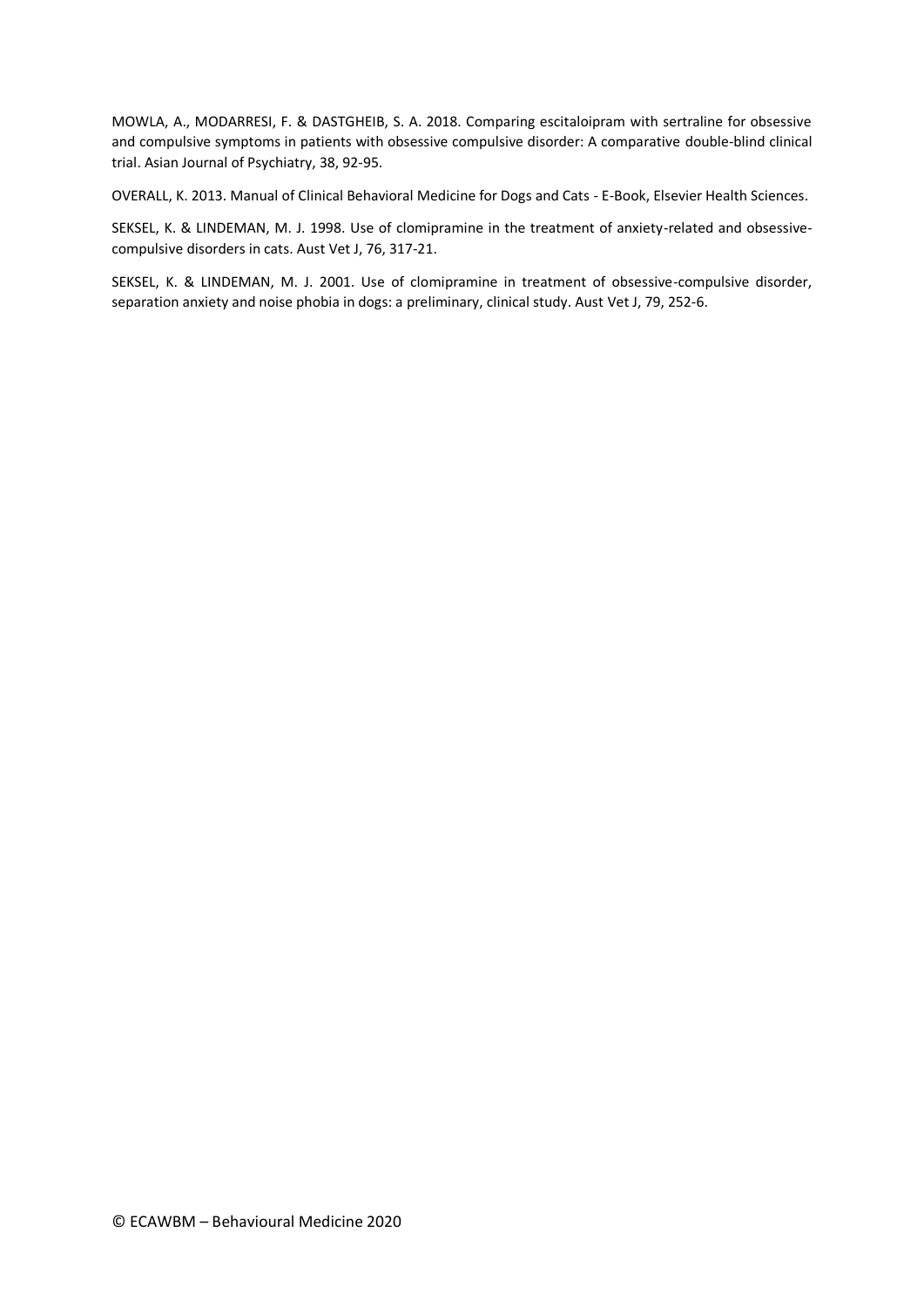### **Improvement of the quality of life in four dogs with intracranial pathology after ethological treatment**

Susana Muñiz de Miguel, Espino Luciano, Ángela González Martínez.

Susanamunizdm@gmail.com

Veterinary Teaching Hospital Rof Codina, Rua estrada da granxa, s/n 27002 , Lugo, Spain

No conflict of interest to declare

Four dogs with intracranial disease and associated behavioural problems were evaluated by the Ethology service of the Rof Codina University Veterinary Hospital because they showed some dysfunctional behaviours (aggression, compulsive disorders, difficulty learning or remembering commands or places, disturbance of restful sleep, house soiling, fears and phobias, onset of separation anxiety), that disturbed the owners greatly and decreased the animal's quality of life.

In both humans (Madhusoodanan et al. 2007; Madhusoodanan et al. 2015) and dogs (Menchettiet al. 2019; Foster et al. 1988) it has been seen that intracranial neoplasms can cause behavioural disturbances, although it is rarely the main clinical sign (Madhusoodanan et al. 2007) and it is difficult to know exactly what changes occur. These behavioural changes are seldom supplemented by specific treatment, and the benefit of the use of certain psychopharmaceuticals for treatment has been questioned (Rooney and Grant, 2013; Caudill et al. 2011).

In our case, the underlying conditions included pituitary mass, ex vacuous hydrocephalus secondary to skull fracture, large extra-axial mass in the area of the frontal and olfactory lobe (suspected meningioma), and supratentorial intra-axial neoplasm in the right hemisphere (suspected glioma). In addition to neurological treatment, complementary ethological treatment was administered, appropriate for each case. This focused on a strict routine, environmental and cognitive enrichment, avoiding punishment, and the use of benzodiazepines. For all dogs, the quality of life was greatly improved.

The results of this study support considering ethological treatment as part of multimodal therapy in dogs with behavioural changes due to an intracranial organic cause. Veterinarians in different fields must work as a team to be able to solve all kinds of animal pathologies (Christiansen and Forkman, 2007).

#### References:

Caudill JS, Brown PD, Cerhan JH, Rummans TA. (2011) Selective serotonin reuptake inhibitors, glioblastoma multiforme, and impact on toxicities and overall survival: the mayo clinic experience. Am J Clin Oncol; 34: 385- 387.

Christiansen, S. B., & Forkman, B. (2007). Assessment of animal welfare in a veterinary context—a call for ethologists. Applied Animal Behaviour Science, 106(4), 203-220.

Foster, E. S., Carrillo, J. M., & Patnaik, A. K. (1988). Clinical signs of tumors affecting the rostral cerebrum in 43 dogs. Journal of Veterinary Internal Medicine, 2(2), 71-74.

Madhusoodanan S., M. B. T., Farah, T., & Ugur, U. (2015). Psychiatric aspects of brain tumors: A review. World journal of psychiatry, 5(3), 273-285.

Madhusoodanan, S., Danan, D., & Moise, D. (2007). Psychiatric manifestations of brain tumors: diagnostic implications. Expert review of neurotherapeutics, 7(4), 343-349.

Menchetti, M., De Risio, L., Galli, G., Bruto Cherubini, G., Corlazzoli, D., Baroni, M., & Gandini, G. (2019). Neurological abnormalities in 97 dogs with detectable pituitary masses. Veterinary Quarterly, 39(1), 57-64.

Rooney, A., & Grant, R. (2010). Pharmacological treatment of depression in patients with a primary brain tumour. Cochrane Database of Systematic Reviews, (

© ECAWBM – Behavioural Medicine 2020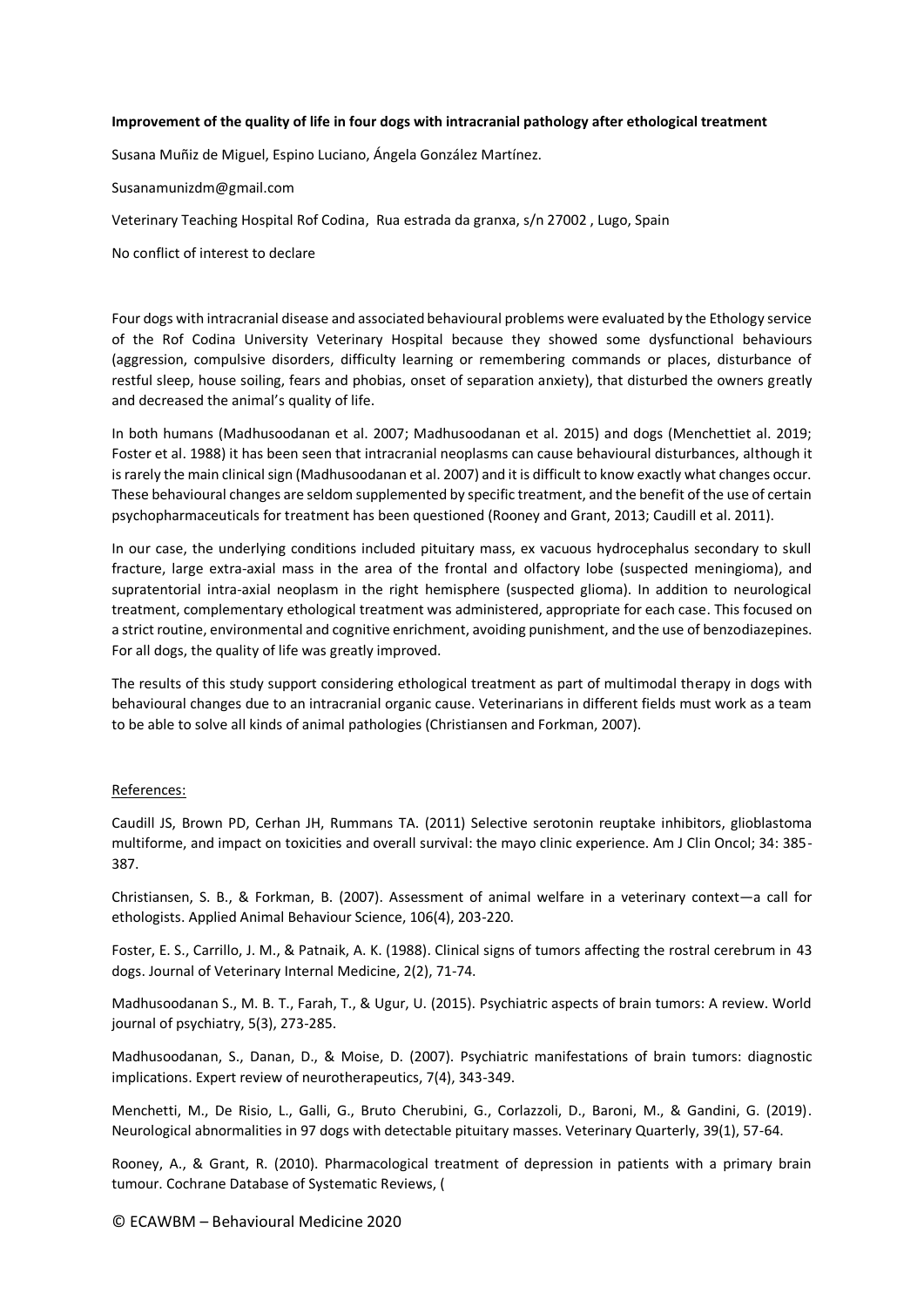# **Understanding the relationship between pain and behaviour in clinical behaviour practice**

# Daniel S. Mills

# [dmills@lincoln.ac.uk](mailto:dmills@lincoln.ac.uk)

Prof Daniel S. Mills BVSc PhD CBiol FSB FHEA CCAB Dip ECAWBM(BM) FRCVS European & RCVS Recognised Specialist in Veterinary Behavioural Medicine Rm 1W11 Joseph Banks Laboratories, School of Life Sciences University of Lincoln. Lincoln, Lincs LN6 7DL

No conflict of interest to declare

### Definition of pain

The International Association for the Study of Pain (IASP) recently proposed a new definition of pain, as "An aversive sensory and emotional experience typically caused by, or resembling that caused by, actual or potential tissue injury" (IASP website). Importantly this definition and the accompanying notes highlight the following:

- pain is usually an adaptive response even though it may impact on the functioning of an individual;
- pain and nociception are not the same;
- pain is always a subjective experience influenced by biological, psychological, and social factors;
- an individual's expression of pain (which does not need to be verbal) should be accepted and respected (and while the IASP refer to people in this regard, I would suggest the same standard should be applied to non-human animals).

Accordingly, it is imperative that we understand the relationship between pain and behaviour in clinical behaviour practice.

# Pain as an affective system with complex effects on cognition and behaviour

Panksepp (2011) describes pain as a "sensory affect" rather than affective system, but this seems to be based on a focus on the relatively simple relationship between reflexive responses and acute pain; however, behavioural responses to pain can be much more complex and I suggest, they indicate that pain so can the interrelationship between pain and behaviour in clinical behaviour practice

meet his defining criteria for an affective system, namely:

- Pain is triggered by biologically significant unconditional stimuli, and the associated networks in the brain have a genetic basis
- These networks organise behaviour, through the regulation of autonomic, hormonal and motor subroutines
- There are clearly changes in the sensitivity of a wide number of sensory systems as a result of pain
- Painful arousal results in activity that feeds back on itself and outlasts precipitating circumstances
- The networks in the brain associated with pain can be associated with, and thus come under the control of conditioned stimuli
- There are associations between pain networks and other higher cognitive brain functions.

The relationship between pain and behaviour, like the relationship between affective systems and cognition, is clearly bidirectional, i.e. pain affects behaviour and behaviour can also affect pain. Indeed, in the case of animals under human care, the relationship can be extended to include the behaviour of the carer, since their behaviour may affect both the perception of pain by the animal and its pain. This is further evidence of how pain networks in the brain can be affected by higher cognitive processes. Accordingly, we must recognise that the relationships that exist between pain and behaviour can be highly complex. It must also be acknowledged that while many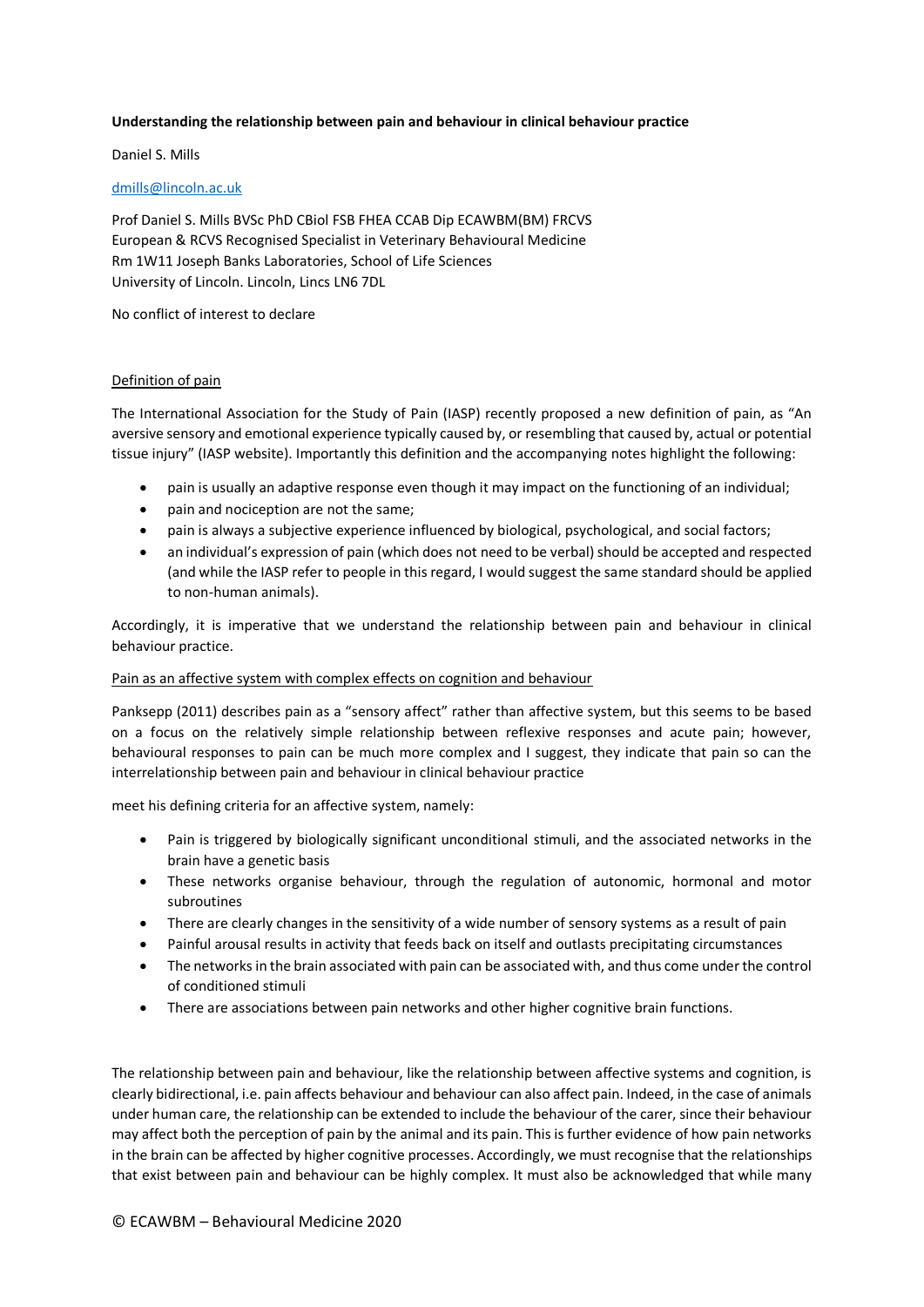potential relationships between pain and behaviour are suggested, it is difficult to present definitive evidence of these. However, given the guidance of IASP to accept and respect expressions of pain, which can be nonverbal, we should be open to at least provisionally accepting these relationships, until it can be shown otherwise. Accordingly, veterinarians should be open to the implementation of pain management strategies in cases of problem behaviour; accepting that the relationship may not be an obvious one, and that there is enormous variability between individuals.

# A framework for describing the relationships between animal behaviour and pain in clinical behaviour practice

A recent review by Mills et al., (2020) has argued that the relationship between the problem behaviour and pain, beyond the well-recognised signs of pain, can be described using four categories:

- 1. the presenting complaint is a direct manifestation of pain (acknowledged or not). We describe a range of "atypical" or perhaps "less typical" manifestations of pain in this regard.
- 2. unidentified pain is underpinning secondary behaviour concerns within the initial presenting complaint. In this instance, problems other than those making up the primary presenting complaint are identified as related to pain, and need to be managed as they contribute to the "problem load" posed by the patient to others.
- 3. there is an exacerbation of one or more signs of problem behaviour as a result of pain;
- 4. incidental adjunctive behaviours accompanying the problem behaviour are associated with pain (whose presence may help the recognition of a contribution by pain to the problem behaviour in 1-3 above).

Awareness of these relationships and a wider potential range of manifestations of pain, have increased the proportion of problem cases which we identify as appearing to involve some form of painful lesion. Indeed, the figure has now risen to >80% of our current referral load. This awareness has also changed our approach to treatment, greatly increasing the use of pain-management strategies in our clinical behaviour caseload. Such interventions are often implemented alongside risk management strategies as a first line, prior to the use of conventional behaviour modification protocols.

# Conclusion

We accept that the actual mechanism underpinning the association between pain and problem behaviour may never be known in a given case, but I suggest that, in general, it is better for veterinarians to treat suspected pain first rather than consider its significance only after an animal has failed to respond to behaviour therapy. We need to be pro-active in our consideration of the relationship between pain and behaviour in clinical behaviour practice.

# References

IASP website: https://www.iasp-pain.org/PublicationsNews/NewsDetail.aspx?ItemNumber=9218 accessed 22/10/20

Mills, D.S., Demontigny-Bédard, I., Gruen, M., Klinck, M.P., McPeake, K.J., Barcelos, A.M., Hewison, L., Van Haevermaet, H., Denenberg, S., Hauser, H. and Koch, C., 2020. Pain and Problem Behavior in Cats and Dogs. Animals, 10(2), p.318.

Panksepp, J. 1998. Affective neuroscience: The foundations of human and animal emotions. Oxford University Press.

Panksepp, J., 2011. The basic emotional circuits of mammalian brains: do animals have affective lives?. Neuroscience & Biobehavioral Reviews, 35(9), pp.1791-1804.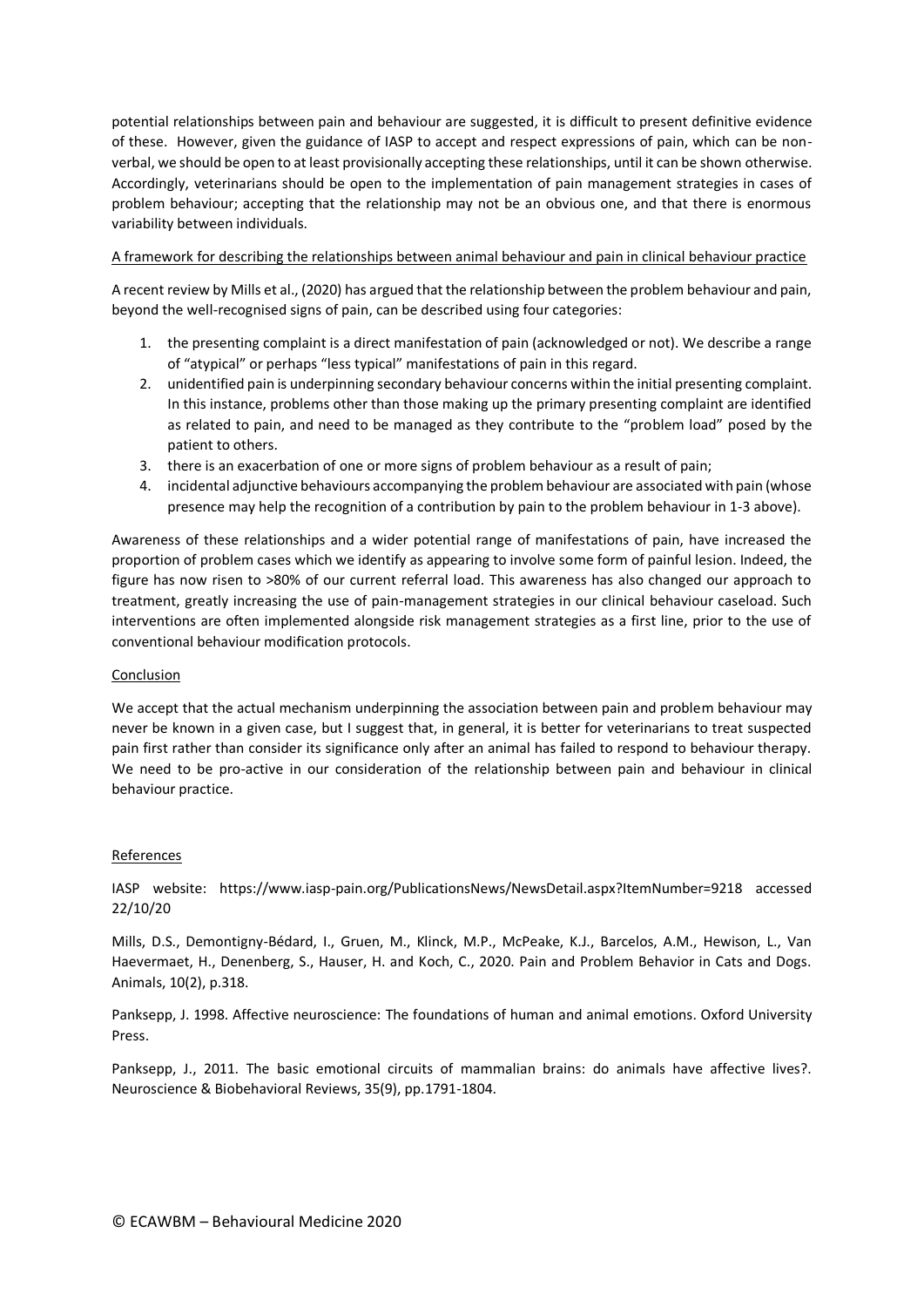# **A preliminary study on preparedness in veterinary behavioural medicine among veterinary students in the United Kingdom.**

Sophie Napier<sup>1</sup>, Alexa Edington<sup>1</sup>, Sarah Heath<sup>2</sup>, Sharmini Julita Paramasivam  $1,2,*$ 

#### [s.paramasivam@surrey.ac.uk](mailto:s.paramasivam@surrey.ac.uk)

1 School of Veterinary Medicine, Faculty of Health and Medical Sciences, University of Surrey, Guildford, GU2 7AL, United Kingdom

<sup>2</sup> Behavioural Referral Veterinary Practice, CH2 1RE, Chester, United Kingdom

No conflict of interest to declare

Veterinary behavioural medicine (VBM) is a foundation subject that is widely incorporated within the veterinary curriculum to produce competent and confident veterinarians. As custodians of the animal's health and welfare, veterinary professionals are at the forefront of providing behavioural advice to clients. However, veterinary students have reported to be less prepared in VBM than they do in other areas of the course. This preliminary study aims to assess preparedness for behavioural medicine amongst veterinary students in the United Kingdom. An online 7-point Likert scale questionnaire with 56 questions was used to explored student confidence, curriculum content and technical knowledge in behavioural medicine. Seventy one participants from 7 schools responded to the questionnaire. Our findings indicated that, 91.4% of veterinary students in the UK did not feel prepared to treat an animal with behavioural disorders. As predicted, students were more prepared as they reached the final year. However, only 37.5% of these students felt prepared to formulate a behavioural treatment plan. Using a Spearmann's rank correlation coefficient, there was a positive correlation in the learning gained from behavioural medicine content in the curriculum that translated into students feeling prepared to manage behavioural cases (r=0.603). Our findings indicate there is a need for more evaluation of course content within the curricula to better prepare students to manage emotional health disorders. The challenge is integrating this subject in an already complex and packed curriculum. A necessity for standardisation of how VBM is being taught has been recognised in the veterinary curriculum. This study achieved ethical approval from the Faculty of Health and Medical Sciences, University of Surrey (FT-1819-163).

#### References

Association, A. V. M. (2020). Responsible pet ownership. Retrieved from https://www.avma.org/resourcestools/pet-owners/responsible-pet-

ownership#:~:text=Be%20a%20responsible%20pet%20owner%3A&text=Keep%20only%20the%20type%20and ,socialize%20and%20train%20your%20pet.

Atukorala, K. R., & Atapattu, P. (2014). Pre Clinical- Basic Sciences Teaching Curriculum of a Medical School in a Developing Country - Are We Doing It Right? , 9(2), 98-104.

Beck, A. M., & Katcher, A. H. (2003). Future Directions in Human-Animal Bond Research American Behavioural Scientist, 47, 79-93.

Broom, D. M. (2006). Behaviour and welfare in relation to pathology Applied Animal Behaviour Science, 97(1), 73-83.

Calder, C. D., Albright, J. D., & Kock, C. (2017). Evaluating graduating veterinary students' perception of preparedness in clinical veterinary behaviour for "Day-1" of practice and the factors which influence that perception : A questionnaire-based survey. J Vet Behav Clin Appl Res, 20, 116-120.

German, A. (2010). Obesity in companion animals. In Practice, 32, 42-50.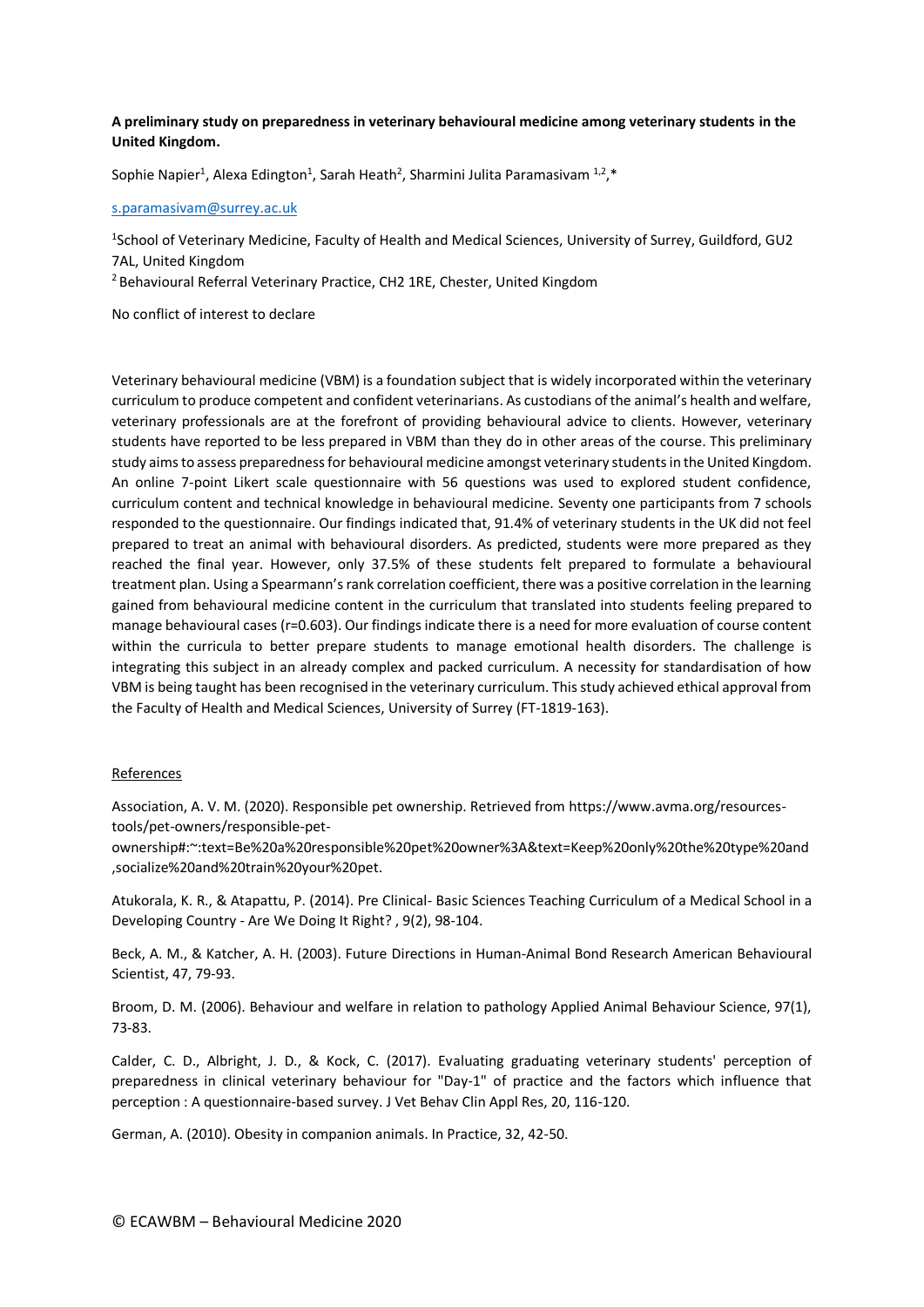Golden, O., & Hanlon, A. J. (2018). Towards the development of day one competences in veterinary behaviour medicine: survey of veterinary professionals experience in companion animal practice in Ireland. Ir Vet J, 71, 12. doi:10.1186/s13620-018-0123-3

Hammerle, M., Horst, C., Levine, E., Overall, K., Radosta, L., Rafter-Ritchie, M., & Yin, S. (2015). 2015 AAHA Canine and Feline Behavior Management Guidelines. J Am Anim Hosp Assoc, 51(4), 205-221. doi:10.5326/JAAHA-MS-6527

Hetts, S., Associates, A. B., Heinke, M. L., McCafferty, O. E., Estep, D. Q., & Associates, A. B. (2004). Behaviour wellness concepts for general veterinary practice. The Journal of the American Veterinary Medical Association 225(4), 506-513.

Hewson, C. J. (2003). How might veterinarians do more for animal welfare? Can Vet J 44, 1000-1004.

Jacobson, K. C., & Chang, L. (2018). Associations Between Pet Ownership and Attitudes Toward Pets With Youth Socioemotional Outcomes. Front Psychol, 9, 2304. doi:10.3389/fpsyg.2018.02304

McCoy, L., Pettit, R. K., Kellar, C., & Morgan, C. (2018). Tracking Active Learning in the Medical School Curriculum: A Learning-Centered Approach Journal of Medical Education and Curricular Development.

McMurray, J., & Boysen, S. (2017). Communicating empathy in veterinary practice. Veterinary Ireland Journal, 7(4), 199-205.

Mellanby, R. J., Rhind, S. M., Bell, C., Shaw, D. J., Gifford, J., Fennell, D., . . . Hudson, N. P. (2011). Perceptions of clients and veterinarians on what attributes constitute 'a good vet'. Vet Rec, 168(23), 616. doi:10.1136/vr.d925

MM, M. (2012). A guide to appropriate use of Correlation coefficient in medical research. Malawi Med J, 24(3), 69-71.

Patronek, G. J., & Dodman, N. H. (1999). Attitudes, procedures, and delivery of behaviour services by veterinarians in small animal practice Journal of the American Veterinary Medical Association 215(11), 1606- 1611.

Pelzer, J. M., Hodgson, J. L., & Werre, S. R. (2014). Veterinary students' perceptions of their learning environment as measured bu the Dundee Ready Education Environment Measure. BMS Research Notes 7(1), 1-10.

Roshier, A. L., & McBride, E. A. (2013). Veterinarians' perceptions of behaviour support in small-animal practice. Vet Rec, 172(10), 267. doi:10.1136/vr.101124

Simpson, B. S., & Papich, M. G. (2003). Pharmacologic management in veterinary behavioral medicine. Vet Clin North Am Small Anim Pract, 33(2), 365-404, vii. doi:10.1016/s0195-5616(02)00130-4

Spearman's Rank-Order Correlation using SPSS Statistics. Retrieved from https://statistics.laerd.com/spsstutorials/spearmans-rank-order-correlation-using-spss-statistics.php

Watanabe, S. (2007). How animal psychology contributes to animal welfare. Applied Animal Behaviour Science, 106(4), 193-202.

Woods, C., West, C., Mills, J., Park, T., Southern, J., & Usher, K. (2015). Undergraduate student nurses' selfreported preparedness for practice. Collegian, 22(4), 359-368. doi:10.1016/j.colegn.2014.05.003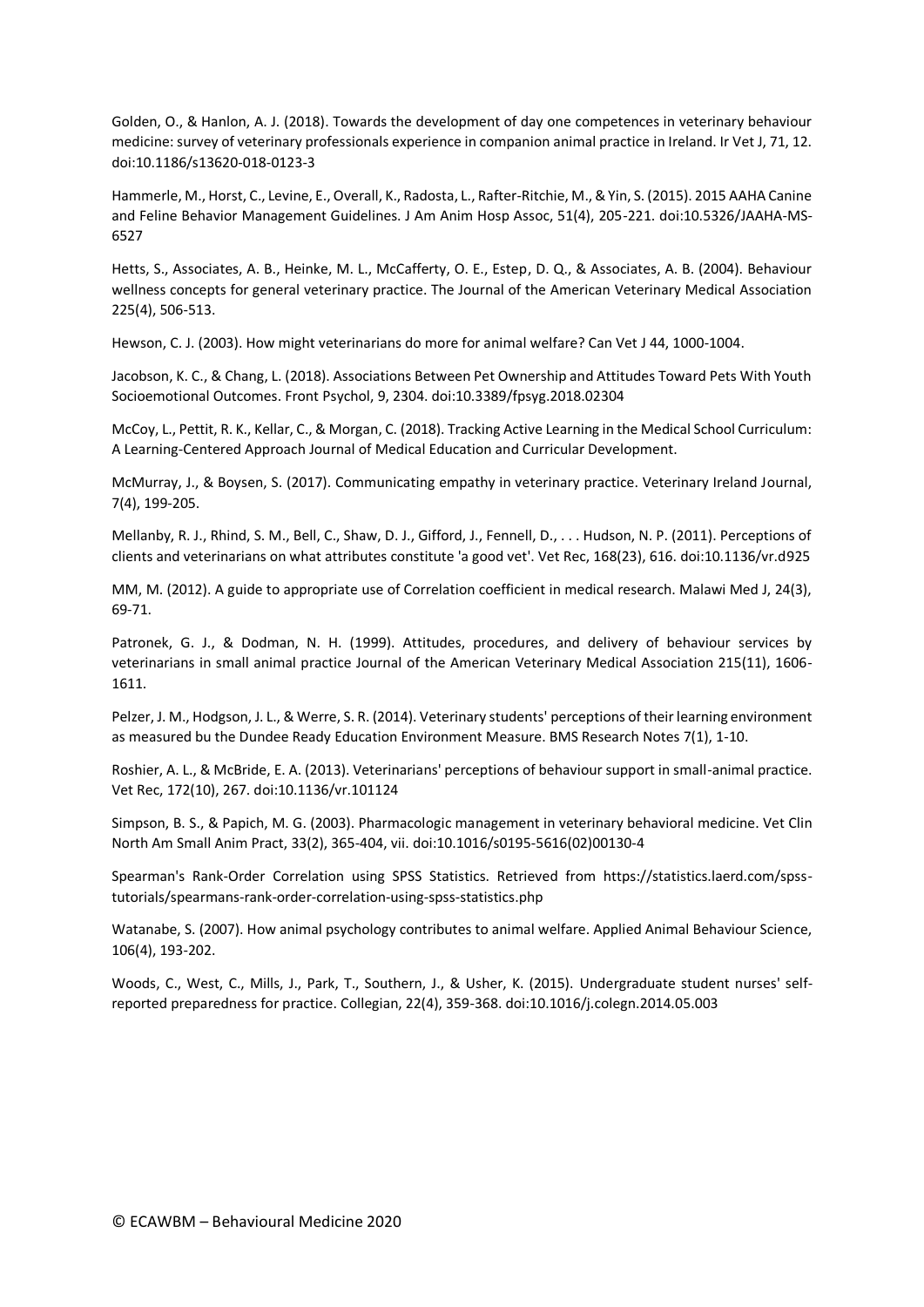### **Impact of living conditions on repetitive behaviours in dogs.**

Hélène Bussière<sup>1</sup>, Lucie Lepitre<sup>1</sup>, Caroline Gilbert <sup>1,2</sup>, Emmanuelle Titeux<sup>1</sup>

### [helene.bussiere@vet-alfort.fr](mailto:helene.bussiere@vet-alfort.fr)

<sup>1</sup> ENVA, Ecole Nationale Vétérinaire d'Alfort, 7 avenue du Général de Gaulle, 94700, Maisons-Alfort, France 2 Laboratoire MECADEV, UMR 7179, CNRS/MNHN, 1 avenue du Petit Château, 91800, Brunoy, France.

No conflict of interest to declare

Repetitive behaviours are classified as stereotypies or compulsive-obsessive behaviours depending on authors (Overall 1992, Low 2003, Luescher 2004, Tynes 2014). Causes are multifactorial (Mason and Latham, 2004), but living conditions are often cited as major risk factors in farm animals. Therefore, repetitive behaviours in dogs might be correlated with poor living conditions as well.

The objective of this preliminary work was to explore the influence of living conditions on the frequency of repetitive behaviours in dogs. Fifty dog owners were recruited to fill out a questionnaire in the vaccination waiting room, and during behavioural medicine consultations, at the veterinary university hospital of Alfort (ChuvA). Their living conditions were explored using a newly developed 20-point welfare scale (0 = poor welfare, 20 = good welfare). The owners were asked in the questionnaire if their dog presentedany repetitive behaviour. Twenty five dogs were healthy, and 25 dogs presented repetitive behaviours such as spinning, excessive paw licking, masturbation, and pica. This study did not involve any handling of animals, and thus did not require an ethical sign off by the supervising institution.

The 25 dogs presenting repetitive behaviours had a mean welfare score of 11.6  $\pm$  2.6, while the mean score of the 25 healthy dogs was of 14.4 ± 2.3, significantly different (Mann-Whitney test, F(49) = p < 0.001). Moreover, a Pearson correlation test showed a negative correlation between the welfare score and repetitive behaviours (r = -0.35, p < 0.00003). Dogs presenting repetitive behaviours had a significant lower welfare score compared to healthy dogs.

Therefore, hypothesis based on repetitive behaviours in dogs linked with poor living conditions could be endorsed. A welfare score could be a useful tool for assessing and improving living conditions of dogs presenting with repetitive behaviours.

#### References

Low M. (2003) Stereotypies and behavioural medicine: confusions in current thinking. Australian Veterinary Journal 81(4), 192 198.

Luescher A. (2004) Diagnosis and management of compulsive disorders in dogs and cats. Clin. Tech. Small Anim. Pract. 19, 233-239.

Mason G, Latham N.R. (2004) Can't stop, won't stop: Is stereotypy a reliable animal welfare indicator? Animal Welfare 13, 57 69.

Overall K.L. (1992) Recognition, diagnosis, and management of obsessive-compulsive disorder. Part 1. Canine Practice 17, 40 44.

Tynes V., Sinn L. (2014) Abnormal Repetitive Behaviors in Dogs and Cats: A Guide for Practitioners. Vet. Clin. North Am. Small Anim. Pract. 44, 543‑564.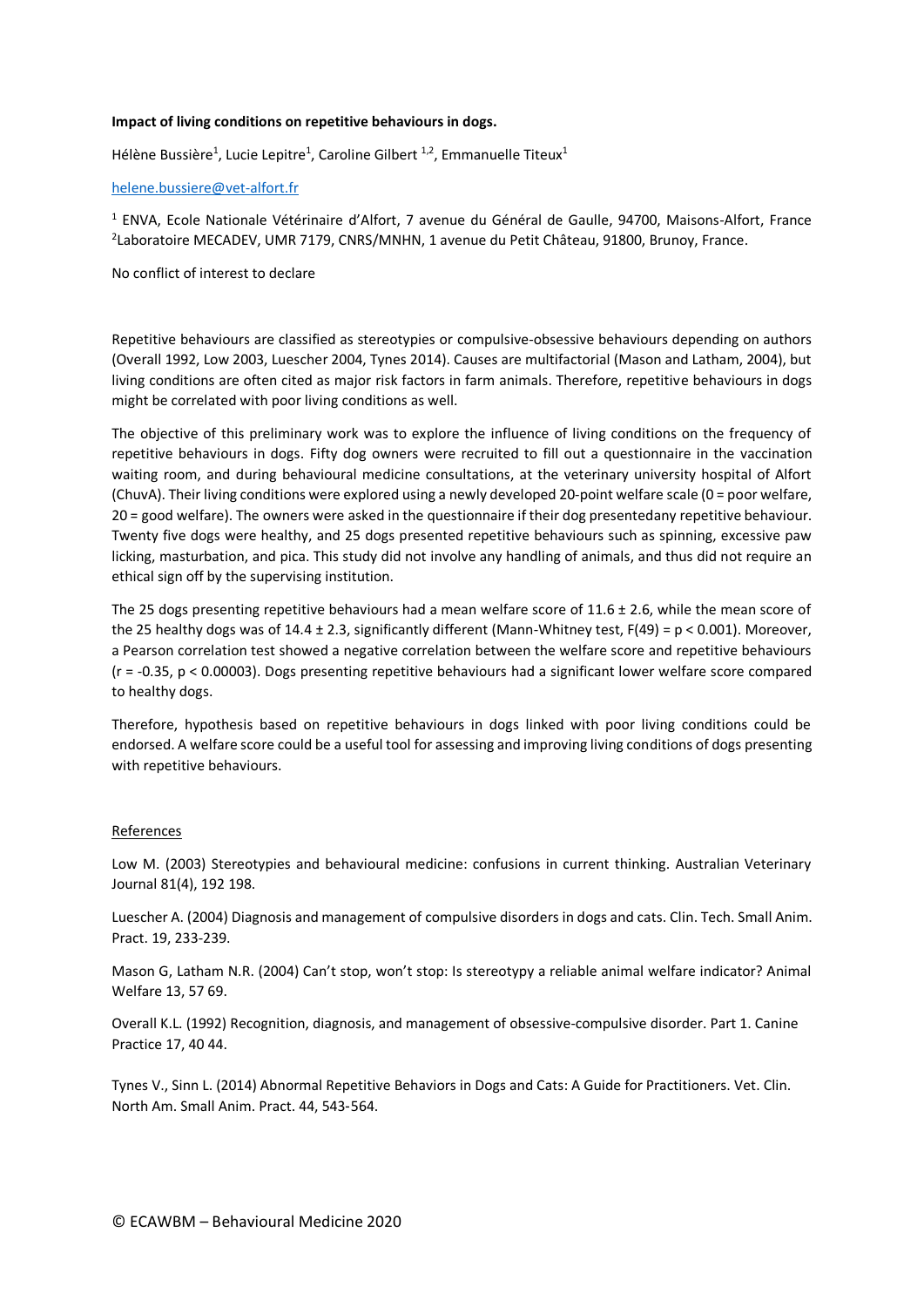# **The effect of two anxiolytic drugs on learning in dogs: Preliminary findings.**

Juan C. Argüelles, Elena García, Laura Torralba, Alba Segura, Jaume Fatjó, Jon Bowen.

### [juan.arguelles@uchceu.es](mailto:juan.arguelles@uchceu.es)

Universidad Cardenal Herrera-CEU, C/ Tirant lo Blanc, nº 7, 46115, Alfara del Patriarca, Valencia, España.

No conflict of interest to declare

### Introduction

Some anxiolytic medications, particularly benzodiazepines, can negatively impact memory and learning. In human beings, drugs such as dexmedetomidine seem to interfere less with learning processes. However, no studies have tested the effects of different drugs in dogs. In veterinary behavioural medicine, in many cases it would be best to be able to choose a drug that doesn´t interfere with learning-based behaviour modification programmes. This study was designed to compare the effects of alprazolam and dexmedetomidine on memory in dogs.

### Methodology

A total of 17 laboratory beagle dogs from the Veterinary Teaching Hospital at Cardenal Herrera, CEU University were included in the study (which was authorised by the ethical committee of the university).

Dogs were allocated into 3 groups: Group 1 didn't receive any drug, and groups 2 and 3 received Alprazolam (0.05 mg/Kg, 1 hour before the testing session) and Dexmedetomidine (Sileo®; Ecuphar), 30 minutes before the testing session respectively.

The test was based on a discrimination task in which the dogs had to learn to discriminate between three objects, one of which was the target (a star). When the dog chose correctly the first time, it was reinforced and counted as a success. If the first choice was incorrect, the dog was redirected toward the correct one, and then reinforced if it made a correct choice (this response was counted as "assisted"). If the dog failed to redirect to the target or didn´t explore, it was counted as a failure and it was not reinforced.

The dogs did 10 trials each day until the learning phase was completed, which was classed as when at least 80% of choices were correct first time on two consecutive days (learning criterion).

There was then a second "learning-loss" phase during which dogs continued to perform the same task, but without redirecting any errors. A dog was considered to have forgotten the task when its first-choice correct rate was less than 33% on two consecutive days (learning-loss criterion).

The daily total number of correct, assisted and incorrect trials, the number of days to reach the learning and learning-loss criterion were compared between groups using appropriate parametric and non-parametric analysis (ANOVA). Projection to latent structures discriminant analysis (PLS-DA) was used to compare all daily data (correct, assisted and incorrect) for days 2-5 between the groups.

#### Results

There were no statistically significant differences between groups at any time point, or for the number of days to reach the learning or learning-loss criteria using appropriate parametric or nonparametric ANOVA tests.

PLS-DA was able to identify a pattern difference that could discriminate between groups using the data collected from days 1 to 5 of the learning phase of the study (R2Y=0.294 Q2=0.198, p=0.033), but no model could be created for the learning-loss phase. The key feature of the learning acquisition model was that group 3 (Dexmedetomidine) was positively associated with the number of first-time correct responses on days 2, 3 and 5 and negatively associated with the number of incorrect responses on those days. The opposite was true for Group 2.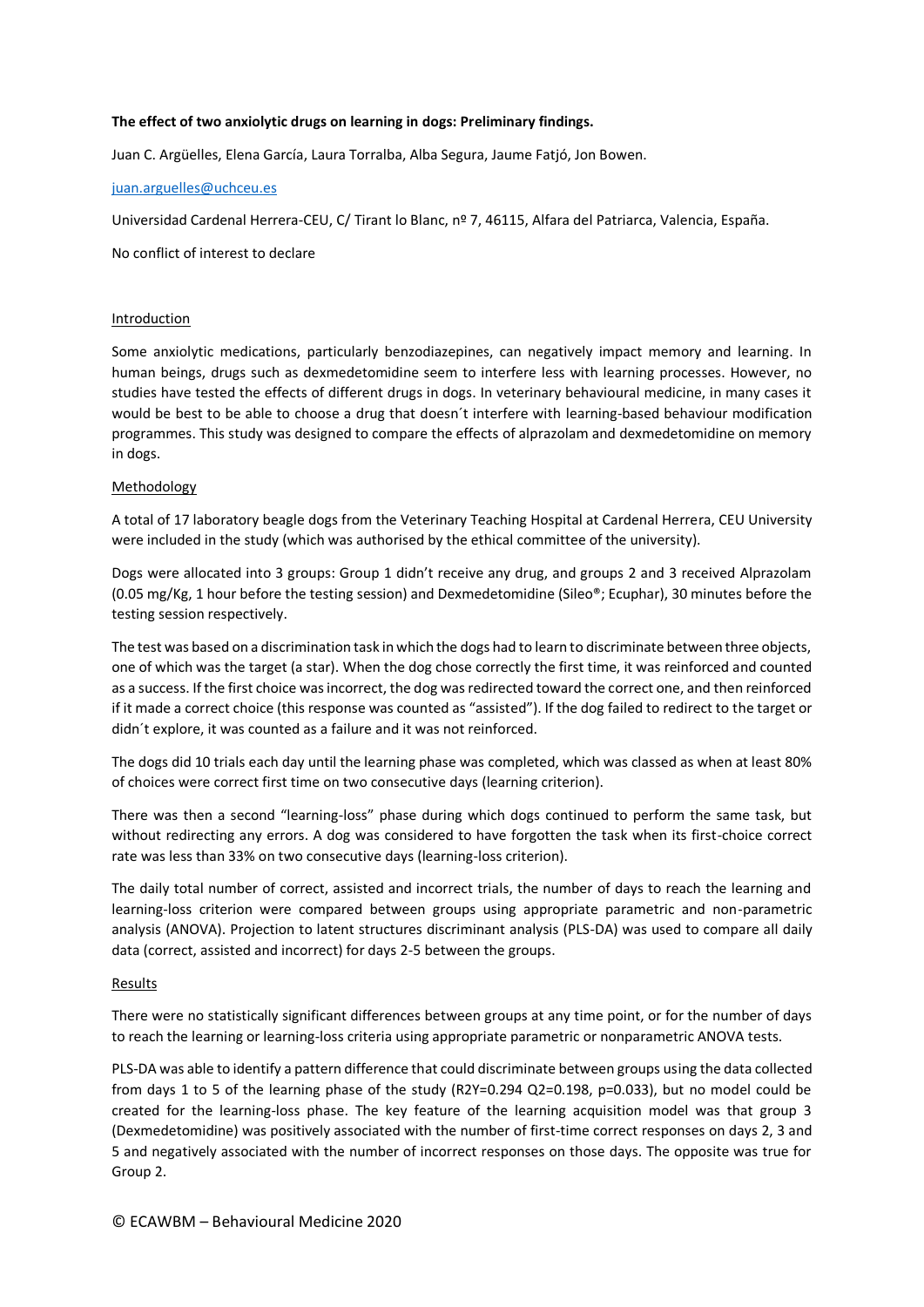# Conclusions

This preliminary study suggests that Dexmedetomidine may interfere less with memory and learning than Alprazolam, which might make it the preferred before a behaviour modification session.

# References

Viana, K. A., Daher, A., Maia, L. C., Costa, P. S., Martins, C. de C., Paiva, S. M., & Costa, L. R. (2017). What is the level of evidence for the amnestic effects of sedatives in pediatric patients? A systematic review and metaanalyses. PLOS ONE, 12(7), e0180248. doi:10.1371/journal.pone.0180248

Ibáñez M, Anzola B. Guía farmacológica de las benzodiacepinas en el tratamiento de desórdenes relacionados con la ansiedad en perros. Revista Complutense de Ciencias Veterinarias 2009 3(1): 62-71 2009;3(1).

Ecuphar Veterinaria. Sileo, Ficha técnica o resumen de las características del producto. https://www.ecuphar.es/getfile.php?file=Ar\_1\_1\_3505\_FTE.pdf

Amat M, Salichs M, Temple D, Garcí¬a G, García-Morato C, Manteca X. Eficacia de la Dexmedetomidina en gel (Sileo®) en la reducción de la ansiedad y/o miedo a ruidos. Boletí¬n De Etologí¬a, GRETCA y AVEPA 2016;20:19- 25.

Dean R. Using dexmedetomidine to alleviate noise-induced fear and anxiety in dogs. Veterinary Record 2017;181(25):688-689.

Chuen Lee L, Aziz Jemain A. Predictive modelling of colossal ATR-FTIR spectral data using PLS-DA: empirical differences between PLS1-DA and PLS2-DA algorithms. 2019.

Chuen Lee L, Liong C, Aziz Jemain A. Partial Least Squares-Discriminant Analysis (PLS-DA) for Classification of high-dimensional (HD) data: a review of contemporany practice strategies and knowledge gaps. 2020.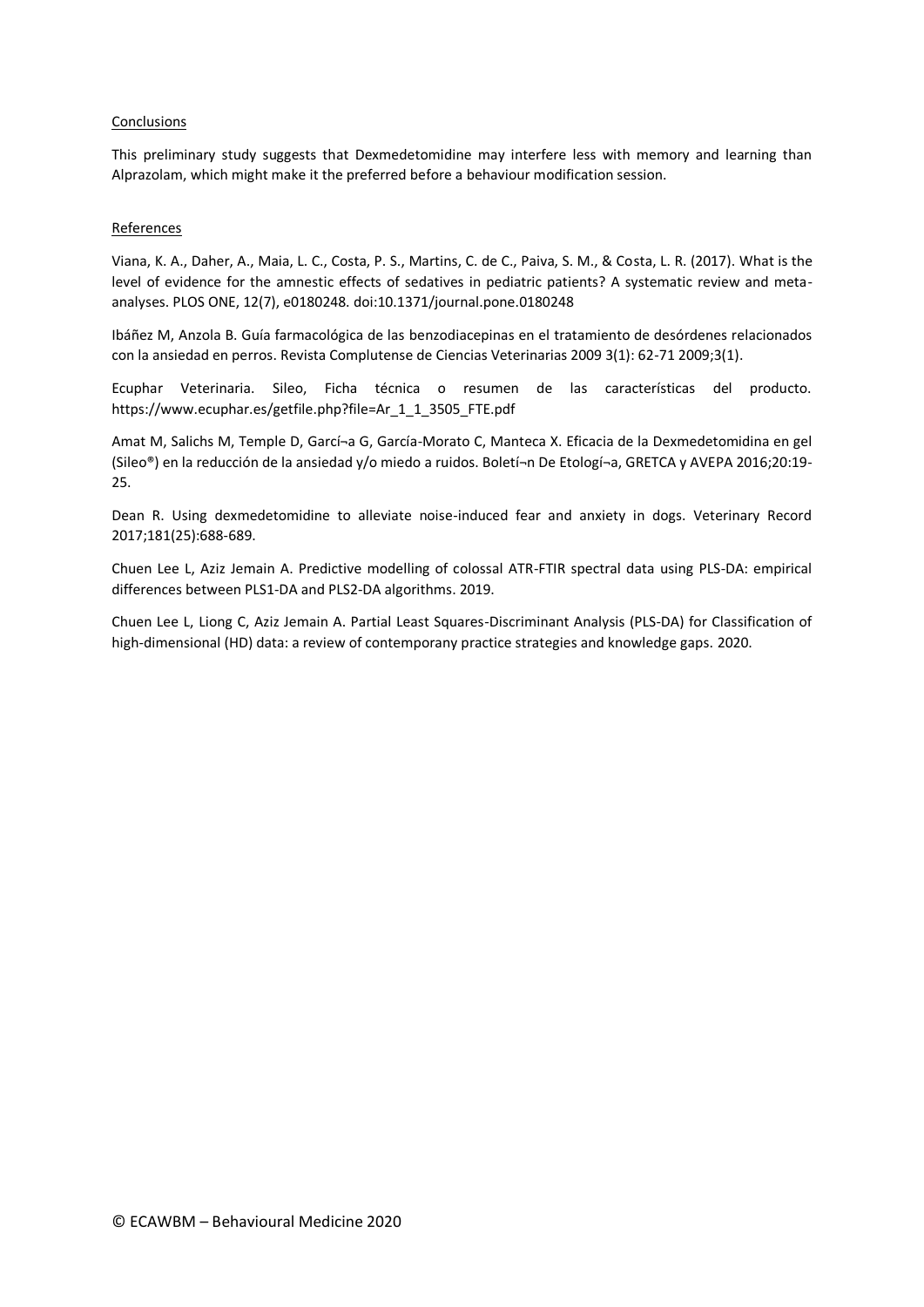### **Management of stress during international air travel in 4 cats – a case series**

Katrin Jahn

### [drkatrin@germanvet.ae](mailto:drkatrin@germanvet.ae)

German Veterinary Clinic, Abu Dhabi, United Arab Emirates

No conflict of interest to declare

Over 2 million pets and other live animals are transported by air every year in the United States alone (US Department of Transportation, 2020). There has been no published data on the impact of air travel on stress in cats, however a study investigating physiological signs and behaviour of dogs during air transport concluded that air transportation is stressful for dogs (Bergeron et al., 2002). Some of the main causes of stress in cats include environmental changes and lack of control and predictability (Amat et al., 2015), all of which occur during air transportation and may negatively impact welfare (Amat et al., 2015).

This case series describes stress management protocols in 4 owned pet cats before, during and after air travel. All cats were relocated from the United Arab Emirates to their owners' home countries, one cat to Australia and 3 cats to the United Kingdom. All 4 cats showed signs of stress during veterinary procedures in preparation for travel, which made handling difficult and gave serious concern for the cats' welfare during air travel. Therefore, stress management protocols compliant with airline regulations were designed and implemented for each cat; these included travel crate familiarisation, pheromone products, alpha-casozepine, gabapentin and environmental measures in the new homes.

Despite lacking evidence that air transportation is stressful for cats, research in other species and current knowledge about stress in cats indicate that this is likely the case. The intention of this case series is to raise awareness about the challenges of feline air travel and to suggest the importance of safe, airline compliant stress management protocols to safeguard cats' welfare.

#### **References**

Amat, M., Camps, T. and Manteca, X. (2016) 'Stress in owned cats: behavioural changes and welfare implications', Journal of Feline Medicine and Surgery, 18(8), pp. 577–586. doi: 10.1177/1098612X15590867.

Bergeron, R. et al. (2002) 'Physiology and behavior of dogs during air transport', Canadian Journal of Veterinary Research, 66(3), pp. 211–216.

www.transportation.gov. (n.d.). Plane Talk: Traveling with Animals | US Department of Transportation. [online] Available at: https://www.transportation.gov/airconsumer/plane-talk-traveling-animals [Accessed 6 Sep. 2020].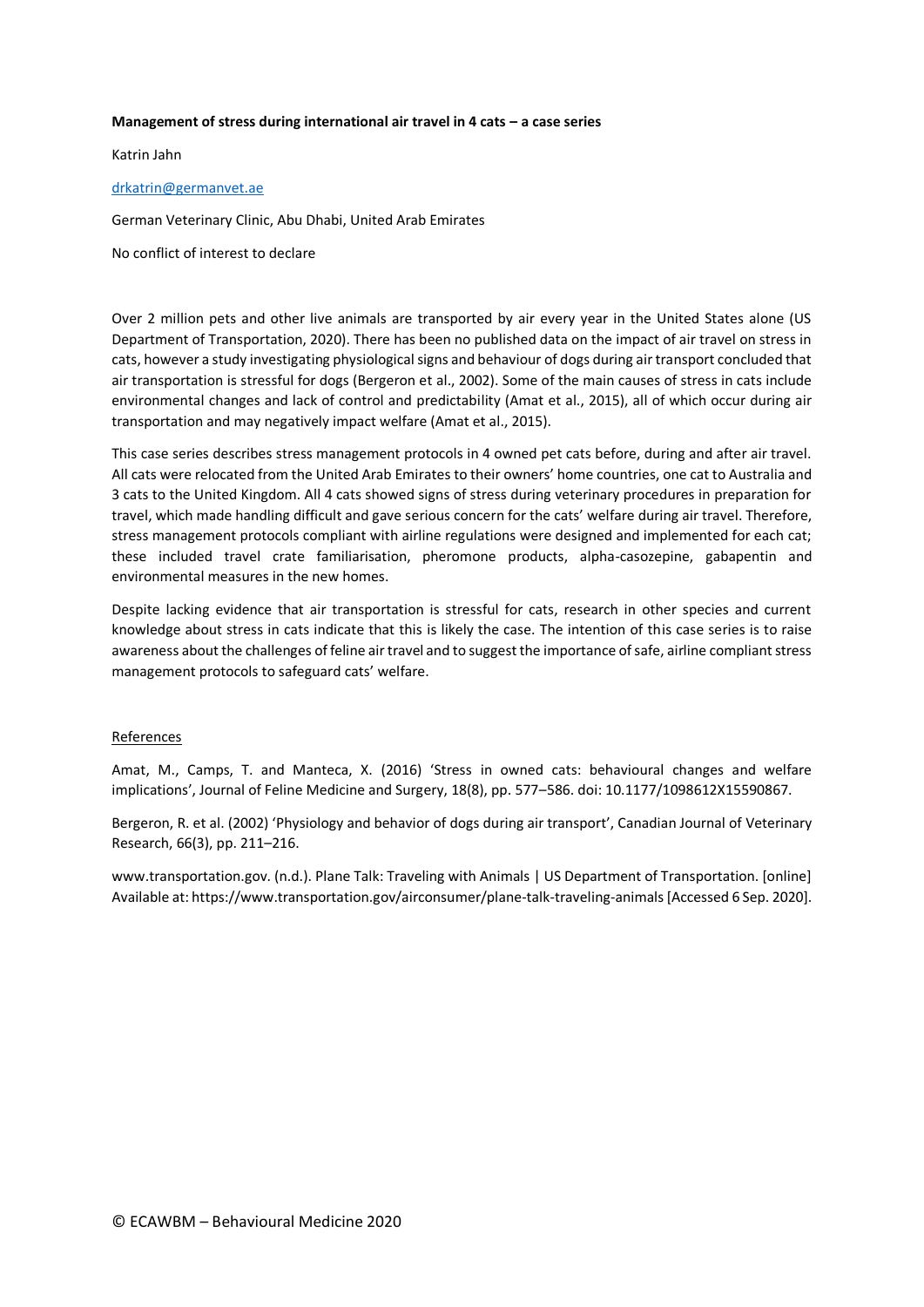# **Demographics, personality, and relationship with owners affected pets' quality of life during COVID-19 lockdown**

Patrizia Piotti<sup>1</sup>, Christos Karagiannis<sup>2</sup>, Liam Satchell<sup>3</sup>, Manuela Michelazzi<sup>4</sup>, Mariangela Albertini<sup>1</sup>, Enrico Alleva<sup>5</sup>, Federica Pirrone<sup>1</sup>

patrizia.piotti1@unimi.it

<sup>1</sup> Department of Veterinary Medicine, University of Milan, Italy.

 $2$  Hellenic Institute of Canine and Feline Behaviour & Training, Athens, Greece.

<sup>3</sup> Department of Psychology, University of Winchester, UK.

<sup>4</sup> Parco Canile Rifugio, Milan, Italy

<sup>5</sup> Centro di Riferimento per le Scienze Comportamentali e la Salute Mentale (SCIC) – ISS Rome, Italy

No conflict of interest to declare Ethical Approval CE UniMi 39/20. Research funded by the Rudy DeMeester Grant 2020.

COVID-19 caused unprecedented global lifestyle changes, with unknown effect on cats' and dogs' quality of life (QoL). QoL is a multidimensional measure reflecting physical, emotional, social, and environmental health.

During the first wave of COVID-19 we investigated the role of lockdown, personality, and human-animal relationship on the QoL of 242 pets (Ncats=78, Ndogs=164) via an international online survey. Personality was measured using two personality scales based on Reinforcement Sensitivity Theory, one for the humans (Corr & Cooper, 2016) and one for the pets (Piotti et al., 2018). QoL was measured in humans using the WHO-Bref scale (WHOQOL, 1998), while in cats and dogs we produced a novel scale based on the four WHO domains (physical, emotional, social and environmental). We measured pet-owners relationship using the LAPS scale (Johnson et al., 1992). The survey also included demographic and COVID-19 related questions. Novel questionnaires' structures were confirmed by Exploratory and Confirmatory Factor Analysis; ordinal regressions were used to examine the effects on QoL domains.

Age and personality had an effect on the physical domain, which had lower scores in older animals (**aQoLmidAge-**Old = -0.74, p = 0.028) and decreased as trait avoidance increased ( $\text{QQolavooidance}$  = -0.36, p = 0.007). The emotional domain was affected by the species, age, time of adoption and personality: it had lower scores in dogs compare to cats ( $\text{QQoLCat-Dog}$  = -0.84, p = 0.002), in older animals ( $\text{QQoLmidAge-OId}$  = -0.99, p = 0.001), and in those adopted early  $\left[\frac{10}{2}Qolearly-later = -0.75, p = 0.007\right]$ ; on the contrary, higher trait approach increased the emotional scores ( $\Omega$ QoLapproach = -0.68, p = 0.001). The Social domain was negatively affected by the owners' lockdown-related financial loss ( $\text{QQolno loss-loss} = -0.60$ ,  $p = 0.029$ ). Finally, the safety-related environmental domain was affected by the species and the pet-human relationship: dogs had higher scores than cats (**aQoLCat-** $Dog = 1.29$ ,  $p = 0.001$  and the scores increased in owners that saw their pet as people substitutes  $[2Qolsubstitute = 0.07, p = 0.006].$ 

The pets' social support was mostly affected by owners' related factors, such as lockdown-related financial loss. On the contrary, there was no evidence of a role of the lockdown measures on physical, emotional, and environmental health, which were mostly affected by pet-related factors, such as age, species, early experiences, and personality.

#### **References**

Corr, P.J. and Cooper, A.J., 2016. The Reinforcement Sensitivity Theory of Personality Questionnaire (RST-PQ): Development and validation. Psychological assessment, 28(11), p.1427.

Johnson, T.P., Garrity, T.F. and Stallones, L., 1992. Psychometric evaluation of the Lexington attachment to pets scale (LAPS). Anthrozoös, 5(3), pp.160-175.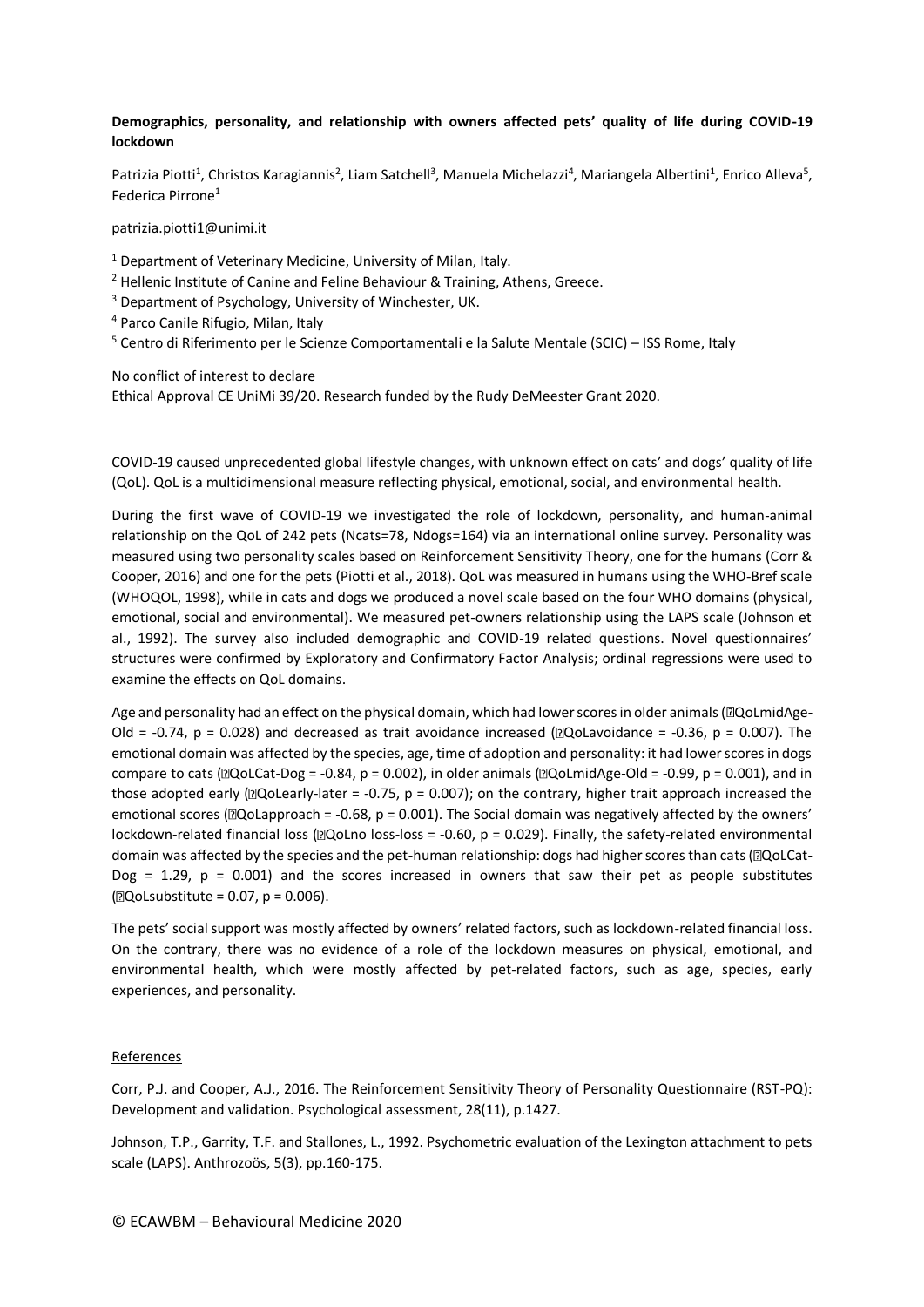Piotti, P., Satchell, L.P. and Lockhart, T.S., 2018. Impulsivity and behaviour problems in dogs: A Reinforcement Sensitivity Theory perspective. Behavioural processes, 151, pp.104-110.

WHOQOL Group, 1998. Development of the World Health Organization WHOQOL-BREF quality of life assessment. Psychological medicine, 28(3), pp.551-558.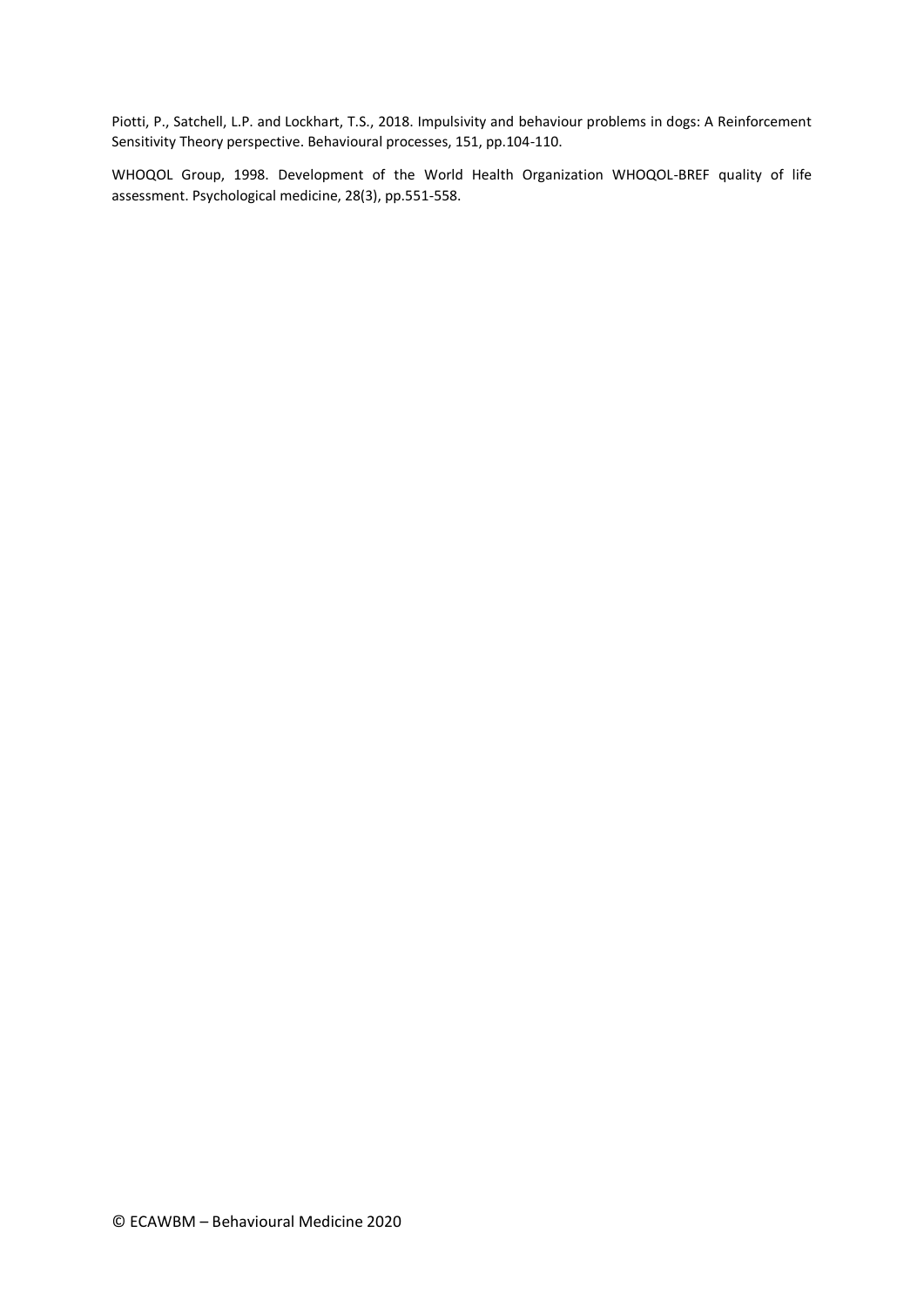# **Case report: Noise and thunderstorm sensitivity in a dog with chronic pain.**

Eleonora Amadei<sup>1</sup>, Ludovica Pierantoni<sup>2</sup>

# [amadei.e@libero.it](mailto:amadei.e@libero.it)

- 1 Independent researcher, 41012 Modena, Italy
- <sup>2</sup> Veterinary Behavior & Consulting Services at CAN Training Centre, 80128 Naples, Italy

No conflict of interest to declare

Frida a 6-year-old, 35 kg, female neutered, Irish Setter was presented for fear of loud noises and thunderstorm sensitivity, which had suddenly manifested itself two months earlier. Frida also displayed avoidance and hypervigilance in those places linked to the loud noises and aggressive behaviours toward unfamiliar dogs and people. During the behavioural visit, the dog showed stiffness in her hind legs when walking and her owner pointed out that Frida was tending to sleep more than before.

The link between pain and fear-related problems is well recognized in humans and pets (Dodd et al., 2020; Elman and Borsook, 2018; Khan et al., 2020; Lindley, 2012; Mills et al., 2020); in dogs, Fagundes et al., (2018) explored the association between noise sensitivity and musculoskeletal pain.

Frida's diagnosis was noise/thunderstorm sensitivity and territorial aggression. X rays, orthopaedic examination and neurologic examination, run by a ECVN Diplomate, diagnosed osteoarthrosis in the hip and lumbar-sacral spondylosis. Behavioural modification and safety measures were advised, and Gabapentin was prescribed, with the addition of Dexmedetomidine hydrochloride before thunderstorms, the latter being then replaced with Trazodone. After 2 months, the owner reported that Frida's fear of noises was almost resolved and that she displayed less fearful behaviour during thunderstorms.

In this case, even in the absence of other more specific clinical signs, noise and thunderstorm sensitivity could indicate a painful condition. This underlines the importance of looking for hidden pain and the added value of collaboration between consultants to improve the overall health of companion animals.

#### **References**

Dodd T, Jones J, Holásková I, et al. (2020) Behavioral problems may be associated with multilevel lumbosacral stenosis in military working dogs. Journal of Veterinary Behavior 35: 8–13. DOI: 10.1016/j.jveb.2019.07.010.

Elman I and Borsook D (2018) Threat response system: Parallel brain processes in pain vis-à-vis fear and anxiety. Frontiers in Psychiatry 9: 29. DOI: 10.3389/fpsyt.2018.00029.

Fagundes ALL, Hewison L, McPeake KJ, et al. (2018) Noise sensitivities in dogs: An exploration of signs in dogs with and without musculoskeletal pain using qualitative content analysis. Frontiers in Veterinary Science 13(5): 17. DOI: 10.3389/fvets.2018.00017.

Khan WU, Michelini G and Battaglia M (2020) Twin studies of the covariation of pain with depression and anxiety: A systematic review and re-evaluation of critical needs. Neuroscience and Biobehavioral Reviews 111: 135-148. DOI: 10.1016/j.neubiorev.2020.01.015.

Lindley S (2012) The effects of pain on behaviour and behavioural problems Part 2: Fear and anxiety. Companion Animal 17(1): 55–58. DOI: 10.1111/j.2044-3862.2011.00115.x.

Mills DS, Demontigny-Bédard I, Gruen M, et al. (2020) Pain and problem behavior in cats and dogs. Animals 10(2): 318. DOI: 10.3390/ani10020318.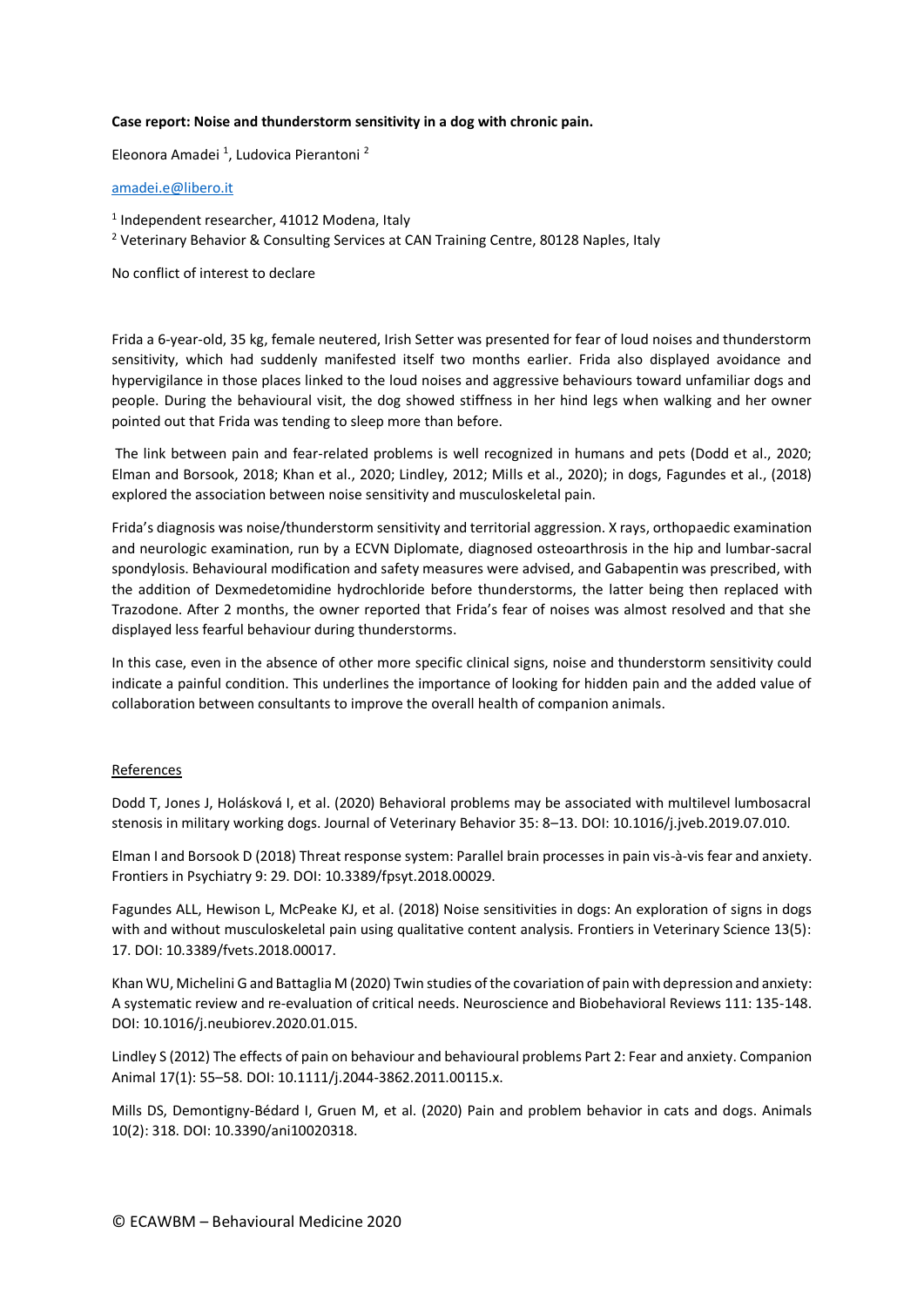# **Bengal and Savannah hybrid cats: do they behave differently to other domestic cats?**

Hélène Bussière<sup>1</sup> Caroline Gilbert<sup>1,2</sup>, Emmanuelle Titeux<sup>1</sup>, Claire Diederich<sup>3</sup>, Sarah Sleurs<sup>1</sup>

### [helene.bussiere@vet-alfort.fr](mailto:helene.bussiere@vet-alfort.fr)

<sup>1</sup> ENVA, Ecole Nationale Vétérinaire d'Alfort, 7 avenue du Général de Gaulle, 94700, Maisons-Alfort, France 2 Laboratoire MECADEV, UMR 7179, CNRS/MNHN, 1 avenue du Petit Château, 91800, Brunoy, France <sup>3</sup> Department of Veterinary Medicine (IVRU), University of Namur, Namur, Belgium

No conflict of interest to declare

Hybrid cat breeds are more and more common in France, in particular the bengal, cross-bred with the wild leopard cat, or, to a lesser extent, the savannah, cross-bred with the wild serval. Here we question the abilities of these hybrid cats, with wild origins, to adapt to our urban environment. Our objectives were to explore whether these hybrid cats might express specific behavioural problems, compared with domestic cats.

We used an 88-items questionnaire to investigate the cats' behaviour and environment. This was filled out by owners from April 2015 to January 2016, via an App freely available thanks to the Cité des Sciences (Paris), and through social networks for bengal and savannah owners (June to August 2019). Results from bengal (n=57), savannah (n=57) and other breeds cats (n=5677) were compared using Chi2 tests and t-tests. This study did not involve any handling of animals, and thus did not require an ethical sign off by the supervising institution.

Bengal and savannah cats in our study were significantly less fearful (fearful rates of 1.16 and 1.02 respectively) than cats of other breeds (1.62), across various situations that can cause fear or stress (p<0.05). Bengal cats showed less aggressiveness towards humans (aggressiveness rate of 0.0086) than cats in the savannah (0.314) or other breeds (0.316) groups (p<0.05). This finding differs from previous results in the literature. Bengal and savannah cats were more likely to chase shadows or lights (77.3% and 85.5% respectively) than cats of other breeds (67.5%) and meowed more (77% and 66% versus 49% for cats of other breeds). In addition, savannah cats exhibited more urinary marking behaviour (16.7%) than bengal (9.1%) or cats of other breeds (4.8%) (p<0.05).

Savannah cats knew more instructions (62.5% knew more than 4 orders) than bengal (24%) or cats of other breeds (21%) (p<0.05). Bengal and savannah cats were provided significantly more toys (98% and 92.9% respectively had more than 3 toys compared to 63% of cats from other breeds) but they had less frequent free or on-demand access outside (12% and 12.7% respectively) compared to cats of other breeds (41.5%).

Cats from other breeds seemed to be more adapted to their environment as they presented fewer behavioural problems than cats from the bengal and savannah breeds. Therefore, more studies are needed to explore the adaptation of these hybrid cat breeds to our urban way of life.

#### References

Salonen M., Vapalahti K., Tiira K., Mäki-Tanila A., Lohi H. (2019) Breed differences of heritable behaviour traits in cats. Sci. Rep. 9(1), 7949.

Wassink-Van Der Schot A.A., Day C., Morton J.M., Rand J., Phillips C.J.C. (2016) Risk factors for behavior problems in cats presented to an Australian companion animal behavior clinic. J. Vet. Behav. 14, 34‑40.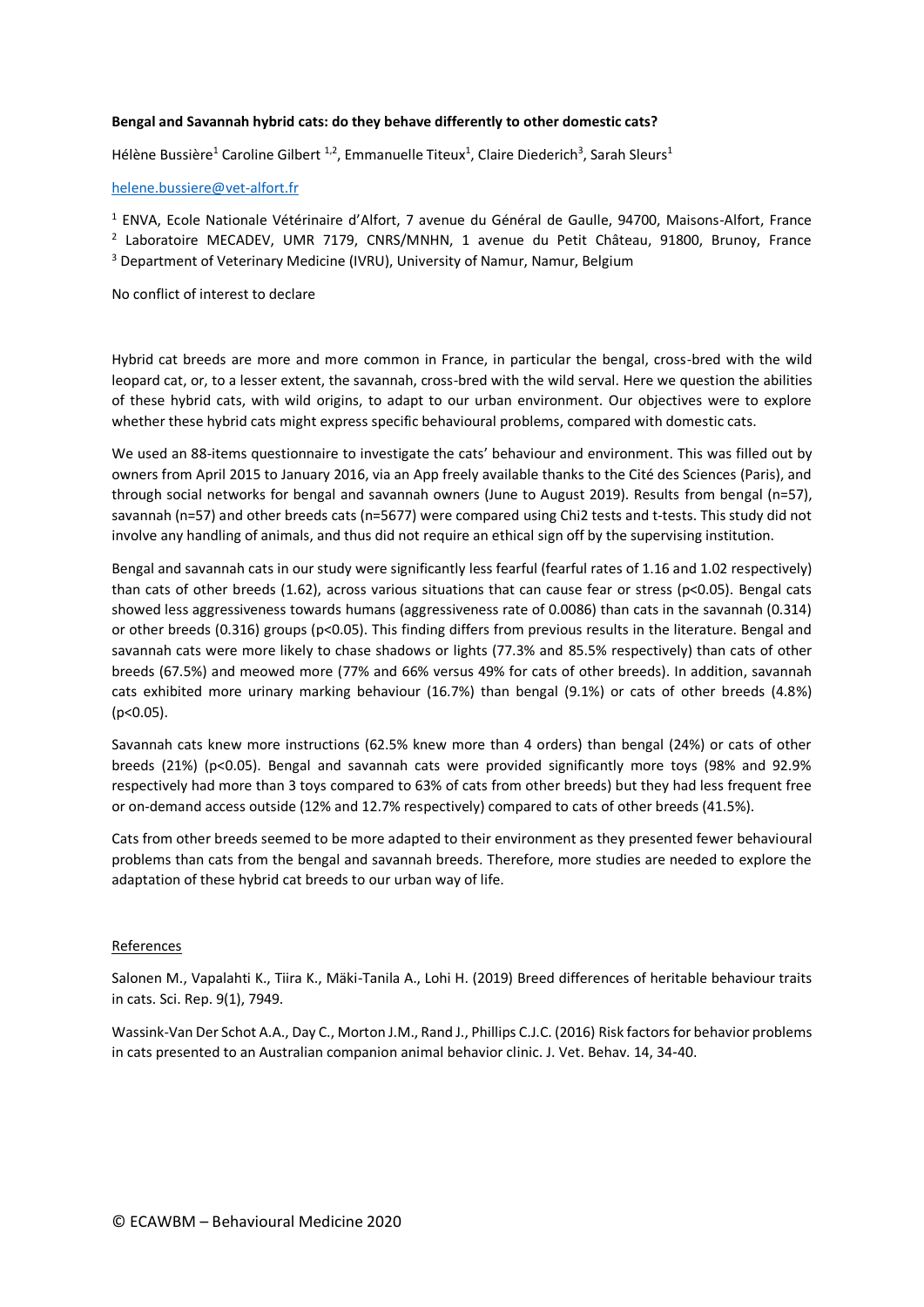### **The cage as an educational and therapeutic tool for dogs: results of a dog owners' questionnaire enquiry**

Stephane Bleuer-Elsner, Sylvia Masson, Tiphaine Medame.

#### [vetbehavior.il@gmail.com](mailto:vetbehavior.il@gmail.com)

#### Private practice, Tel Aviv, Israel

The authors whose names are listed above certify that they have no affiliations with or involvement in any organization or entity with any financial interest (such as honoraria, educational grants, participation in speakers' bureaus, membership, employment, consultancies, stock ownership, or other equity interest, and expert testimony or patent-licensing arrangements), or non-financial interest (such as personal or professional relationships, affiliations, knowledge or beliefs) in the subject matter or materials discussed in this abstract.

#### Introduction

This study aims to give an instant picture of dogs caged for educational or behavioural disorder and its outcomes (Polgár et al., 2019)(Skånberg et al., 2018).

### Methodology

A 48 question enquiry was sent through social networks. In addition of the dog details, the enquiry determined the proportion of caged dogs in the population studied. Then inside the caged population the enquiry focused on the reasons why the dog is caged, the duration and the outcomes in terms of behaviour's improvement, worsening and general welfare.

Ethical approval was not required since the study was an owner questionnaire-based study.

### Results

One thousand three hundred and five answers were gathered from 23 countries. Three hundred and thirty two owners (25.4%) declared that they use or used a cage for training or for behavioural reasons. Two hundred and sixty nine (81%) dogs were less than 1 year old (average 4 month) when closed for the first time. 67.7% of the dogs are caged between 5 to 7 days a week. 77% of the dogs were caged for less than a year. The most frequent signs of distress are crying (23.8%), trying to escape (19.6%), barking (16.8%).

Within the 332 caged dogs 6 educational goals and 4 behavioural disorders were explored. The outcome in terms of behaviour's improvement is significantly better for educational goals than for behavioural disorders (Fisher's test, p=2.11 E-6).

# **Conclusion**

Caging a dog is still widespread in our studied population mainly for educational purposes and for a limited time. When the cage is used to solve behavioural disorders, the results are significantly worse than for educational purposes. Overall, the reported proportion of dogs showing distress when caged stays low.

#### References

Polgár, Z., Blackwell, E.J., Rooney, N.J., 2019. Assessing the welfare of kennelled dogs—A review of animal-based measures. Applied Animal Behaviour Science 213, 1–13. https://doi.org/10.1016/j.applanim.2019.02.013

Skånberg, L., Gauffin, O., Norling, Y., Lindsjö, J., Keeling, L.J., 2018. Cage size affects comfort, safety and the experienced security of working dogs in cars. Applied Animal Behaviour Science 205, 132–140. https://doi.org/10.1016/j.applanim.2018.05.028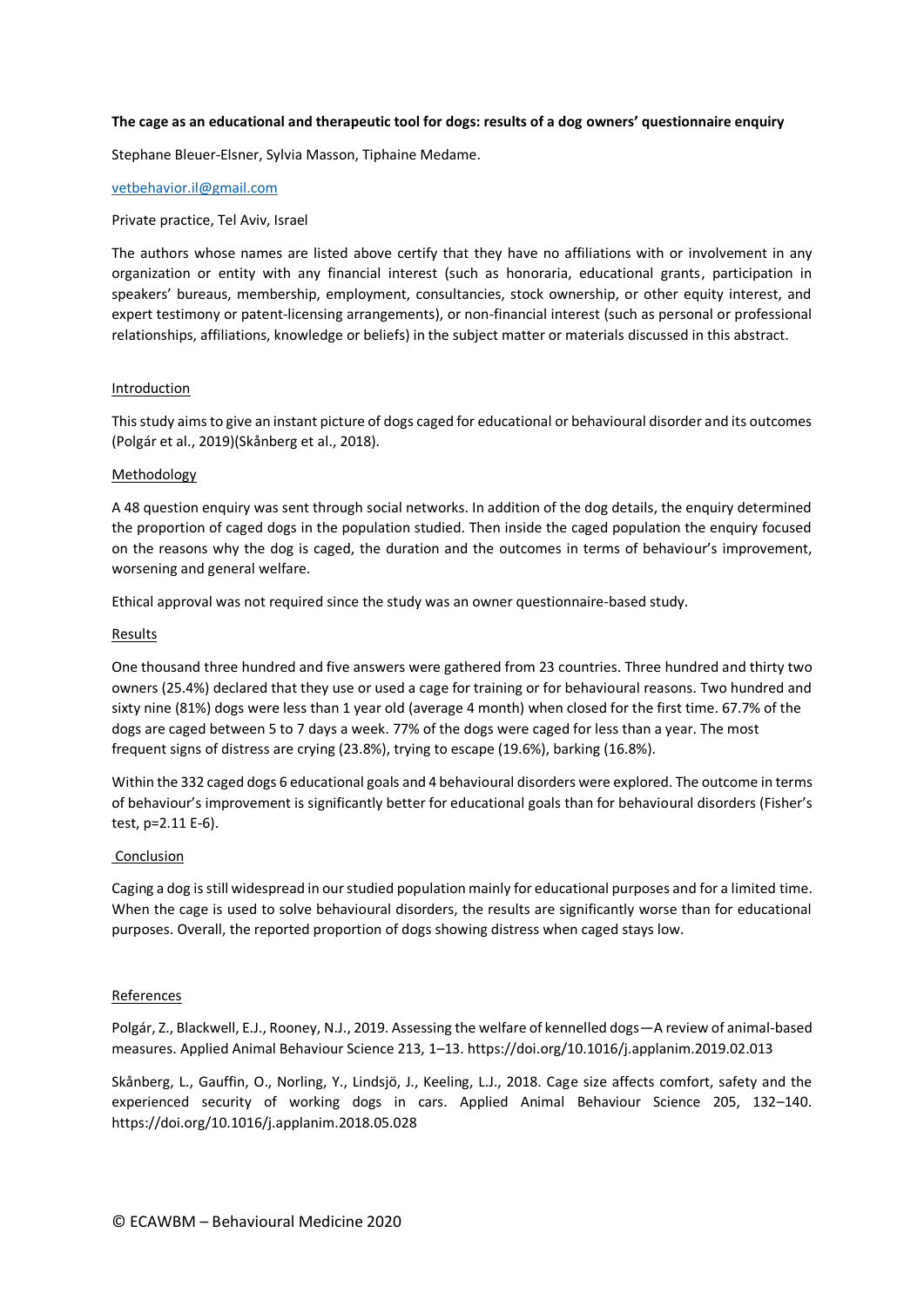# **Case report: Aggressive behaviour in an older dog allowed us to assess her "overall" health.**

Eleonora Amadei<sup>1</sup>, Ludovica Pierantoni<sup>2</sup>

### [amadei.e@libero.it](mailto:amadei.e@libero.it)

1 Independent researcher, 41012 Modena, Italy

<sup>2</sup> Veterinary Behavior & Consulting Services at CAN Training Centre, 80128 Naples, Italy

Authors declare no conflict of interest.

Luna a 12-year-old, 18 kg, female neutered mongrel was presented for aggressive behaviour towards the cohabiting dog, a 1-year-old, 30 kg, female, Golden Retriever. The behavioural visit also revealed aggressive behaviour towards unfamiliar dogs, familiar and unfamiliar people, attention-seeking behaviours, and reluctance to move. Luna showed several signs of clinical anomalies as well, but they were all put down to the normal aging process by owners.

Owners' awareness of clinical and behavioural problems in older dogs is lacking and they are mostly left unreported (Landsberg et al., 2011). Monitoring of symptoms can aid in assessing the diseases as well as the pet's quality of life and their emotional state (Cockburn et al., 2018). Cushing Syndrome, arthrosis and musculoskeletal pain were diagnosed in Luna. A correlation between these diseases and aggressive behaviour, noise sensitivity, anxiety and cognitive changes have been reported in literature (Barcelos et al., 2015; Dodd et al., 2020; Fagundes et al., 2018; Horowitz, 2015; Mills et al., 2013, 2020).

Generalized anxiety, fear of noises, possessive and pain related aggression have been diagnosed with anxiety, pain, frustration and fear being the emotionsinvolved. Gabapentin, Grapipant, Trilostane and advice concerning providing a safe heaven, resource management, use of a leash/fence, mental stimulation and provision of chews were provided to improve her condition.

The manifestation of the aggressive behaviour led us to look into all aspects of the dog's medical/mental health. It is our responsibility as veterinarians to take a proactive and complete approach when striving for successful aging in dogs.

# References

Barcelos AM, Mills DS and Zulch H (2015) Clinical indicators of occult musculoskeletal pain in aggressive dogs. Veterinary Record 176(18): 465. DOI: 10.1136/vr.102823.

Cockburn A, Smith M, Rusbridge C, et al. (2018) Evidence of negative affective state in Cavalier King Charles Spaniels with syringomyelia. Applied Animal Behaviour Science 201: 77–84. DOI: 10.1016/j.applanim.2017.12.008.

Dodd T, Jones J, Holásková I, et al. (2020) Behavioral problems may be associated with multilevel lumbosacral stenosis in military working dogs. Journal of Veterinary Behavior 35: 8–13. DOI: 10.1016/j.jveb.2019.07.010.

Fagundes ALL, Hewison L, McPeake KJ, et al. (2018) Noise sensitivities in dogs: An exploration of signs in dogs with and without musculoskeletal pain using qualitative content analysis. Frontiers in Veterinary Science 13(5): 17. DOI: 10.3389/fvets.2018.00017.

Horowitz DF (2015) Medical Causes of Behavior Problems in Dogs and Cats. In: Midwest Veteinary Conference Proceedings, 2015, p. 103.

Landsberg GM, DePorter T and Araujo JA (2011) Clinical signs and management of anxiety, sleeplessness, and cognitive dysfunction in the senior pet. Veterinary Clinics of North America - Small Animal Practice 41(3): 565- 590. DOI: 10.1016/j.cvsm.2011.03.017.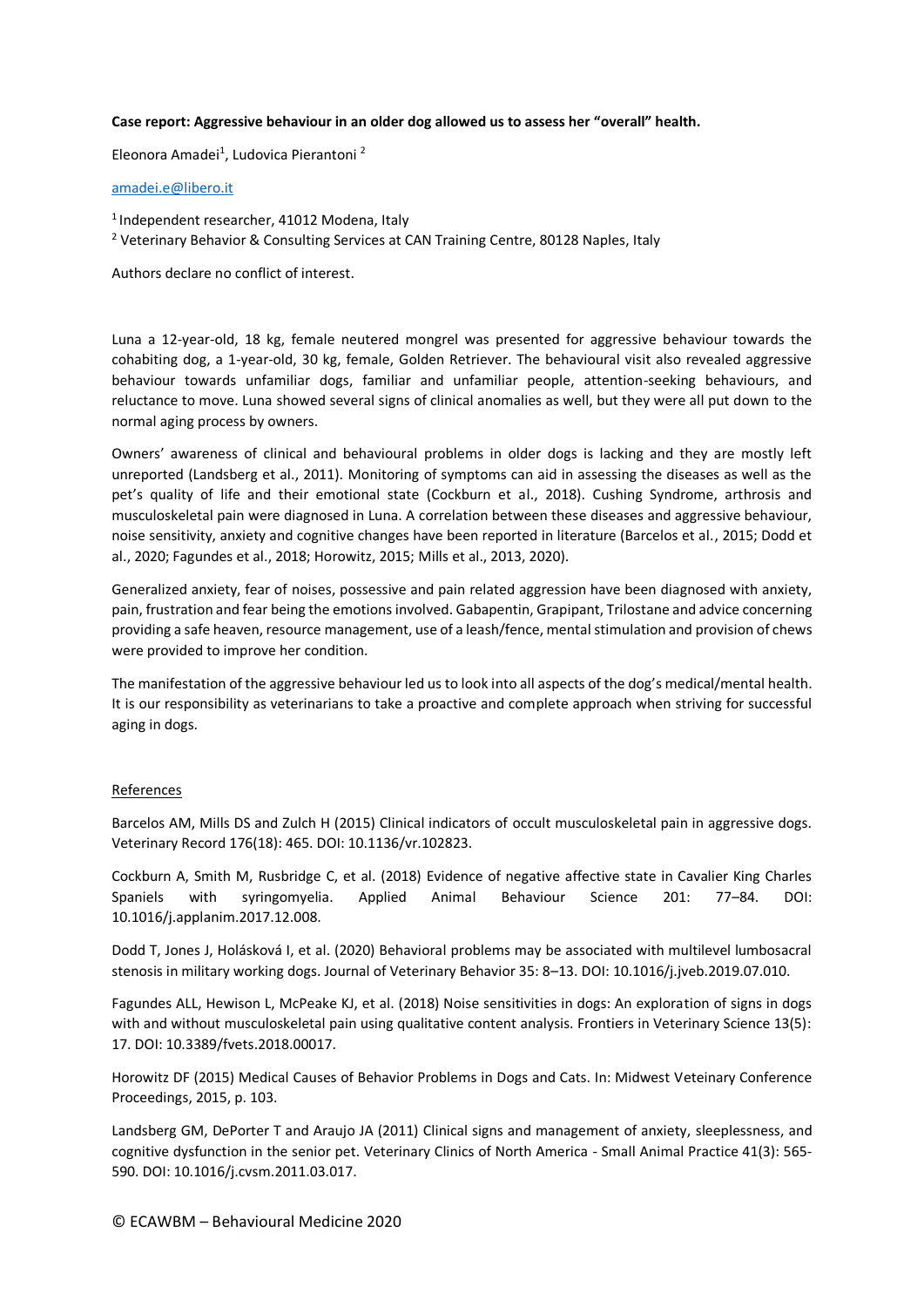Mills D, Dube MB, Zulch H, et al. (2013) How Animals Respond to Change. In: Stress and Pheromonatherapy in Small Animal Clinical Behaviour. Wiley-Blackwell, pp. 3–36. DOI: 10.1002/9781118702642.ch1.

Mills DS, Demontigny-Bédard I, Gruen M, et al. (2020) Pain and problem behavior in cats and dogs. Animals 10(2): 318. DOI: 10.3390/ani10020318.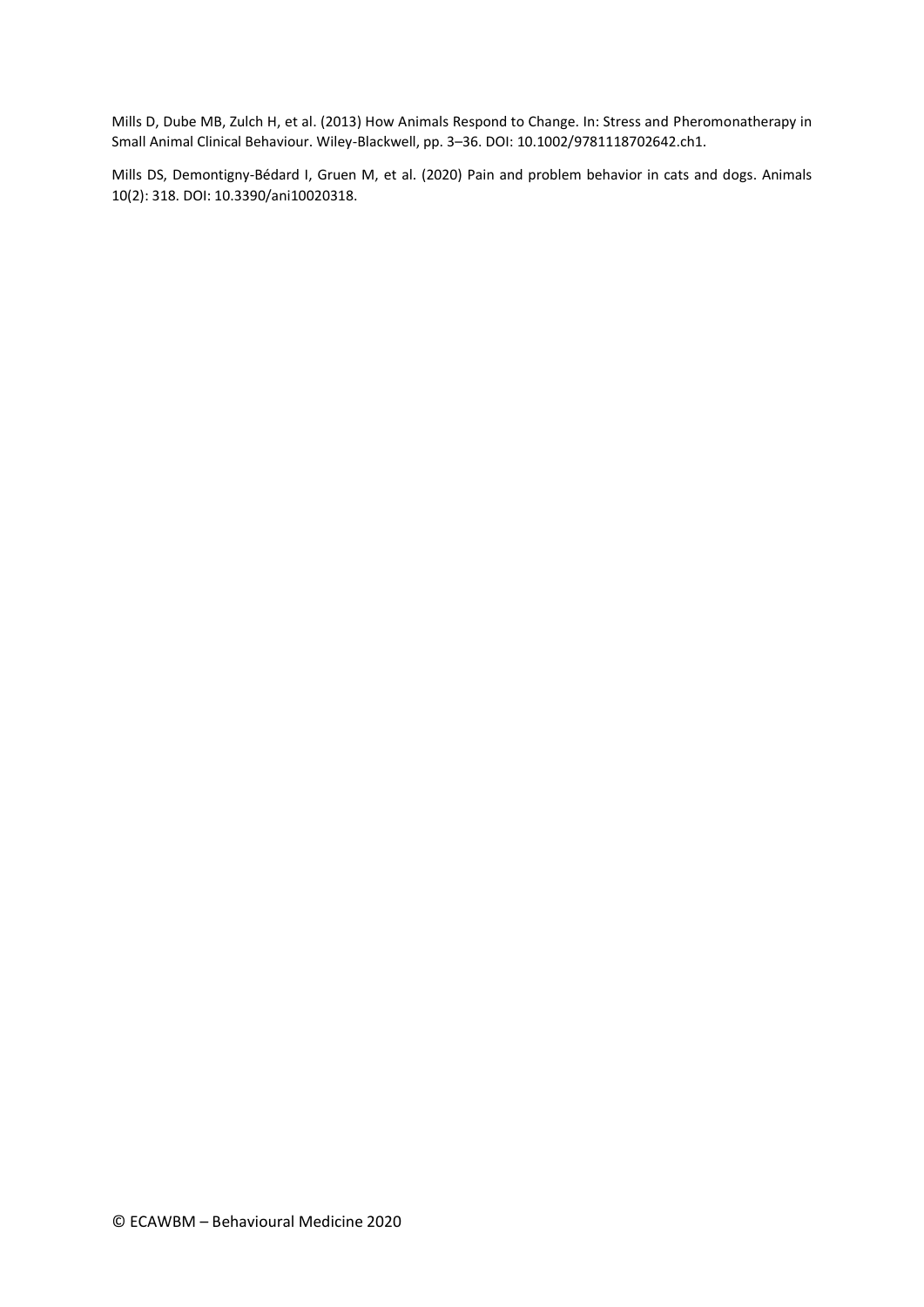# **A Canine Food Reaching Task (CanFoRe): A New Tool to Assess Paw Preference in Domestic Dogs**

Begüm Saral<sup>1</sup>, Sevim Isparta<sup>2</sup>, Gülşen Töre Yargın<sup>3</sup>, Deniz Adıay<sup>4</sup>, Saad Adam Musa<sup>1</sup>, Nevra Keskin Yılmaz<sup>4</sup>, Bengi Çınar Kul<sup>2</sup>, Etkin Şafak<sup>1</sup>, Hakan Öztürk<sup>1</sup>, Bahri Emre<sup>1</sup>, Sebastian Ocklenburg<sup>5</sup>, Onur Güntürkün<sup>5</sup>, Yasemin Salgırlı Demirbaş<sup>1</sup>

# [yaseminsalgirli@gmail.com](mailto:yaseminsalgirli@gmail.com)

<sup>1</sup> Department of Physiology, Faculty of Veterinary Medicine, Ankara University, Turkey.

<sup>2</sup> Department of Genetics, Faculty of Veterinary Medicine, Ankara University, Turkey.

<sup>3</sup> Department of Industrial Design, Middle East Technical University, Turkey.

<sup>4</sup> Department of Internal Medicine, Faculty of Veterinary Medicine, Ankara University, Turkey.

<sup>5</sup>Institute of Cognitive Neuroscience, Biopsychology, Department of Psychology, Ruhr University, Bochum, Germany.

No conflict of interest to declare

This study is supported by the TUBITAK (The Scientific and Technological Research Council, Project No: 118O445) Ethical Approval No: 2020-3-23

Functional cerebral asymmetry (FCA) refers to the functional specialization of right and left hemispheres of the brain in performing certain motor tasks. As stress may affect FCA, paw preference, which is an observable measurement of FCA, is suggested as a promising stress parameter in dogs [1, 2]. Kong test (KT) is a standard method for determining paw preference in dogs [2, 3] although the reliability of the KT is highly controversial [4]. Therefore, in this study, we aimed to develop a new and reliable method, i.e. Canine Food Reaching Task (CanFoRe) for evaluating FCA in dogs as an alternative to the KT.

We tested the CanFoRe on 44 dogs in two different situations, i.e. home and acute stress situation, i.e. open field test with novel object. Most of the dogs (84 %) used their paws on the CanFoRe both in home environment and in an acute stress situation. On the other hand, although the majority of the dogs used their paws in the home environment during the KT, only 57 % of them manipulated the Kong toy with their paws in an acute stress situation. Considering the dogs' interests in both tests, in an acute stress situation, a statistically significant difference was found between CanFoRe and KT (Wilcoxon test, p ≤ 0.05). Dogs showed more interest in the KT in home environment compared to the acute stress situation (Wilcoxon test,  $p \le 0.05$ ).

This study is the first to design a food reaching test for dogs. Preliminary results showed that CanFoRe is an applicable test for evaluating paw preferences of dogs. Moreover, it can be used for measuring paw preferences of dogs under an acute stress situation. Thus, we suggest CanFoRe as a promising tool to become a new method for further studies.

#### References

[1] Ocklenburg S. et. al., (2014). 'Lateralization and cognitive systems', Front. Psychol., 8 (5), 1143.

[2] Demirbas, Y.S. et.al., (2019) 'Functional cerebral asymmetry in dogs living under different environmental condition', Behav. Proc., 165, 4–8.

[3] Batt, L. et.al. (2007) 'Two tests for motor laterality in dogs', J. Vet. Behav. 2, 47-51.

[4] Wells, D.L. et.al. (2016) 'Comparing lateral bias in dogs and humans using the Kong™ ball test', Appl. Anim. Behav. Sci., 176, 70–76.